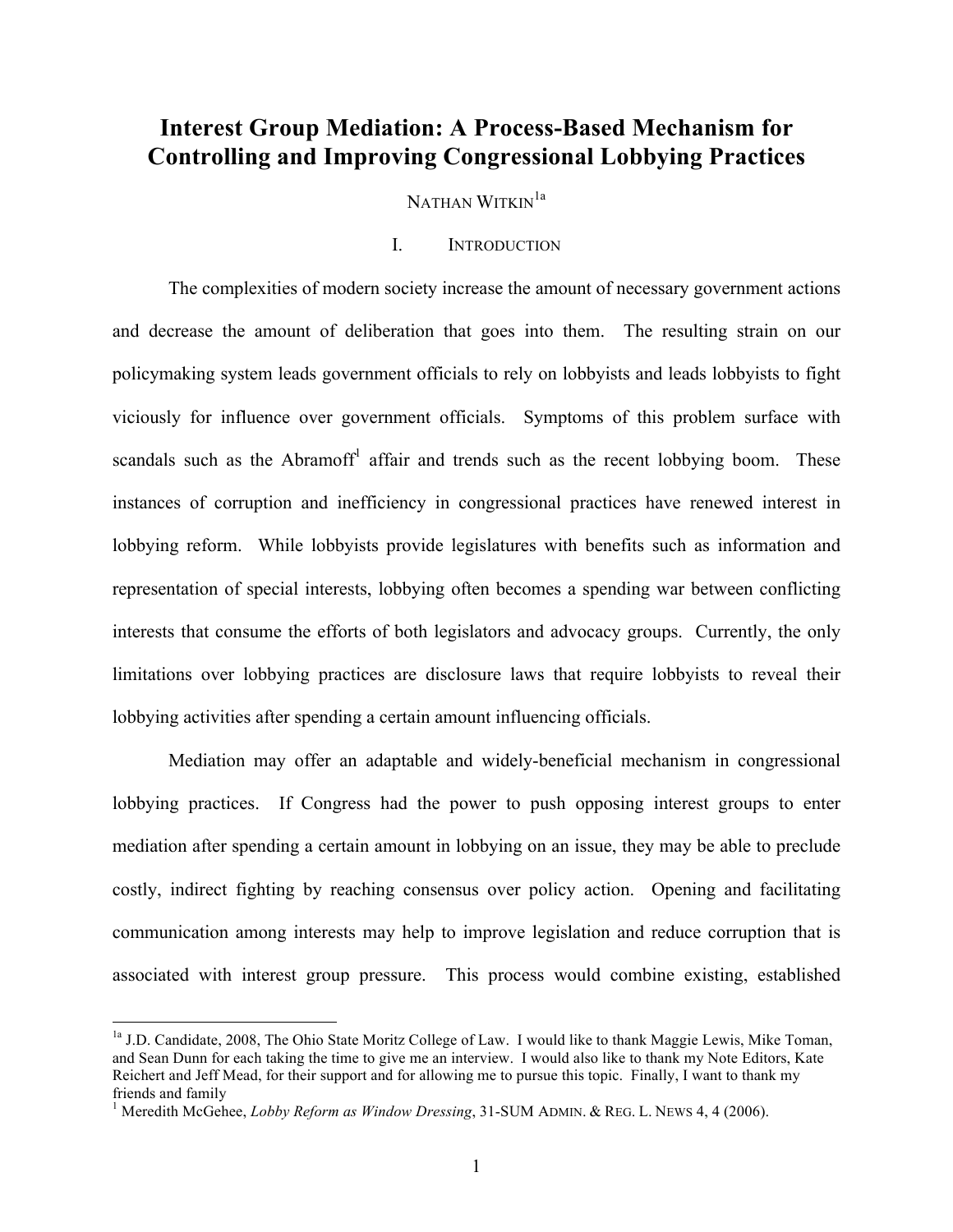lobbying practices with two simple legislative mechanisms to decrease malignant lobbyist activity and improve the quality of public policy. Aside from solving problems, this proposal offers a model for the optimal use of lobbyists in congressional practice and broader implications of increasing the democratic value of government institutions to better fit modern conditions.

Part II of this Note describes the lobbying boom and its negative consequences. Part III presents the basic idea of interest group mediation as the solution to the inefficiency and corruption involved with current lobbying practices. Part IV describes existing governmental structures that use mediation in creating consensual public policy such as negotiated rulemaking and public dispute resolution. Part V explains the mechanisms Congress will need to create in order to implement this process. Finally, Part VI draws broader implications on optimal lobbying practices and on using interest group mediation to improve the democratic value of legislative enactments.

#### II. THE PROBLEM: CORRUPTION AND INEFFICIENCY IN CURRENT LOBBYING PRACTICES

#### A. *The Lobbying Boom*

The uncontrollable growth of the lobbying industry is the most important recent development in how the federal government is run. These practices "exploded"<sup>2</sup> and the resulting lobbying pressure on U.S. policymakers is at an all-time high.<sup>3</sup> The number of

 <sup>2</sup> Ken Silverstein & Jess Taylor*, Profiting through Influence: The Pharmaceutical and Lobbying Industries*, *in* IT'S LEGAL BUT IT AIN'T RIGHT 266 (Nikos Passa & Neva Goodwin eds., 2007) (to elaborate, there are an estimated 40,000-80,000 lobbyists in Washington, D.C., which is "a minimum of seventy-five for every member of Congress.").

<sup>3</sup> Brody Mullins, *U.S. Lobbying Tabs Hits a Record*, WALL ST. J., *available at* http://users2.wsj.com/lmda/do/checkLogin?mg=wsj-

users2&url=http%3A%2F%2Fonline.wsj.com%2Farticle%2FSB113988289379073090.html%3Fmod%3Dtodays\_u s page one (stating that "U.S. corporations and interest groups spent a total of \$1.16 billion to lobby Washington in the first half of 2005, setting a record").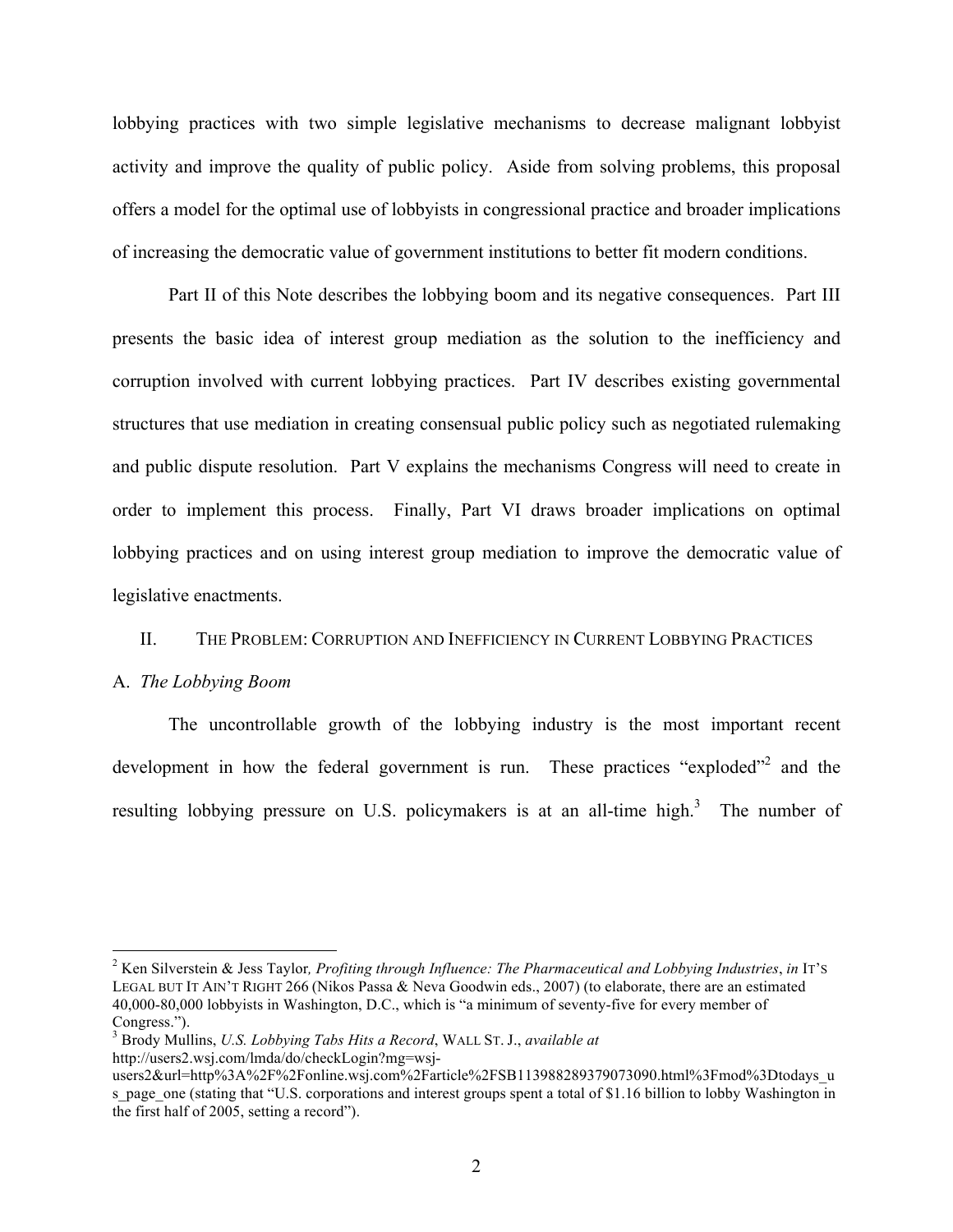registered lobbyists in Washington more than doubled between 2000 and 2005,<sup>4</sup> and through these agents, interest groups and corporations<sup>5</sup> spend \$2 billion every year influencing Congress.<sup>6</sup> These groups consider indirect influence to be a necessary and even beneficial cost.<sup>7</sup> In fact, many consider lobbying to be a better investment than campaign contributions, $\delta$  and one Washington firm disclosed that its clients can expect to receive \$100 in tangible benefits for every dollar spent on lobbying.<sup>9</sup>

The main reason that this industry is so profitable is that government is expanding.<sup>10</sup> A growth in government creates incentives to use lobbyists to seek opportunities as they arise, monitor legislative activity, and protect acquired benefits. First, expansion causes active rentseeking<sup>11</sup> because the proliferation of newly-created structures and policies are "government" goodies" that offer influence and control to corporations and interests. 12 Because there are increased opportunities in doing business with Washington,<sup>13</sup> businesses become more aggressive, creating a feeding frenzy for influence.<sup>14</sup> Next, the increased activity in Congress

 <sup>4</sup> Jeffrey H. Birnbaum, *The Road to Riches Is Called K Street: Lobbying Firms Hire More, Pay More, Charge More to Influence Government*, WASH. POST, June 22, 2005, at A01, *available at* http://www.washingtonpost.com/wpdyn/content/article/2005/06/21/AR2005062101632.html.<br>
<sup>5</sup> Mullins, *supra* note 3.<br>
<sup>6</sup> Peter Katel, *Lobbying Boom*, CQ RESEARCHER v. 15-26, July 2005, *available at* 

http://www.cqpress.com/product/Researcher-Lobbying-Boom-v15-26.html. <sup>7</sup> Birnbaum, *supra* note 4 (stating that such lobbying expenditures are the "cost of doing business in the federal environment"); *see also* Don Feder, *Lobbying Is a Cost of Doing Business in Washington - report on money spent lobbying members of Congress*, INSIGHT ON THE NEWS, Dec 18, 2000, *available at*

http://www.findarticles.com/p/articles/mi\_m1571/is\_47\_16/ai\_72275396.<br>
<sup>8</sup> Silverstein & Taylor, *supra* note 2, at 264.<br>
<sup>9</sup> Radnor Inc., http://www.radnor-inc.com/lobbying.htm (last visited Feb. 13, 2007) (Radnor Inc. is

<sup>&</sup>lt;sup>10</sup> See Birnbaum, *supra* note 4 (attributing the "lobbying boom" initially to "rapid growth in government"); *see also* Don Feder, *In the age of big government, lobbyists meet a pressing need*, JEWISH WORLD REVIEW, *available at* http://www.jewishworldreview.com/cols/feder112000.asp ("[a]n increase in government creates more of a demand for defensive lobbying and PAC contributions").<br><sup>11</sup> Kenneth G. Elzinga, *Antitrust Policy and Trade Policy: An Economist's Perspective*, 56 ANTITRUST L.J. 439,

<sup>(1987) (</sup>stating that a "crude definition of rent-seeking is using the power of the state to increase one person's wealth at the expense of another's"). <sup>12</sup> Birnbaum, *supra* note 4. <sup>13</sup> *Id.* (adding that "Washington has become a profit center"). <sup>14</sup> Silverstein & Taylor, *supra* note 2, at 266.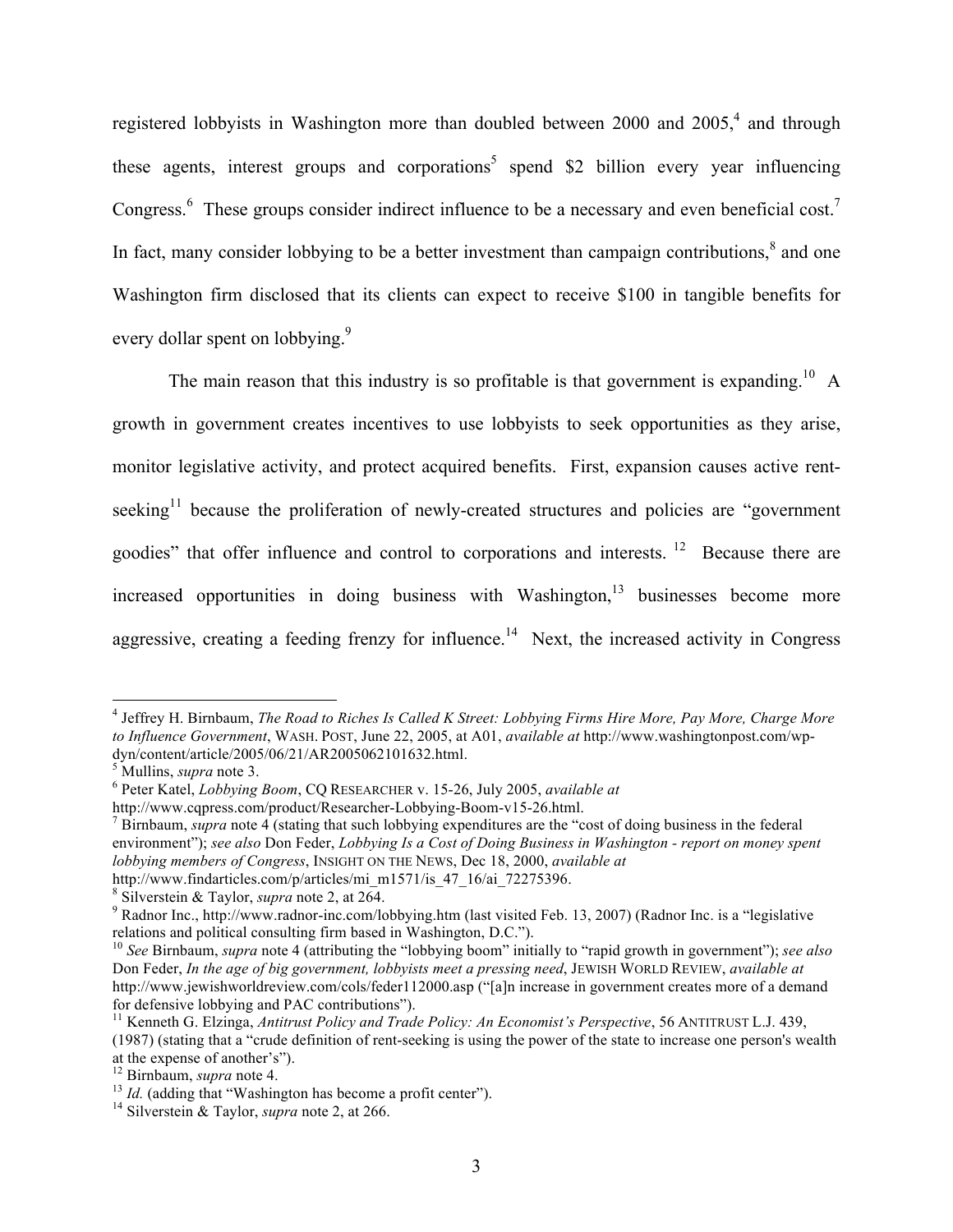creates a need for lobbyists to merely monitor the legislature.<sup>15</sup> Though lobbying implies cajoling and bribing, most of the practice currently involves information-gathering<sup>16</sup> to apprise clients of what regulators are doing.<sup>17</sup> Finally, this growth creates an incentive for lobbying as a protectionist measure—benefits that are obtained by one interest are quickly overwhelmed and negated by advantages given to others.<sup>18</sup> Many players in Washington advise continued lobbying protection after obtaining benefits, warning that "[a]s government grows, unless you're right there to limit it, it can intrude in just about any industry."<sup>19</sup> As a result, when they need benefits, protection, or just information, organizations that deal with Congress have no choice but to hire lobbyists.<sup>20</sup> Furthermore, this growth in government may not be a temporary phenomenon, but rather the natural effect of an increasingly complicated society.<sup>21</sup> Therefore, as America continues to become more complex, lobbying pressure may further intensify.

## B. *Negative Effects of Unrestricting Lobbying*

Though extensive lobbying practices create benefits for some, $22$  this influence-peddling has substantial negative externalities.<sup>23</sup> The permanent presence of lobbyists in Washington that use cultivated relationships with officials to sway public policy is unfair and highly suspect.<sup>24</sup>

<sup>&</sup>lt;sup>15</sup> Birnbaum, *supra* note 4.<br><sup>16</sup> EDWARD V. SCHNEIER & BERTRAM GROSS, CONGRESS TODAY 149 (1993) (citing studies that show that business lobbyists "spend more time communicating with their own members thatn they do lobbying," showing that gathering information is a greater focus that is influencing policy).<br><sup>17</sup> Birnbaum, *supra* note 4.

<sup>&</sup>lt;sup>18</sup> Nicholas S. Zeppos, *Deference to Political Decisionmakers and the Prefered Scope of Judicial Review*, 88 Nw. U.

L. REV. 296, 316 (1993).<br><sup>19</sup> Birnbaum, *supra* note 4 (quoting Robert L. Livingston, a Republican former chairman of the House<br>Appropriations Committee, currently president of a lobbying firm).

 $\overline{Id}$ . (stating that "whether it is to protect themselves against harm or to win more benefits, executives and insiders say they have no choice but to hire lobbyists"). <sup>21</sup> Congressman Gerald B.H. Solomon & Donald R. Wolfensberger, *The Decline of Deliberative Democracy in the* 

*House and Proposals for Reform*, 31 HARV. J. ON LEGIS. 321, 326 (1994) (stating that "[a]s America grew, the problems facing it became more complex, and the House's workload increased.").<br><sup>22</sup> See *infra* Part VI.A. (discussing the key benefits of lobbying and how interest group mediation preserved them).

<sup>&</sup>lt;sup>23</sup> Silverstein & Taylor, *supra* note 2, at 255.<br><sup>24</sup> LAWRENCE SUSSKIND & JEFFREY CRUIKSHANK, BREAKING THE IMPASSE: CONSENSUAL APPROACHES TO

RESOLVING PUBLIC DISPUTES 37-38, 56-57 (1987).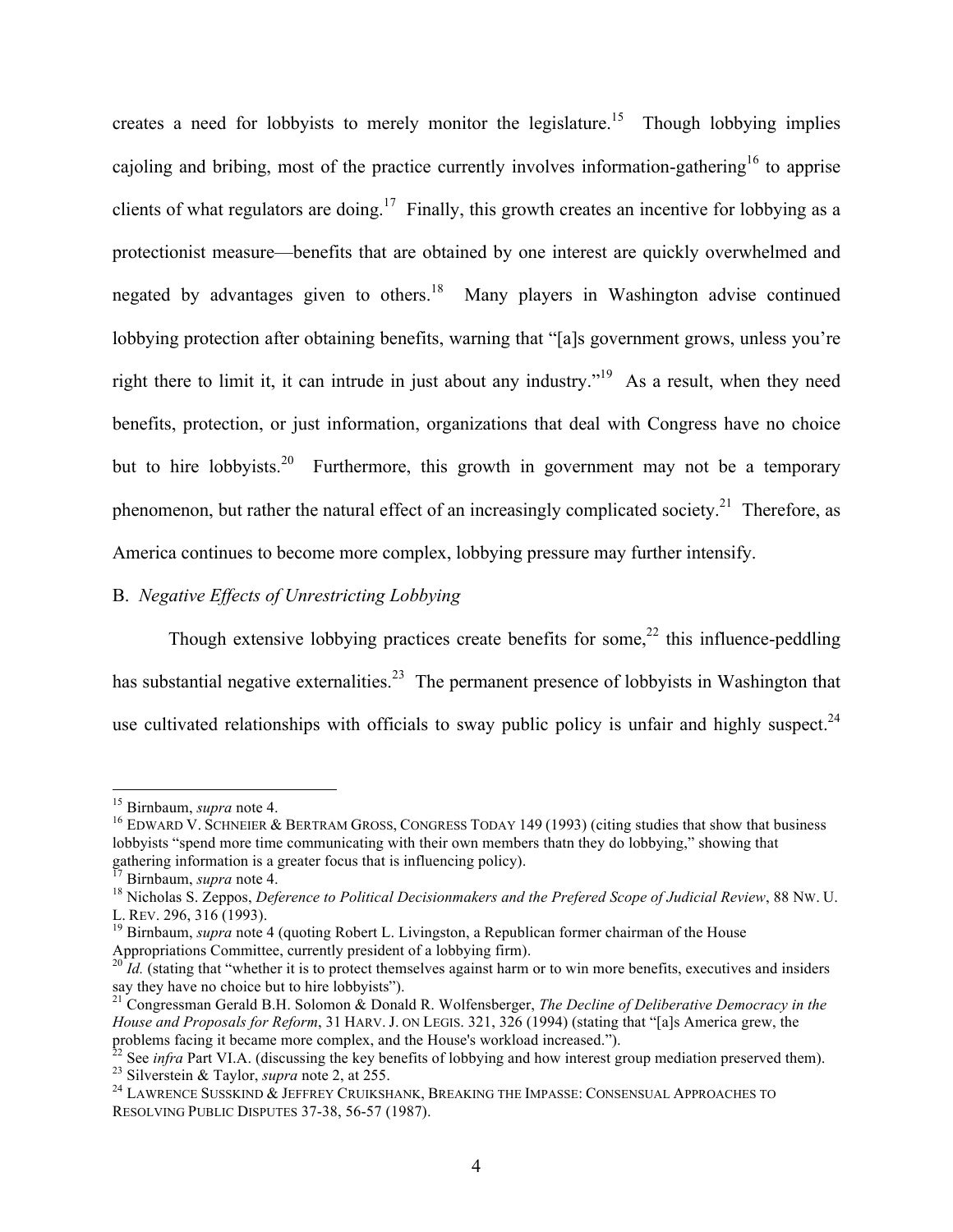Furthermore, interest groups that attempt to outspend each other on indirect influence are engaging in a risky and inefficient practice.<sup>25</sup>

Though our representative system values direct citizen input, $26$  the use of permanent, organized lobbying was not part of the intended design<sup>27</sup> and is a cause of distrust of congressional practices.<sup>28</sup> Because lobbyists often advocate policy choices to public officials with preexisting relationships instead of merit and substance,  $2^9$  the results may be unfair  $3^0$  and the appearance of undue influence creates cynicism and friction from potential losers.<sup>31</sup> Further exacerbating this problem, the recent "gold rush"<sup>32</sup> to create and protect benefits through lobbying intensifies the corruption between Congressmen and lobbyists. With incentives leading lobbying interests to fight viciously for influence, legislators are tempted with lavish gifts and contributions that lobbyists are willing to provide.<sup>33</sup> Pressures on competing interests, therefore, lead to lobbying pressure on officials, through relationships that are so cozy that they are potentially illegal.<sup>34</sup> Under these close relationships, legislators distribute government benefits

 <sup>25</sup> Edward J. McCaffery & Linda R. Cohen, *Shakedown at Gucci Gulch: The New Logic of Collective Action*, 84

N.C. L. REV. 1159, n.53 (2006) (stating "that in negotiations between legislators and lobbyists, long-term legislation or 'deals' between the parties hold higher value because they reduce transaction costs and risks").

<sup>&</sup>lt;sup>26</sup> *Id.* at 56 (stating that "[1]obbying is a means for voters to supplement their electoral intentions and to express the intensity of their concerns in a manner not presented for a yes-or-no vote"). <sup>27</sup> SUSSKIND & CRUIKSHANK, *supra* note 24, at 37 (stating that the "founding fathers never anticipated a permanent

cadre of lobbyists").<br><sup>28</sup> *Id.* at 38 (noting that "[w]hile we promote private citizens expressing concerns to their representatives, we distrust

permanent, highly-organized legislative lobbyists of special interests").<br>
<sup>29</sup> *Id.* at 57.<br>
<sup>30</sup> *Id.* at 57.<br>
<sup>31</sup> *Id.* at 57.<br>
<sup>32</sup> Birnbaum, *supra* note 4.<br>
<sup>33</sup> For example, Rep. Randy "Duke" Cunningham (R-Calif.)

Louis-Philippe commode." Charles R. Babcock & Jonathan Weisman, *Congressman Admits Taking Bribes, Resigns*, WASH. POST, November 29, 2005, at A01, *available at* http://www.washingtonpost.com/wpdyn/content/article/2005/11/28/AR2005112801827.html. In another example, Ohio Republican Robert W. Ney admitted to receiving "'a stream of things of value,' including the golf trip, from [Jack] Abramoff in exchange for political favors." Norman Ornstein, Argument, *A Watchdog that Didn't Bark: Jack Abramoff's guilty plea has made corrupt lobbying a very big story. Where were the media when coverage might have curbed the sleaze?*, 2006-APR LEGAL AFF. 18, 19 (2006). <sup>34</sup> Babcock & Weisman, *supra* note 33, at A01.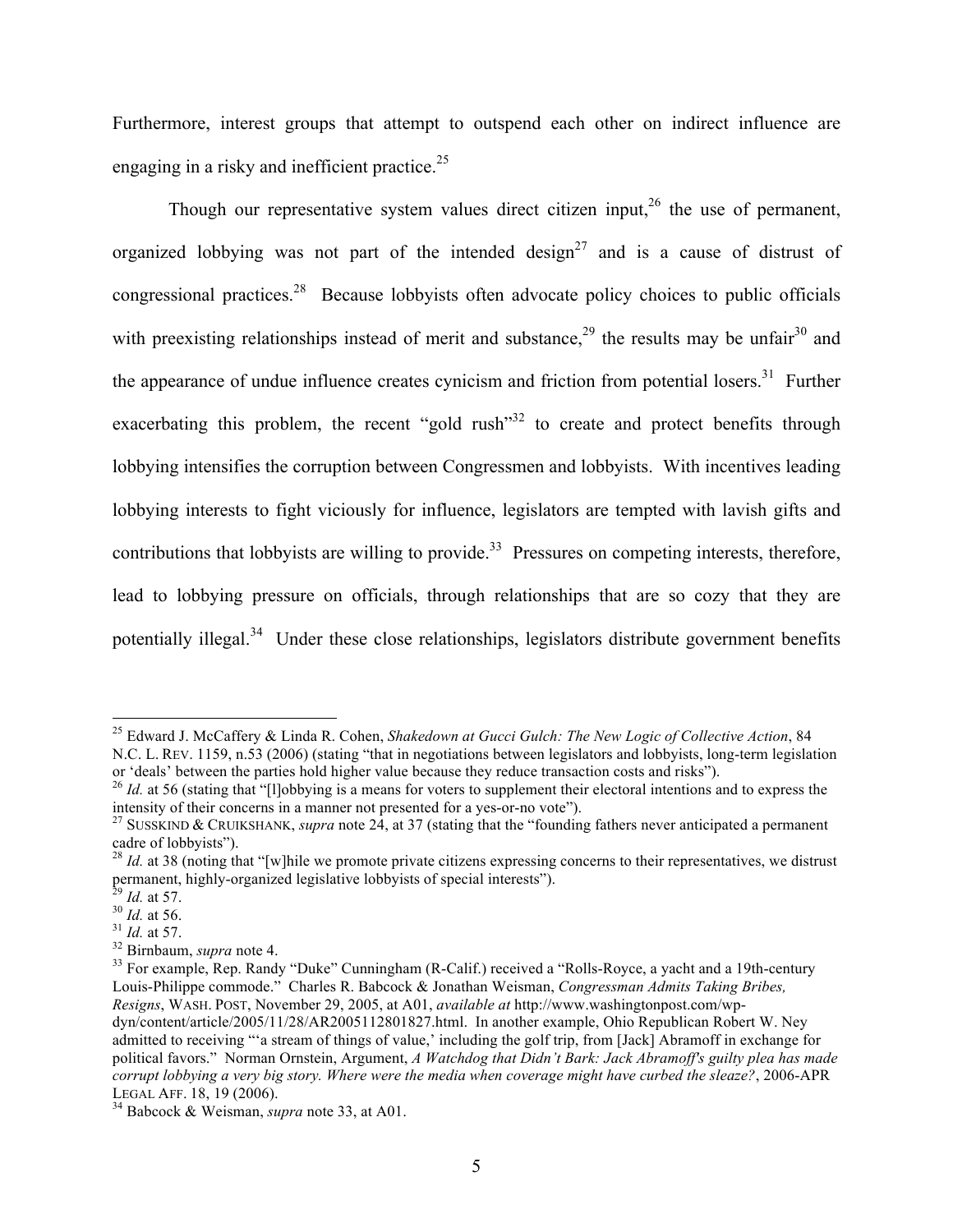through unethical "backstage dealings" and earmark appropriations.<sup>35</sup> These practices are growing out of control<sup>36</sup> and distracting lawmakers from their core duties.<sup>37</sup> Thus, the unrestrained lobbying practices in Congress have led to corrupt dealings that distract legislators from acting in the best interests of the country.

Another problem with the lobbying boom is the inefficient practice of defensive lobbying. Defensive lobbying is "lobbying aimed at avoiding the harm that other peoples' lobbying and other rent seeking actions are likely to cause."<sup>38</sup> As explained above, to secure benefits and prevent harm, industries spend millions of dollars<sup>39</sup> and much of their lobbying efforts<sup>®</sup> engaging in protectionist lobbying activities.<sup>41</sup> While lobbying is arguably positive as a source of information for lawmakers<sup>®</sup> and voice for affected interests,<sup>®</sup> money spent on defensive lobbying is "non-economic"<sup>44</sup> because it is spent to counteract lobbying expenditures from

rapid growth in the volume of home-state pork-barrel projects, commonly called earmarks").<br>
<sup>36</sup> *Id.* (quoting Sen. John McCain).<br>
<sup>37</sup> *Id.* (quoting Scott Lilly, who recently retired as chief Democratic aide on the Hou

http://www.greenstrategies.com/vision/CLEAN%20COAL/COAL-GEN%20SPEECH.htm

 <sup>35</sup> Jonathan Weisman & Charles R. Babcock, *K Street's New Ways Spawn More Pork: As Barriers With Lawmakers Fall, 'Earmarks' Grow*, WASH. POST, January 27, 2006, at A01, *available at* http://www.washingtonpost.com/wpdyn/content/article/2006/01/26/AR2006012602221.html (adding that "[t]hese relationships have coincided with the

<sup>&</sup>lt;sup>39</sup> Roger S. Ballentine, President, Green Strategies, Inc., Keynote Address, Building a Brighter Future for Coal by Building a Better Politics of Coal (Aug. 6, 2003), *available at*

<sup>(</sup>noting that the industry was "forced to spend millions of dollars on defensive lobbying efforts in Washington and at the state level").<br><sup>40</sup> Posting of Ilya Somin to The Volokh Conspiracy, http://volokh.com/posts/1160258785.shtml#148466 (Oct. 7,

<sup>2006, 22:02</sup> EST).

 $41$  One lobbying firm lists such activities as "defeating harmful proposals, amending them to your favor, exempting the industry out of the proposal, [and] preempting efforts." http://www.capitolsolutions.com/cs/services.php#defensive.

<sup>42</sup> Christopher J.S. Termini, Note, *Return on Political Investment: The Puzzle of Ex Ante Investment in Articles 3 and 4 of the U.C.C.*, 92 VA. L. REV. 1023, 1038 (2006) (adding that "[l]obbyists facilitate this information processing by providing pertinent facts, rather than persuasive threats. In this light, lobbying as an information transmission process may be a necessary lubricant to effective lawmaking"). <sup>43</sup> SCHNEIER & GROSS, *supra* note 16, at 291. <sup>44</sup> Ballentine, *supra* note 39.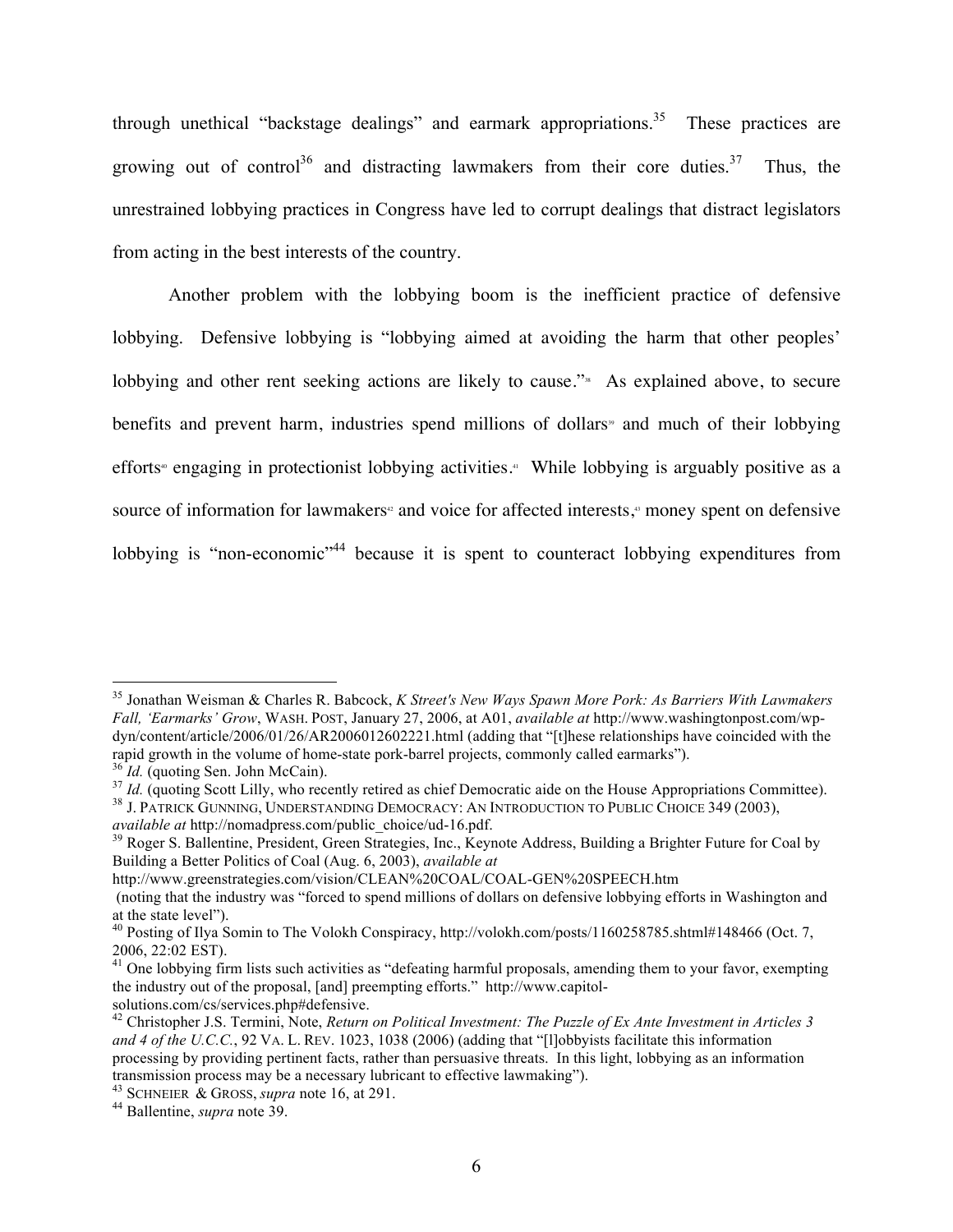opposing interests.45 When two groups aim their lobbying efforts at undermining each others' influence, the net effect is the same as if neither was spending money on lobbying at all, and the only thing that is created is obstruction of productivity in Washington. Defensive lobbying, therefore, expands the lobbying industry<sup>46</sup> and consumes efforts of legislators and petitioning interests in what is basically a spending race over indirect influence. Though businesses nevertheless engage in defensive lobbying because of the profitable return, this practice is inefficient and problematic.

#### C. *Current Regulations*

Regulating the corrupt and inefficient aspects of lobbying is not easy because of the constitutional difficulty of regulating political speech,  $47$  and because it is difficult to regulate these aspects without hindering positive lobbying practices.<sup>48</sup> Because lobbying efforts provide lawmakers with citizens' viewpoints,<sup>49</sup> any attempt to reform these practices implicates the First Amendment right to petition the government.<sup>50</sup> The regulation of lobbying is therefore a balance between the constitutional right to petition with the practical need to fight undue influence from special interests.<sup>51</sup> As a result, lobbying reform uses non-intrusive mechanisms such as registration for lobbyists and public disclosure of their lobbying expenditures.<sup>52</sup>

 <sup>45</sup> Robert H. Sitkoff, *Corporate Political Speech, Political Extortion, and the Competition for Corporate Charters*, 69 U. CHI. L. REV. 1103, 1106 (2002) (stating that "the redistributive lobbying by corporations as a class for the most part victimized other corporations").

<sup>&</sup>lt;sup>46</sup> GUNNING, *supra* note 38 (stating that "[t]he lobbying industry is even larger than otherwise because of what we might call defensive lobbying").

 $^{47}$  WILLIAM V. LUNEBURG AND THOMAS M. SUSMAN, THE LOBBYING MANUAL: A COMPLETE GUIDE TO FEDERAL LAW GOVERNING LAWYERS AND LOBBYISTS 11 (2005).

<sup>&</sup>lt;sup>48</sup> See infra Part VI.A. (discussing the positive aspects of lobbying that must be preserved and unhindered by regulation).

<sup>&</sup>lt;sup>49</sup> SUSSKIND & CRUIKSHANK, *supra* note 24, at 56 (stating that "[l]obbying is a means for voters to supplement their electoral intentions and to express the intensity of their concerns in a manner not presented for a ye

so Steven A. Browne, Note, *The Constitutionality of Lobby Reform: Implicating Associational Privacy and the Right*<br>to Petition the Government, 4 WM. & MARY BILL RTS. J. 717, 717 (1995).

 $t_1$  *Id.* (discussing the search for the "most desirable method of balancing individual liberties with the need for lobbying regulation").

<sup>&</sup>lt;sup>52</sup> WILLIAM V. LUNEBURG AND THOMAS M. SUSMAN, *supra* note 47, at 7.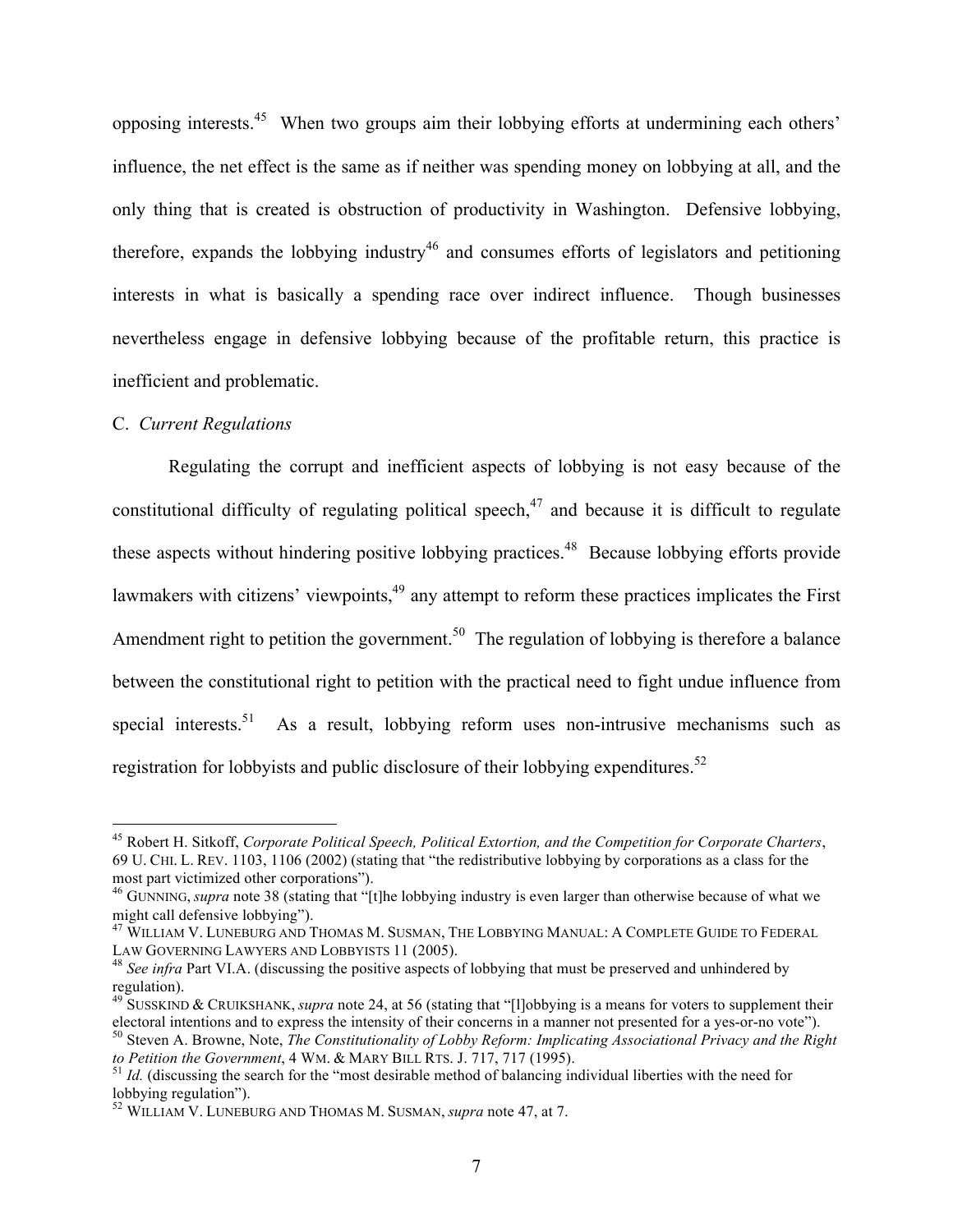Disclosure laws are based on the idea that the effect of public opinion would harness the interaction of interest groups and the government.<sup>53</sup> However, the public has not filled this role,<sup>54</sup> leaving disclosure laws ineffective.<sup>55</sup> As a result, the current mechanisms for monitoring and enforcing the nation's lobbying and ethics laws are dismissed as "sheer folly."<sup>56</sup> Recent reform efforts offer little hope because they rely on continued use of these inherently weak methods.<sup>57</sup> Thus, "[d]isclosure is not enough<sup>"58</sup>—the only way to affect current lobbying practices is to change the process.<sup>59</sup>

Because the Constitution protects lobbyist activity and disclosure laws are ineffective, new approaches are necessary in lobbying reform.<sup>60</sup> Currently, lobbying is so crucial to the inner workings of Congress<sup>61</sup> and so critical to the fortunes of businesses and special interests<sup>62</sup> that

<sup>&</sup>lt;sup>53</sup> William P. Fuller, *Congressional Lobbying Disclosure Laws: Much Needed Reforms on the Horizon*, 17 SETON HALL LEGIS. J. 419, 420 (1993).

 $^{54}$  *Id.* (discussing the use of public oversight of lobbying activities and concluding that "these ideals have never been realized through the use of disclosure laws"); Craig Holman, *Disclosure is Fine, but Genuine Lobbying Reform Must Focus on Behavior*, 31-SUM ADMIN. & REG. L. NEWS 5, 7 (2006). (arguing that "[n]o matter how good the lobbying and ethics law may be -- and not much is expected to emerge from this Congress -- the law doesn't mean a thing if *no one is watching*") (emphasis added).<br><sup>55</sup> Fuller, *supra* note 53, at 420 (concluding that "[i]ndeed, these enactments have been largely irrelevant and

ineffectual").<br><sup>56</sup> Holman, *supra* note 54, at 6.<br><sup>57</sup> McGehee, *supra* note 1, at 4 (describing current reform efforts in which "[i]ncreased disclosure of lobbyists'

activities is a primary feature of both the House and Senate bills," describing these reforms as "weak legislation," and concluding that "[n]either bill sufficiently addresses the problems with the current system"); James M. Demarco, *Lobbying the Legislature in the Republic: Why Lobby Reform is Unimportant*, 8 NOTRE DAME J.L. ETHICS & PUB. POL'Y 599, 627 (1994) (stating that "[l]aws increasing the amount of disclosure a lobbying group must offer

border on the superfluous.").<br><sup>58</sup> Holman, *supra* note 54, at 7.

<sup>&</sup>lt;sup>59</sup> McGehee, *supra* note 1, at 5 (2006) (adding that "[t]he American public will know for sure when meaningful reform has taken place because they will see a change in the process").

<sup>&</sup>lt;sup>60</sup> Demarco, *supra* note 57, at 627 (stating that "[l]aws restricting the amount of lobbying activities are unconstitutional. Laws increasing the amount of disclosure a lobbying group must offer border on the superfluous.").

<sup>&</sup>lt;sup>61</sup> SCHNEIER AND GROSS, *supra* note 16, at 292 (stating that Congress relies on the advice and information of others) and at 300-301 (describing the place of lobbyists in the internal structure of Congress).

<sup>&</sup>lt;sup>62</sup> Holman, *supra* note 54, at 5 (stating that the the "business of lobbying has become so lucrative, and so critical to the fortunes of businesses and special interests, that genuine lobbying reform today must venture into the regulation of the conduct of lobbyists and the ethical behavior of members of Congress and their staff.").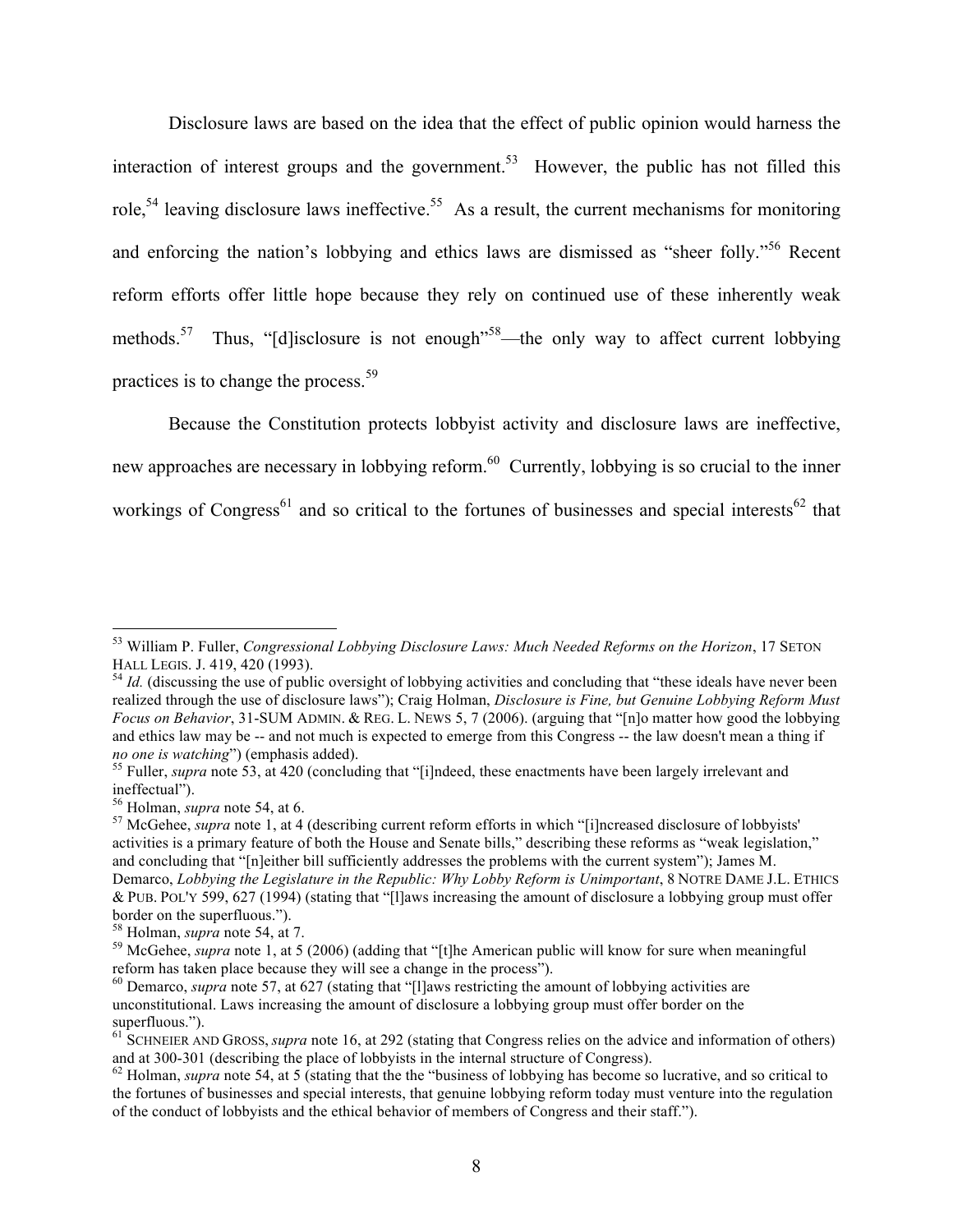genuine reform must venture beyond the behavior of only lobbyists.<sup>63</sup> In order to preserve the necessary lobbyist functions while regulating corrupt and suspect practices in Congress, the focus is shifting to the interest groups and politicians that interact with the lobbyists.<sup>64</sup> The key would be structuring the interaction among these actors so that, in pursuing their own selfinterest, they further public goals.<sup>65</sup> And because of First Amendment implications, the improved process must use a soft mechanism that controls corruption and inefficiency without hindering political speech.

## III. THE SOLUTION: USING MEDIATION AS A PROCESS-BASED ENFORCEMENT MECHANISM

As a forum for facilitated negotiation, mediation has the potential to serve as a soft, process-based mechanism for guiding lobbying activities in productive directions. To add some substance to registration and disclosure laws,  $66$  Congress can compel interest groups and corporations that spend a certain amount in lobbying efforts to mediate with opposing interests. Mediation may therefore serve as an enforcement mechanism<sup> $67$ </sup> that can limit lobbying practices while facilitating political speech and productive action. This mechanism will empower interest groups, create collaborative public policies, and most importantly, reduce lobbying pressures<sup>68</sup>—

 <sup>63</sup> *Id.*; *see also* Anita S. Krishnakumar, *Toward a Madisonian, Interest-Group-Based, Approach to Lobbying Regulation*, 58 ALA. L. REV. 513, 517 (2007) (suggesting an "interest-group-based approach to lobbying regulation").

<sup>&</sup>lt;sup>64</sup> Krishnakumar, *supra* note 63, at 517 (stating that "the key to accomplishing such public-regarding reform is to focus not on lobbyists, as Congress has done for the past two centuries, but on the two entities between which lobbyists mediate: elected officials and interest groups").

 $<sup>65</sup>$  *Id.* (stating that "it is most efficient to structure lobbying regulations in a way that makes it likely that, as these</sup> interests act to maximize their own best interests, they also will further public goals").

<sup>66</sup> Lauren Eber, *Waiting for Watergate: The Long Road to FEC Reform*, 79 S. CAL. L. REV. 1155, 1158 n.18 (2006) (quoting Senator John McCain, "[w]e can pass all of the Rules changes we want in this body, but they are useless unless we back it up with a tough enforcement mechanism")

<sup>&</sup>lt;sup>67</sup> Martha Weinstein, *Mediation: Fulfilling the Promise of Democracy*, 74-JAN FLA. B.J. 35, 35 (2000) (stating that mediation creates "structure without bureaucracy").

<sup>&</sup>lt;sup>68</sup> SUSSKIND & CRUIKSHANK, *supra* note 24, at 11 (stating that, as a supplement to conventional decisionmaking procedures, "negotiated approaches to consensus building . . . have worked effectively in many situations" to facilitate cooperation among various interests) (emphasis in original), and at 55 (describing face-to-face negotiations as a method to getting commitment from stakeholders to remedy the problem of non-commitment from political institutions); *see also* Laura L. Wright, Note, *Trade Promotion Authority: Fast Track for the Twenty-First Century?*, 12 WM. & MARY BILL RTS. J. 979, 996 (2004) (noting that, where the legislature is given the choice of voting for or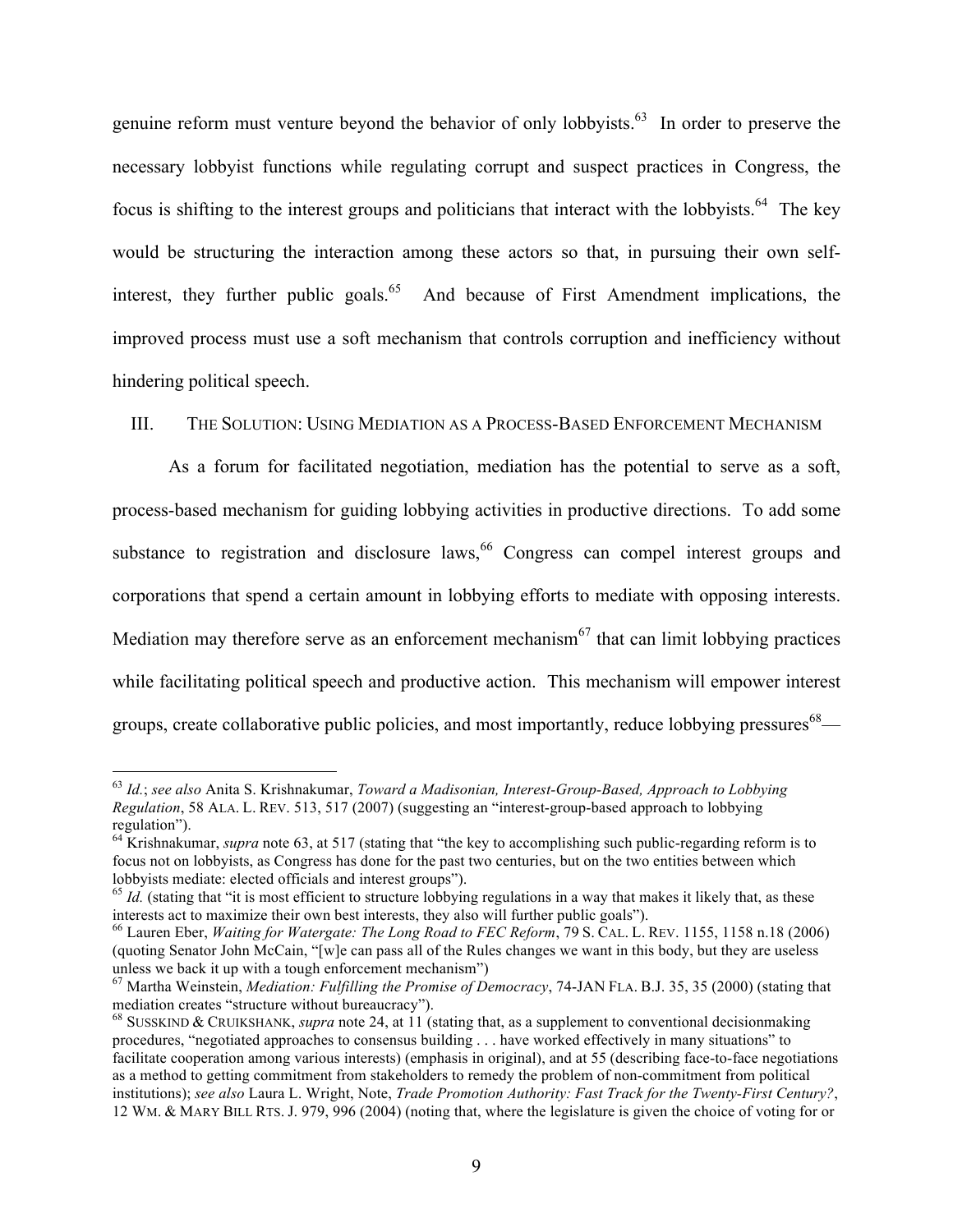once the interest groups reach negotiated consensus on a course of action, there is no need for conflicting lobbying between them. Because the consensus-building only involves the direct interests, this mechanism would create parallel adversarial and cooperative efforts—lobbyists and members of Congress addressing issues under conventional methods while the affected interests attempt negotiated consensus. Thus, the congressional power to compel mediation among competing interests that are tangled in a lobbying war may serve to improve the legislative process.

## A. *Current Practice and the Call for Mediation*

Traditional legislative practices are becoming increasingly ineffective in addressing public disputes.69 Public officials have difficulty in managing the divisive influence of conflicting interests<sup>70</sup> that hinder movement in policymaking.<sup>71</sup> These interest groups make it easier to block policy than to create it<sup>72</sup> because they fragment the process by building a complicated web of shifting alliances.<sup>73</sup> Unresponsive to these interests, elections and traditional political activities do not resolve the disputes.<sup>74</sup> Though the legislative process provides for input from interest groups, it acts on bare majorities and has problems with long term commitment to policies.<sup>75</sup> Because the affected parties do not have direct control in the representative system, any legislative action may provoke stakeholders to use indirect methods

against pre-negotiated solutions, this "'all or nothing' methodology . . . reduces the pressure on representatives by special-interest groups."). Thus, facilitating negotiation among interests and then presenting these policies to Congress for approval will reduce lobbying pressures.<br><sup>69</sup> Robert Zeinemann, *The Characterization of Public Sector Mediation*, 24 ENVIRONS ENVTL. L. & POL'Y J. 49, 53

<sup>(2001);</sup> *see also* Carrie Menkel-Meadow, *The Lawyer's Role(s) in Deliberative Democracy*, 5 NEV. L.J. 347, 347-48

<sup>&</sup>lt;sup>71</sup> SUSSKIND & CRUIKSHANK, *supra* note 24, at 3 (arguing that, as a result of the adversarial system of policymaking,

<sup>&</sup>quot;[p]ublic officials are unable to take action, even when everyone agrees that something needs to be done"). <sup>72</sup> Telephone Interview with Sean P. Dunn, President, Sean Dunn LLC (March 5, 2007); *see also* SUSSKIND & CRUIKSHANK, *supra* note 24, at 3-8. <sup>73</sup> Zeinemann, *supra* note 69, at 53. <sup>74</sup> SUSSKIND & CRUIKSHANK, *supra* note 24, at 9. <sup>75</sup> *Id.* at 39, 48.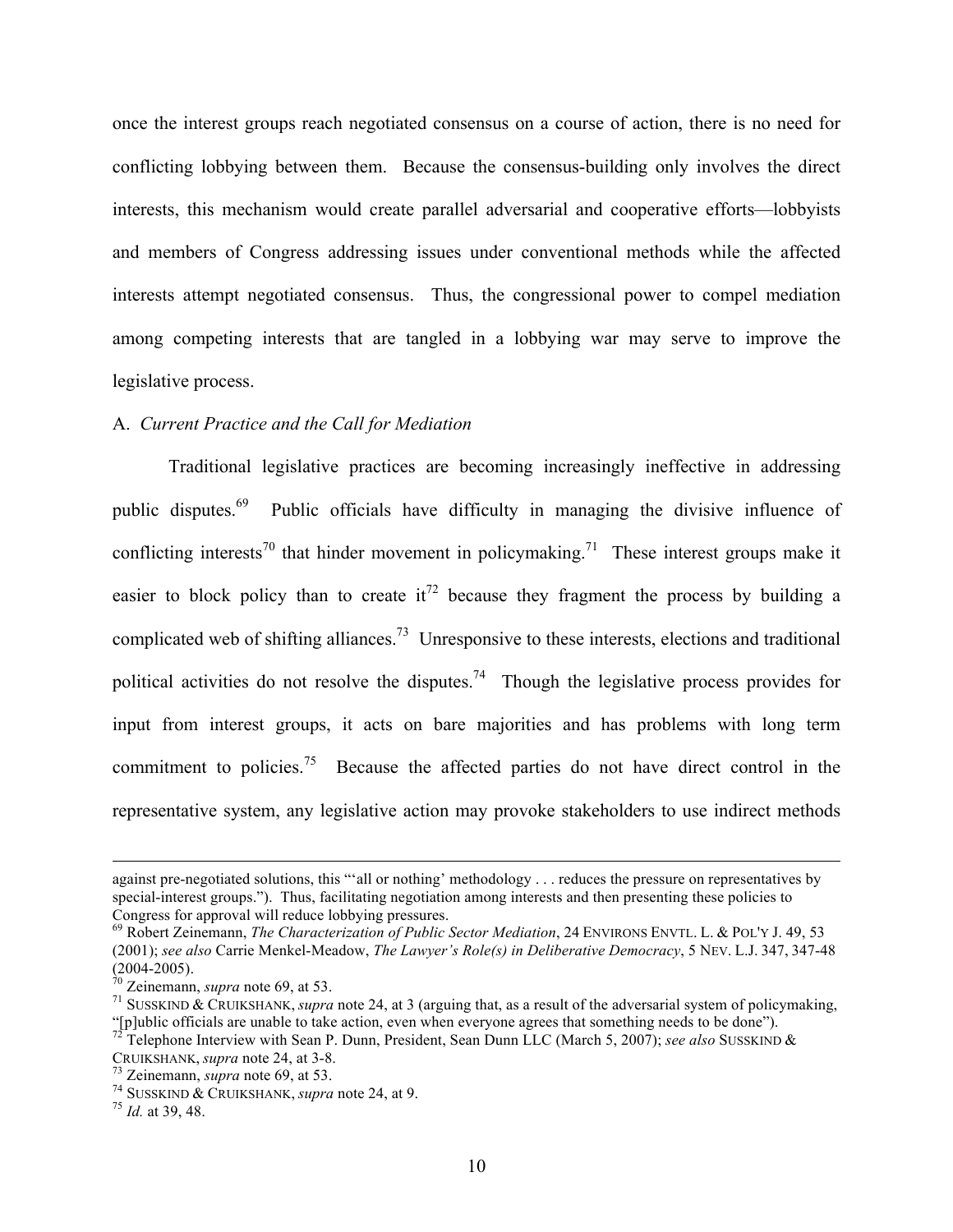such as lobbying, tough media campaigns, and other means to assert leverage over the process, mainly by blocking governmental action.<sup>76</sup> These interest groups compete with one another to persuade and pressure elected representatives<sup>77</sup> under a winner-takes-all mindset.<sup>78</sup>

Such a system, in promoting tough public posturing<sup>79</sup> and adversarial politics,  $80$  tends to discourage the affected parties from direct communication and negotiation.<sup>81</sup> Less negotiation creates greater risk for affected interests and involves higher transaction costs in policymaking.<sup>82</sup> Also, the adversarial process often ignores the reality that public disputes are not zero-sum situations<sup>83</sup> and can, therefore, overlook consensual solutions<sup>84</sup> that would better satisfy petitioning groups' interests.<sup>85</sup> These adversarial processes are ripe for the introduction of institutionalized mediation as a tool to facilitate agreement among affected interest groups.<sup>86</sup>

Disputes among conflicting interest groups<sup>87</sup> can be handled under mediation,  $88$  where affected interests control the process while a neutral third party facilitates communication and

<sup>76</sup> *Id.* at 4. <sup>77</sup> Brett A. Williams, Comment, *Consensual Approaches to Resolving Public Policy Disputes*, 2000 J. DISP. RESOL. 135, 147 (2000).<br><sup>78</sup> SUSSKIND & CRUIKSHANK, *supra* note 24, at 70-73.<br><sup>79</sup> *Id.* at 137.<br><sup>80</sup> Christa Daryl Slaton, *An Overview of the Emerging Political Paradigm: A Web of Transformational Theories, in* 

TRANSFORMATIONAL POLITICS: THEORY, STUDY, AND PRACTICE 13 (Stephen Woolpert et al. eds., 1998) (describing the modern, liberal theory of politics as "adversarial").<br><sup>81</sup> PL 101-648, 1990 S 303.<br><sup>82</sup> McCaffery & Cohen, *supra* note 25, at n.53 (stating that "in negotiations between legislators and lobbyists, long-

term legislation or 'deals' between the parties hold higher value because they reduce transaction costs and risks").<br><sup>83</sup> Williams, *supra* note 77, at 136.<br><sup>84</sup> KENNETH CLOKE, MEDIATION: REVENGE AND THE MAGIC OF FORGIVENE

<sup>&</sup>quot;allows conflicting parties to reach settlements that are satisfactory to each of them") <sup>85</sup> Williams, *supra* note 77, at 147 (stating that, because of a focus on adversarial mechanisms, "[o]ften, the political

process will not provide adequate solutions to the concerns of many interested individuals").<br><sup>86</sup> Aric J. Garza, *Resolving Public Policy Disputes in Texas without Litigation: The Case for Use of Alternative Dispute Resol* 

*Dispute Resolution by Governmental Entities*, 31 ST. MARY'S L.J. 987, <sup>989</sup> (2000). <sup>87</sup> Linda L. Putnam, *Formal Negotiations: The Product Side of Organizational Conflict*, *in* CONFLICT AND ORGANIZATIONS: COMMUNICATIVE PROCESSES 184 (Anne Maydan Nicotera ed., 1995) (describing "'intergroup disputes' which 'often arise from coalitions or interest groups that unify under a common set of issues, beliefs, or values' (Putnam and Polle, 1987)").

<sup>88</sup> CLOKE, *supra* note 84, at 275 (stating that "[m]ediation can be used by individuals, groups, institutions or entire societies")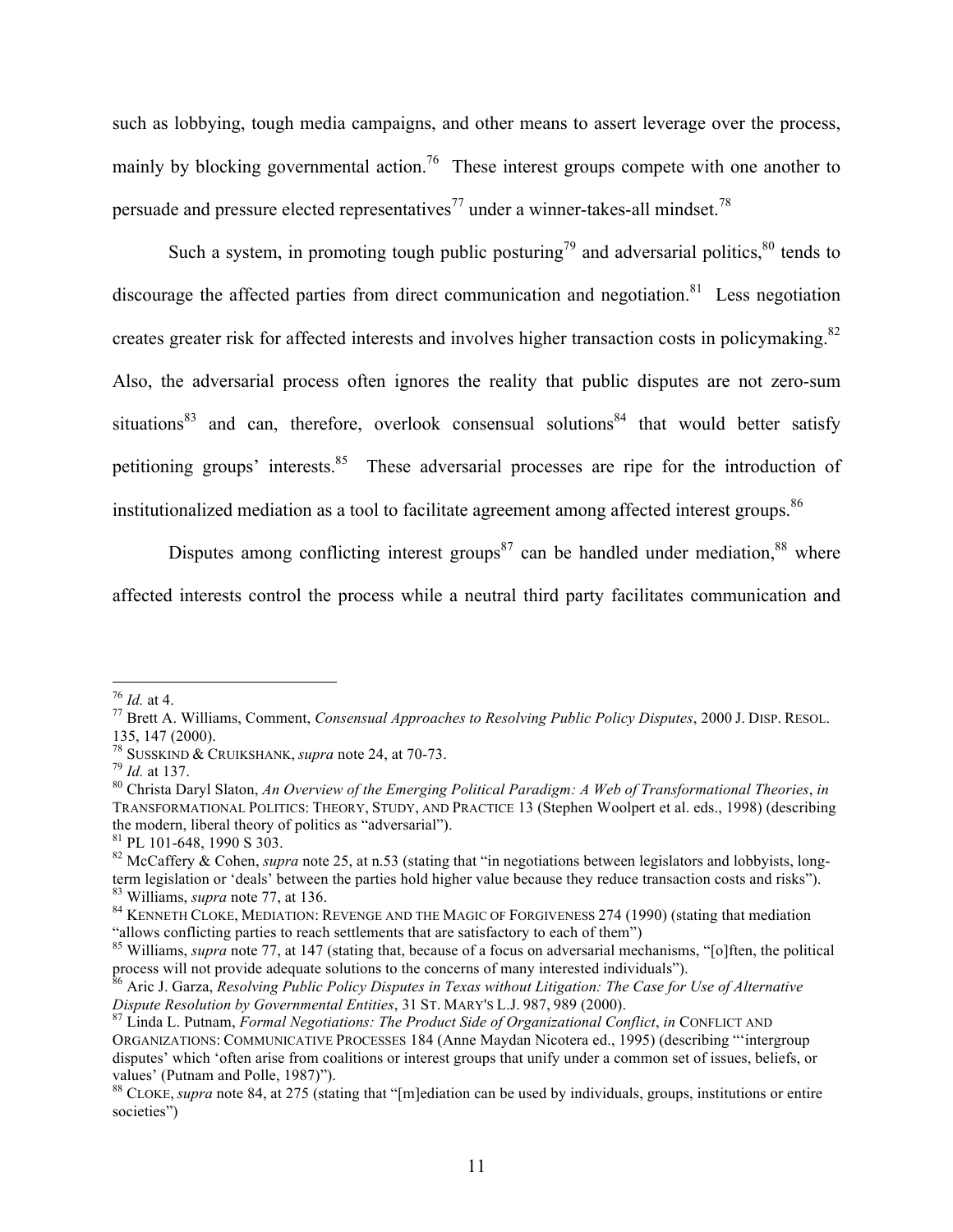encourages collaborative problem solving.<sup>89</sup> Mediation is a useful tool<sup>90</sup> for handling public conflicts because it is a democratic method of bringing interacting interests to consensus.<sup>91</sup> This method of facilitating direct negotiations is therefore a flexible, rational means for addressing various interests that creates an open, hostile-free environment where parties maintain control and confidentiality.<sup>92</sup> Under this process, "[j]ustice is created rather than dictated."<sup>93</sup>

# B. *Benefits of Mediation among Lobbying Interests*

As applied to lobbying activity, mediation may lead to faster results, lower costs, more adaptable policies,  $94$  and other benefits  $95$  because it involves direct participation from the affected interest groups.<sup>96</sup> The nature of conflict in legislative action always involves two sides. <sup>97</sup> While mediation would not apply to a dispute where a specific interest works against unilateral government action, lobbyists would contend that there is always an opposing interest to negotiate against.<sup>98</sup> Under the current system, conflicting interests hire lobbyists to influence legislative decisionmaking.<sup>99</sup> As a result, lobbyists filter communication<sup>100</sup> from constituents to legislators, who then create uncommitted, inflexible policies.<sup>101</sup> However, facilitating direct discussions between conflicting interests to create consensual policies would eliminate the

<sup>&</sup>lt;sup>89</sup> Weinstein, *supra* note 67, at 35 (quoting KENNETH CLOKE, MEDIATION: REVENGE AND THE MAGIC OF FORGIVENESS 382 (1994).).

<sup>&</sup>lt;sup>90</sup> Craig A. McEwen, *Managing Corporate Disputing: Overcoming Barriers to the Effective Use of Mediation for Reducing the Cost and Time of Litigation*, 14 OHIO ST. J. ON DISP. RESOL. 1, 3 (1998) (stating that "mediation is a tool").<br><sup>91</sup> CLOKE, *supra* note 84, at 274.

<sup>&</sup>lt;sup>92</sup> Cassandra G. Mott, Note & Comment, *Macy's Miracle on 34th Street: Employing Mediation to Develop the* 

Reorganization Plan in a Mega-Chapter 11 Case, 14 OHIO ST. J. ON DISP. RESOL. 193, 207 (1998).<br><sup>93</sup> Weinstein, *supra* note 68, at 36.<br><sup>94</sup> Zeinemann, *supra* note 69, at 53.<br><sup>95</sup> SUSSKIND & CRUIKSHANK, *supra* note 24 (i

<sup>&</sup>lt;sup>96</sup> Zeinemann, *supra* note 69, at 53.<br><sup>97</sup> Interview with Mike Toman, President, Ohio Lobbying Association, in Columbus, Ohio (July 26, 2007).<br><sup>98</sup> Id.<br><sup>99</sup> SCHNEIER AND GROSS, *supra* note 16, at 300-301.<br><sup>100</sup> Id. at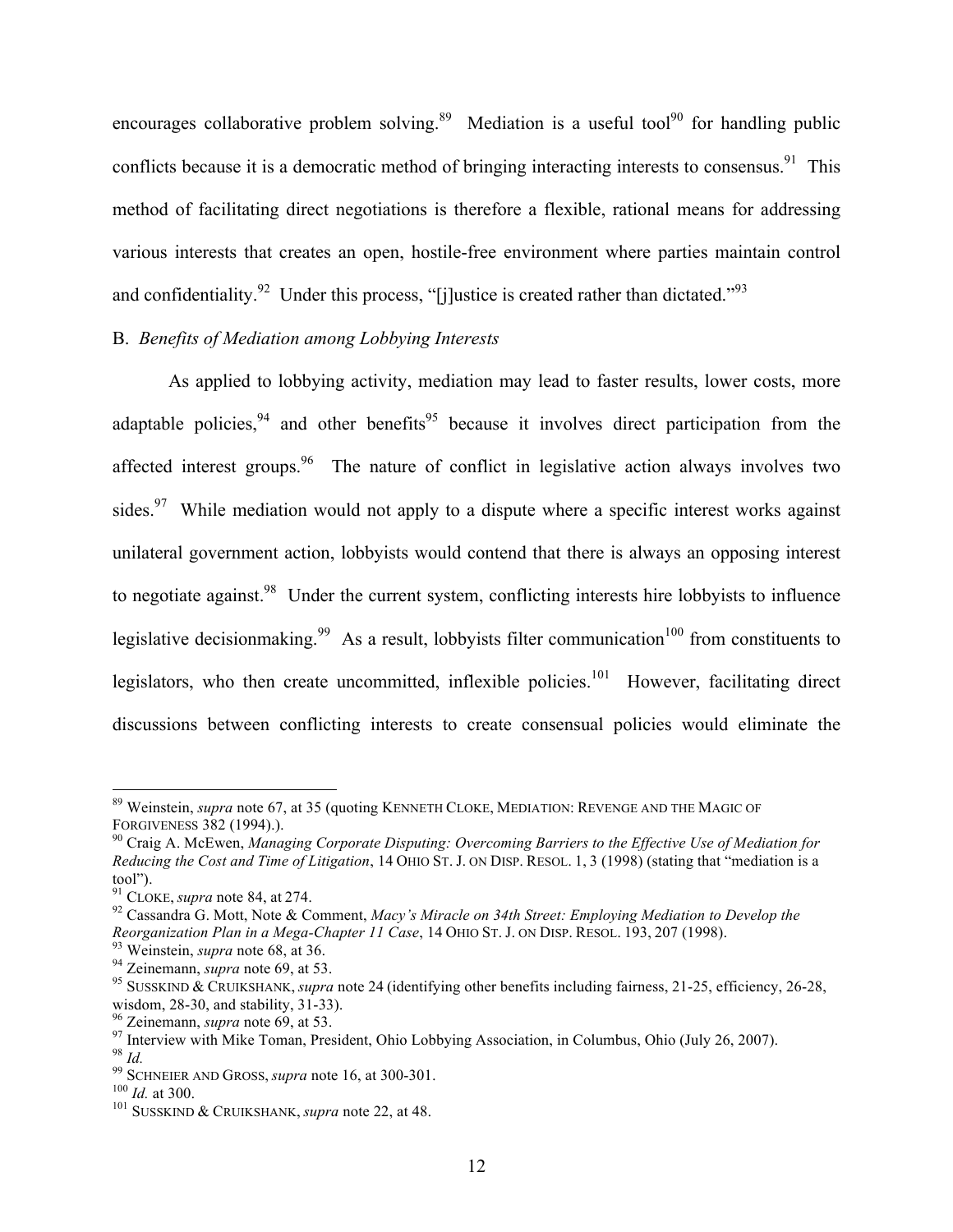filters<sup>102</sup> and avoid unnecessary bureaucracy.<sup>103</sup> This mechanism can, furthermore, free issues from being held "hostage" for unrelated items in political compromises and create coherent, consistent packages of legislative action.<sup>104</sup> Also, because the outcome is not forced on any party, policies produced by consensus are more sustainable and easier to implement, creating efficiency in other branches of the government.<sup>105</sup> Thus, mediation among conflicting interest groups would increase efficiency in handling differences<sup>106</sup> and thereby free up costs and efforts of both members of Congress and competing interest groups.

Another outcome of direct communication among interest groups is more responsive policy.<sup>107</sup> Because it provides affected parties with direct control over proposals, the use of mediation in creating public policy empowers the interest groups.<sup>108</sup> Also, by addressing all interests through direct stakeholder participation,<sup>109</sup> mediation creates policies in consideration of as many different interests as possible.<sup>110</sup> Thus, interests that are dissatisfied with narrow decision-making majorities<sup>111</sup> may eagerly welcome mediation as a process that aims at broad agreement in policymaking.<sup>112</sup>

 <sup>102</sup> Stephen P. Younger, *Effective Representation of Corporate Clients in Mediation*, 59 ALB. L. REV. 951, <sup>958</sup> (1996) (discussing the benefits of direct communication in that "[m]ediation allows a lawyer to speak directly to the client on the other side without having each communication filtered by another lawyer. This process should be used to its optimal benefit").

<sup>&</sup>lt;sup>103</sup> DAVID B. LIPSKY & RONALD L. SEEBER, THE APPROPRIATE RESOLUTION OF CORPORATE DISPUTES: A REPORT ON THE GROWING USE OF ADR BY U.S. CORPORATIONS 3 (1998).

<sup>&</sup>lt;sup>104</sup> Zeinemann, *supra* note 58, at 54.<br><sup>105</sup> Nancy D. Erbe, *Appreciating Mediation's Global Role in Promoting Good Governance*, 11 HARV. NEGOT. L. REV. 355, 372 (2006).<br><sup>106</sup> Weinstein, *supra* note 77, at 35 (promoting the use of mediation to resolve "organizational conflicts through

consensus allowing a maximum of unity and a minimum loss in energy, time, and money").<br>
<sup>107</sup> SUSSKIND & CRUIKSHANK *supra* note 24, at 13; *see also* Robert Zeinemann, *supra* note 58, at 53-54.<br>
<sup>108</sup> CLOKE, supra note

<sup>&</sup>lt;sup>110</sup> Nancy D. Erbe, *Appreciating Mediation's Global Role in Promoting Good Governance*, 11 HARV. NEGOT. L. REV. 355, 415 (2006) (stating that mediation "creates outcomes truly responsive to diverse needs at all levels of society through consensus-building").<br><sup>111</sup> Mark A. Graber, *The Law Professor as Populist*, 34 U. RICH. L. REV. 373, 408 (2000); *see also* SUSSKIND &

CRUIKSHANK, *supra* note 24, at 39. <sup>112</sup> Graber, *supra* note 111, at 408.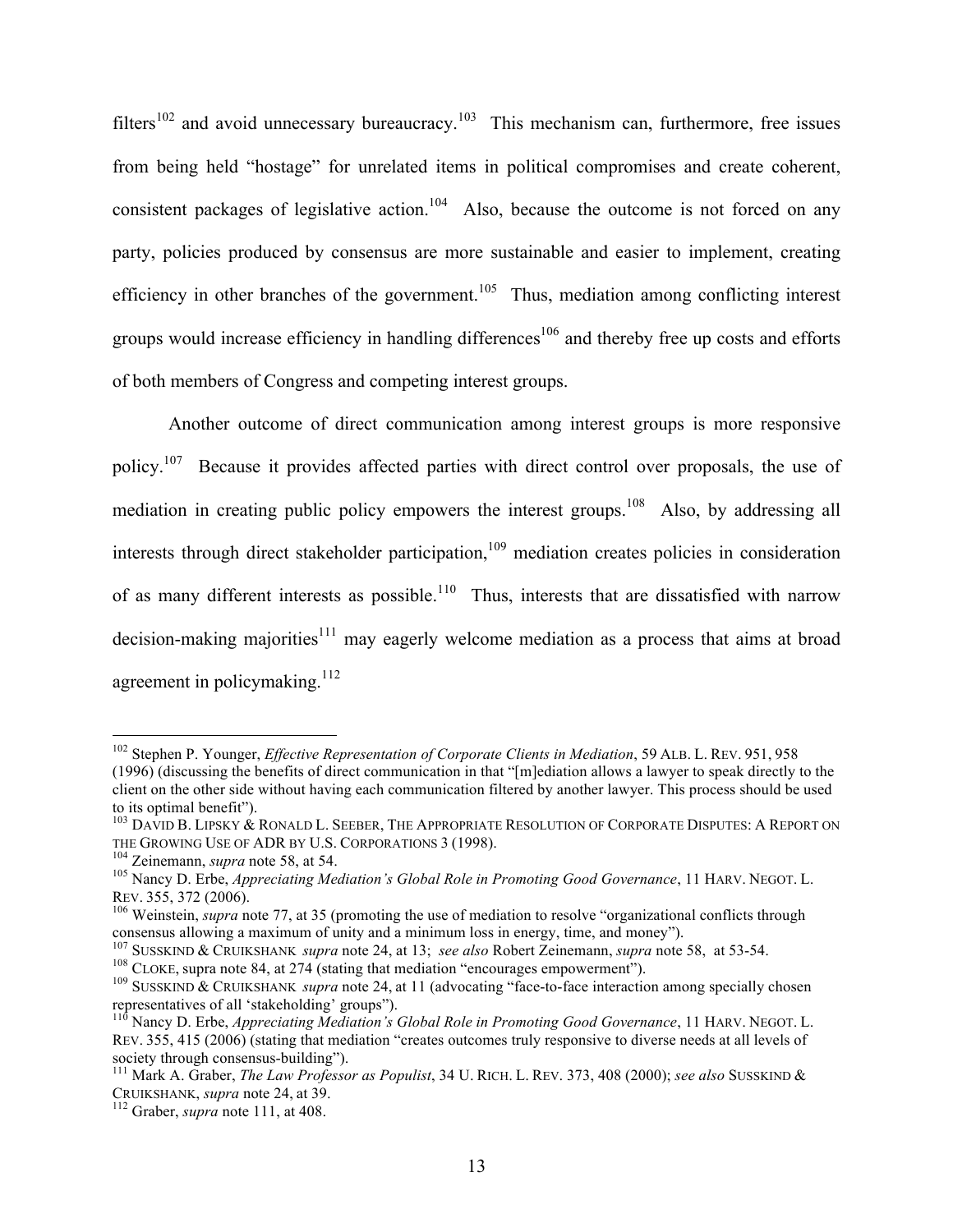Some may argue that this direct involvement takes power away from the legislators $113$ and takes policymaking away from public scrutiny.<sup>113a</sup> It is true that interest group mediation would involve the drafting of public policy by interest groups in private confidential meetings. However, legislators will retain power over what disputes are mediated and whether the proposals are adopted.114 Because the confidential meetings involve interest groups and not elected/appointed officials, action under this scheme conforms to the purposes and requirements of sunshine laws by keeping official decision making open and public.<sup>114a</sup> This scheme allows non-official action to remain appropriately private and keeps official action appropriately public.114b Thus, legislators would support interest group mediation and would retain the power and the duty to protect the public good in the public eye. In fact, legislators prefer that parties work out the dispute themselves, rather than having to choose one group over another,  $115$  and almost always accept consensual proposals. $116$ 

Another criticism may be that forcing issues through consensus-based processes hinders development and promotes the status quo.<sup>117</sup> Because interest group mediation provides the means to hinge lobbying ability on participation in mediations, Congress will be able to force groups to negotiate over an issue. The method for doing this may involve a ceiling or a

<sup>&</sup>lt;sup>113</sup> Zeinemann, *supra* note 69, at 53.<br><sup>113a</sup> H.R. REP. NO. 94-880, pt.1, at 2 (1976) (stating that "[t]he basic premise of the Sunshine legislation is that, in the words of Federalist No. 49, 'the people are the only legitimate fountain of power, and it is from them that the constitutional charter . . . is derived.' Government is and should be the servant of the people, and it should be fully accountable to them for the actions which it supposedly takes on their behalf.").<br><sup>114</sup> *Id.* Kathy Bradley, *Do You Feel the Sunshine? Government in the Sunshine Act: Its Objectives, Goals, and Effect on* 

*the FCC and You*, 49 FED. COMM. L.J. 473, 476 (1997) (stating that "[t]he Act requires every portion of every meeting of an agency . . . to be open to public observation. A 'meeting' is defined as deliberations which *include the number of individuals required to make decisions on behalf of an agency*, and result in disposition of agency business.") (emphasis added).<br> $^{114b}$  S. REP. NO. 94-354, at 1 (1975) (stating that "government should conduct the public's business in public").

<sup>&</sup>lt;sup>115</sup> Dunn, *supra* note 72; see also SUSSKIND & CRUIKSHANK, *supra* note 24, at 136.<br><sup>116</sup> Zeinemann, *supra* note 69, at 53.<br><sup>117</sup> BERNARD S. MAYER, BEYOND NEUTRALITY: CONFRONTING THE CRISIS IN CONFLICT RESOLUTION 63 (2 *also* Toman *supra* note 97, and Dunn *supra* note 72.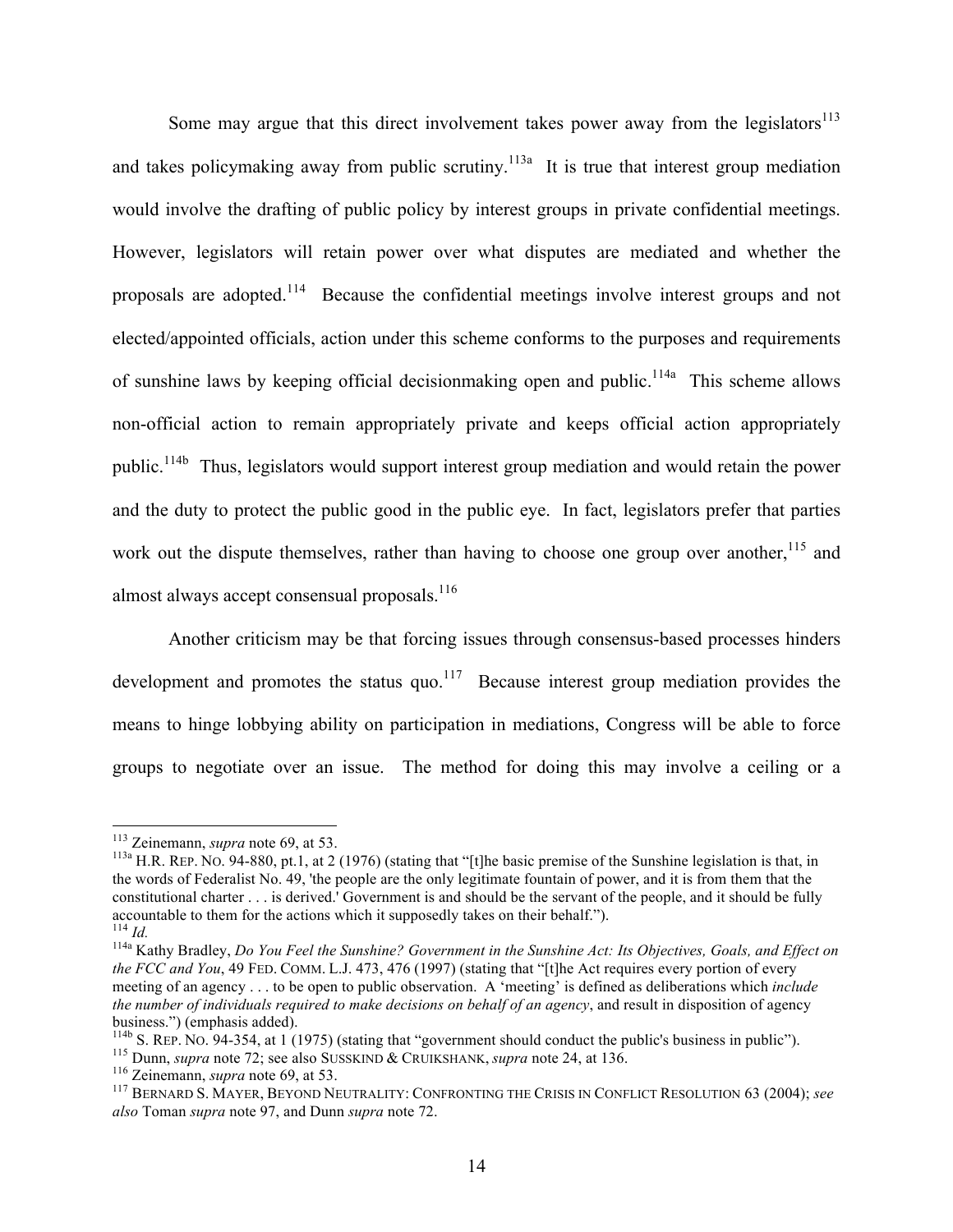reduction in lobbying expenditures that takes effect when the interest groups are not participating in good faith, productive negotiations. This dynamic will create incentive for the groups to participate in the mediation while simultaneously controlling lobbying expenditures. However, the reason that this system does not hinder valid action with burdensome consensus-building is that the proposed mechanism is imposed only on the interest groups and can be applied evenly. By consuming only the efforts of the direct interests, the lobbyists remain able to address the issue with traditional methods. Though this procedure constrains lobbying action by imposing spending controls on interests, Congress will be able to apply these limitations to both sides of an issue evenly, meaning that neither side gets an advantage in the adversarial forum while participating in mediation. Thus, by synthesizing a forum for antagonistic political debate with a forum for effective stakeholder negotiation, this process may combine the beneficial qualities of both adversarial and cooperative approaches while mitigating the disadvantages of each.<sup>118</sup> Interest group mediation would therefore promote collaboration and efficiency without disrupting or threatening Congress's proper role in policymaking.

The proposed mediation mechanism therefore creates a rational and coherent process without hindering current legislative practices. Recognizing the potential benefits of cooperation among interests in creating policy, many argue that "federal, state, and local governments must resolve to increase their use of consensual processes when confronted with public disputes."<sup>119</sup>

#### C. *Mediation in Interest Group and Corporate Lobbying Disputes*

Aside from being more efficient and responsive, mediation has much promise when specifically used with the corporations and political groups that regularly lobby Congress.

 <sup>118</sup> Karl E. Klare, *The Labor-Management Cooperation Debate: A Workplace Democracy Perspective*, 23 HARV. C.R.-C.L. L. REV. 39, 77 (1988) (discussing the possibility of "abandoning the notion of a choice between adversarial and cooperative models and developing instead institutional structures that combine the virtues and mitigate the disadvantages of each").

<sup>&</sup>lt;sup>119</sup> Williams, supra note 77, at 151.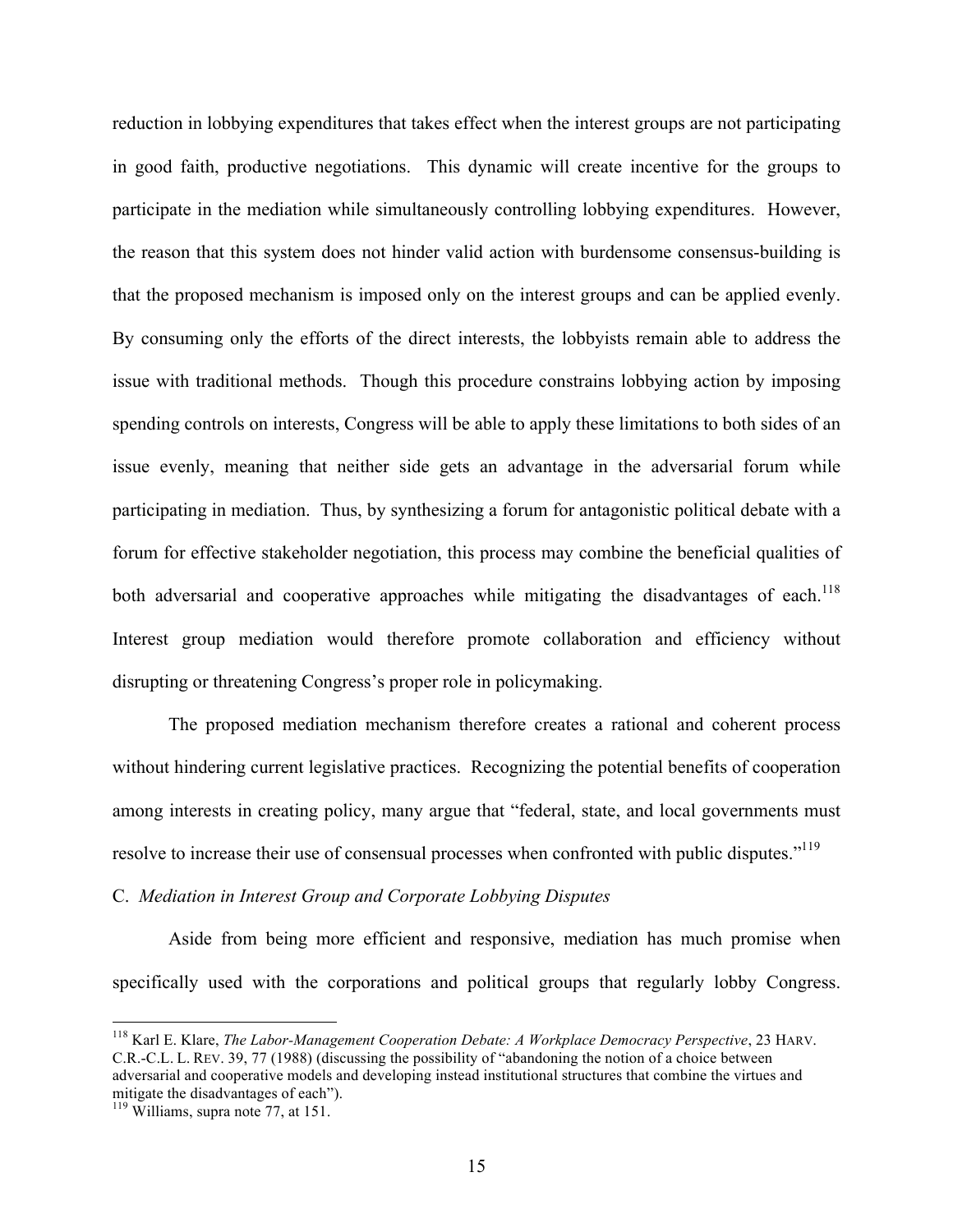Though groups that represent opposing political values put forth seemingly irreconcilable public positions,120 they are indeed capable of calmly discussing and clarifying positions on fundamental political disagreements<sup>121</sup> even when they involve divisive issues.<sup>122</sup> Such a process may uncover common ground and alternative solutions which recognize diverse interests while acknowledging and legitimizing areas of disagreement.<sup>123</sup> Therefore, mediation may be an effective method for dealing with interest groups that have a political dispute.

Corporations are also a major player in congressional lobbying<sup>124</sup> because, in competing with each other for market privilege,  $^{125}$  they become involved in difficult conflicts<sup>126</sup> on a regular basis.<sup>127</sup> In competing in the lobbying arena, these businesses victimize each other<sup>128</sup> through expensive, escalating offensive and defensive lobbying campaigns.<sup>129</sup> Corporations often end up spending much of their lobbying efforts solely on counteracting their competitions' lobbying expenditures.<sup>130</sup> This "collective action problem"<sup>131</sup> could be handled more efficiently through a government-enforced opportunity for concerted action<sup>132</sup> by compelling the parties to negotiate under mediation and thereby jointly roll back defensive lobbying efforts. Besides creating the opportunity for corporations to cooperate in reducing inefficient lobbying practices, mediation

<sup>&</sup>lt;sup>120</sup> SUSSKIND & CRUIKSHANK, *supra* note 24, at 137.<br><sup>121</sup> CLOKE, *supra* note 84, at 274.<br><sup>122</sup> Carrie Menkel-Meadow, *Deliberative Democracy and Conflict Resolution: Two Theories and Practices of Participation in the Polity*, 12 NO. 2 DISP. RESOL. MAG. 18 (2006) (stating that consensual public policymaking methods "have also been applied in addressing divisive political issues such as affirmative action and aborti

<sup>&</sup>lt;sup>123</sup> *Id.*<br><sup>124</sup> Silverstein & Taylor, *supra* note 2, at 266 (describing lobbyists, the "great majority whom work for business interests").

<sup>&</sup>lt;sup>125</sup> GUNNING, *supra* note 38, at 349 (stating that "[m]any large companies today in the more developed democracies employ resources to seek market privilege. The result is a large lobbying industry").

<sup>&</sup>lt;sup>126</sup> McEwen, *supra* note 90, at 9 (1998) (stating that, among corporations, "[c]ontentious and competitive corporate cultures could both encourage disputes in the first place and get in the way of their efficient resolution").<br><sup>127</sup> Id. at 8 (stating that "big businesses regularly find themselves embroiled in conflicts").<br><sup>128</sup> Sitkoff,

for the most part, victimized other corporations"). <sup>129</sup> Silverstein & Taylor*, supra* note 2, at 265 (stating that "[c]orporate lobbyists do not win every battle, but when

they lose, it is often because a competing corporate faction bought up even more lobbying firepower").<br><sup>130</sup> See supra Part II.B. (section on defensive lobbying).<br><sup>131</sup> Sitkoff, *supra* note 45, at 1125 (2002).<br><sup>132</sup> Id. a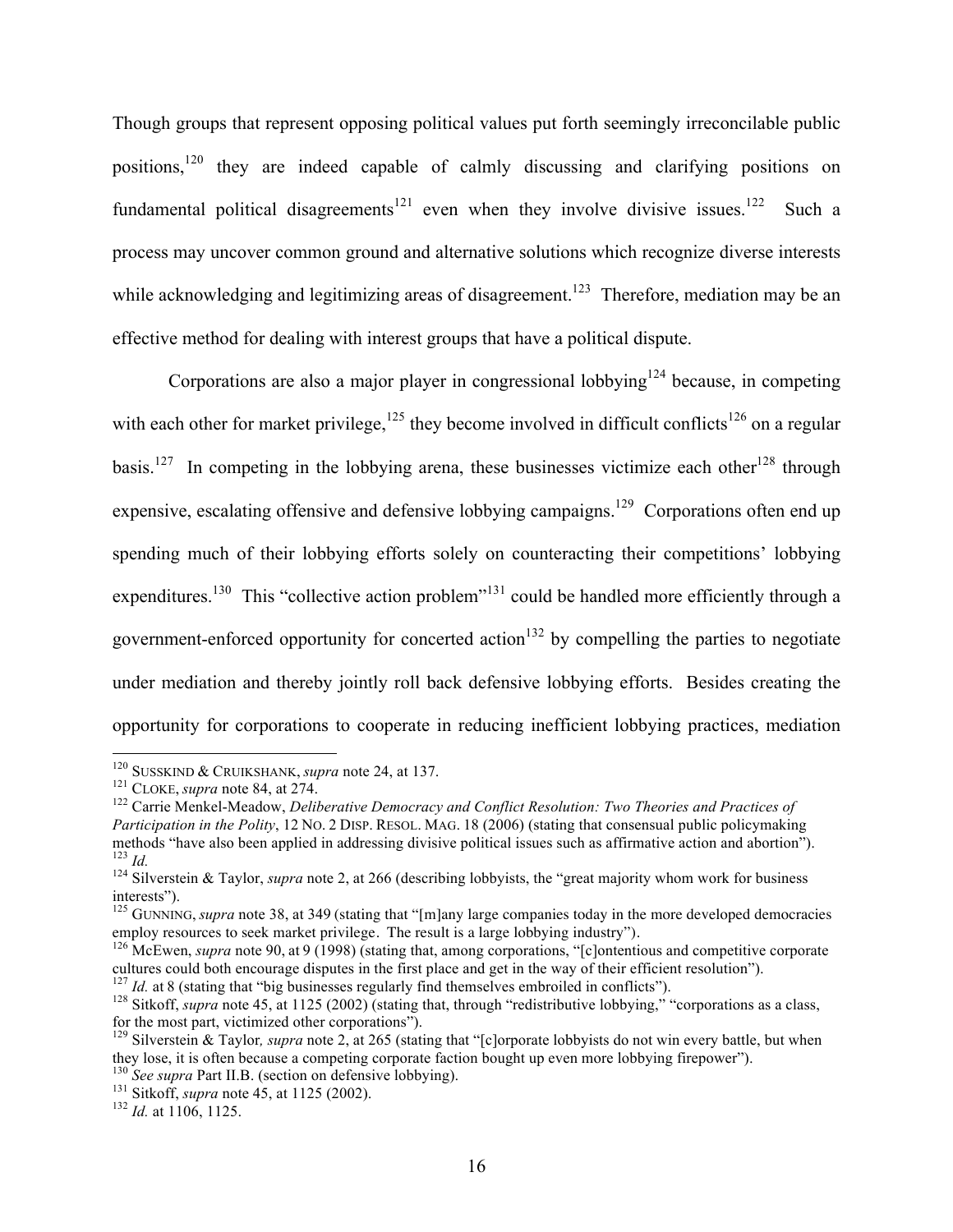provides a new perspective that "has the potential to promote effective management that makes resolution faster, less expensive, and of higher quality."133 Thus, mediation is particularly suited for corporate conflicts that are conducted through legislative lobbying practices.

Because mediation would benefit both political interest groups (by empowering them and causing them to reach out to a greater number of people) and corporations (by facilitating more cooperative business and reducing lobbying costs) this program would be fully acceptable to lobbying interests. As demonstrated above, by pushing competing interests into direct communication under the productive guidance of mediation, Congress can avoid superfluous lobbying battles that consume the attention of legislators and the money of competing interests. Mediation is ideal because it is a soft, process-based mechanism that conducts political speech instead of limiting it and provides "structure without bureaucracy."<sup>134</sup> Thus, compulsory mediation can be a lobbying reform mechanism that would use facilitated negotiations to resolve legislative disputes and serve as a model for coercion-free, community empowering conflict resolution.135

Thus, interest group mediation seems to be a logical solution to problems in lobbying reform. The only problem is that, because such structured methods are untested in Congress, this idea is presently partly speculation. However, practices of structured mediation in creating public policy exist in other areas of American government and would serve as guidance for the proposed process.

#### IV. EXAMPLES OF CONSENSUS-BASED PUBLIC POLICYMAKING

 <sup>133</sup> McEwen, *supra* note 90, at <sup>6</sup> (1998) (adding that, under corporate "management of disputing," "[w]here the management of disputing is weak or inconsistent, costs appear higher, disputes longer, and relationships in greater jeopardy, but where that management is coherent, strong, and oriented to reasonable settlement, costs are likely to be lower, disputes shorter, and relationships more often preserved"). <sup>134</sup> Weinstein, *supra* note 67, at 35. <sup>135</sup> CLOKE, *supra* note 84, at 276.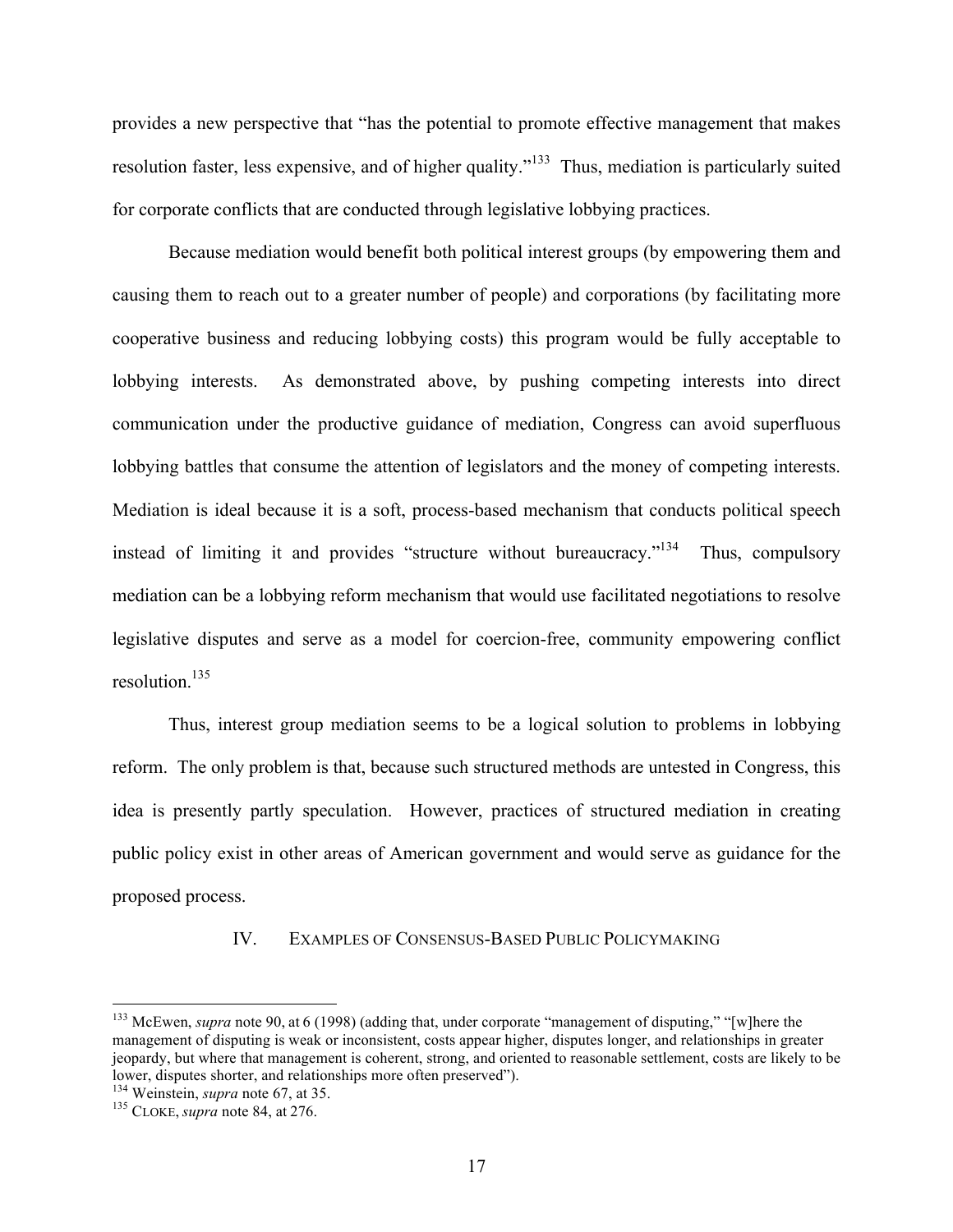While there is no evidence of structured mediation in congressional practices, such consensual methods are not uncommon to public policymaking. The established practices of negotiated administrative rulemaking and public dispute resolution will serve as guiding examples. Because of similarities in the parties involved and the methods used, successful use of mediation by these political institutions in creating public policy would herald similar results in mediation among interest groups as proposed in this Note.

## A. *Negotiated Rulemaking*

The use of mediation among interested parties in direct negotiation is already an established policymaking process in the federal government. Under the Negotiated Rulemaking Act,<sup>136</sup> federal administrative agencies convene<sup>137</sup> a committee composed of interested parties<sup>138</sup> that informally negotiate under the guidance of a facilitator<sup>139</sup> in order to reach consensus<sup>140</sup> on the substance of a proposed rule.<sup>141</sup> This mediation mechanism allows agencies to involve affected interests in the process of drafting a rule<sup>142</sup> as a way to supplement normal procedure.<sup>143</sup>

<sup>&</sup>lt;sup>136</sup> Negotiated Rulemaking Act of 1990, Pub. L. No. 101-648, 104 Stat. 4969.<br><sup>137</sup> 5 U.S.C. § 583(a) (2000) (stating that "[a]n agency may establish a negotiated rulemaking committee to negotiate and develop a proposed rule").<br><sup>138</sup> 5 U.S.C. § 583(b)(2)(b) (stating that the committee can contain "[p]ersons who will be significantly affected by a

proposed rule and who believe that their interests will not be adequately represented"); Cary Coglianese, *Assessing Consensus: The Promise and Performance of Negotiated Rulemaking*, 46 DUKE L.J. 1255 1256-1257 (1997) (stating that "[t]he agency establishes a committee comprised of representatives from regulated firms, trade associations, citizen groups, and other affected organizations, as well as members of the agency staff").<br><sup>139</sup> 5 U.S.C. § 586(d)(2) (2000) (stating that the facilitator has the duty to "impartially assist the members of the

committee in conducting discussions and negotiations").<br><sup>140</sup> 5 USCA § 582(7) (2000) (stating that the committees are to "discuss issues for the purpose of reaching a

consensus in the development of a proposed rule").

<sup>&</sup>lt;sup>141</sup> Williams, *supra* note 77, at 149 (summarizing the process—"representatives of the agency and other interested parties engage in face-to-face negotiations concerning the text of the proposed rule. The parties work toward achieving a consensus on the rule, at which point the APA notice and comment provisions take over").

<sup>142</sup> Scott F. Johnson, *Administrative Agencies: A Comparison of New Hampshire and Federal Agencies' History, Structure and Rulemaking Requirements*, 4 PIERCE L. REV. 435, 446 (2006).<br><sup>143</sup> Cary Coglianese, *Assessing Consensus: The Promise and Performance of Negotiated Rulemaking*, 46 DUKE L.J.

<sup>1255,</sup> 1256 (1997) (stating that "[n]egotiated rulemaking supplements the notice-and-comment procedures of the Administrative Procedure Act (APA) with a negotiation process that takes place before an agency issues a proposed regulation").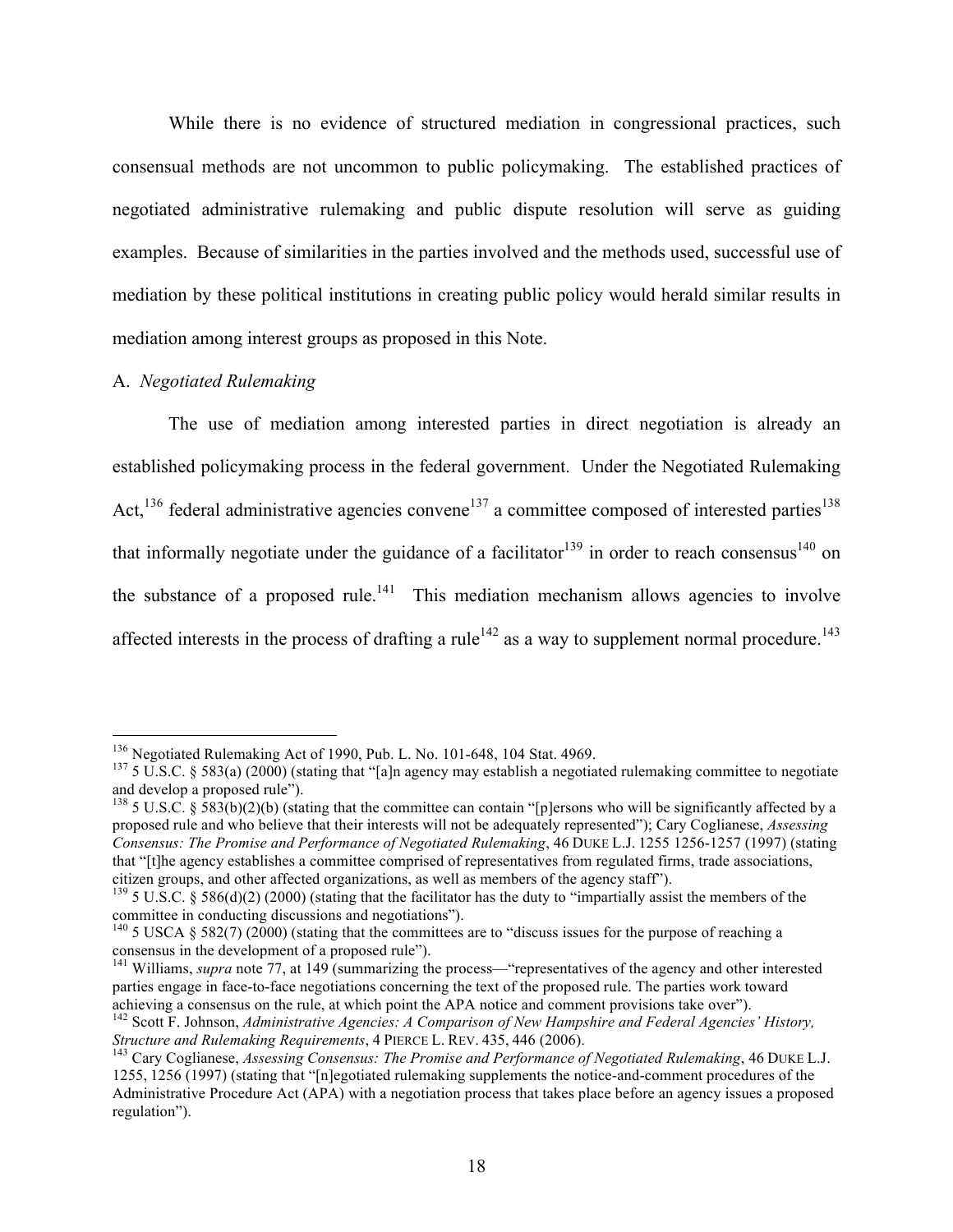When used on appropriate disputes, $144$  this process promises to increase the acceptability and improve the substance of rules.<sup>145</sup>

Congress created this mechanism to improve the process of administrative rulemaking. Rulemaking is legislative, policymaking power delegated to administrative agencies<sup>146</sup> to implement broad Congressional mandates.<sup>147</sup> In order to ensure that agencies remained in the bounds of the legislature's will in using this power, Congress set up mechanisms to structure agency discretion<sup>148</sup> and the courts apply judicial review over agency decisions.<sup>149</sup> One method of guiding administrative rulemaking is to open the proceedings to public input<sup>150</sup> through "notice-and-comment" procedures<sup>151</sup> and have interested lobbyists monitor agency action.<sup>152</sup> However, listening to both sides of a problem and liberal judicial review are major sources of delay and inefficiency.<sup>153</sup> More importantly, critics argue that notice-and-comment and litigation rights do not create adequate citizen responsiveness.<sup>154</sup> These forms of public participation do

<sup>&</sup>lt;sup>144</sup> Williams, *supra* note 77, at 149 (stating that "negotiated rulemaking is more appropriate in certain circumstances than in others").<br><sup>145</sup> 5 U.S.C. § 581 NOTE, Section 2 Findings (5) (2000).<br><sup>146</sup> WILLIAM F. WEST, ADMINISTRATIVE RULEMAKING: POLITICS AND PROCESSES 36 (1985).<br><sup>147</sup> 5 U.S.C. § 551(4) (2000) (defining a rule as an "agency

effect designed to implement, interpret, or prescribe law or policy").<br><sup>148</sup> WEST, *supra* note 146, at 3-4, 7.

<sup>&</sup>lt;sup>149</sup> David H. Becker, *Changing Direction in Administrative Agency Rulemaking: "Reasoned Analysis," the Roadless Rule Repeal, and the 2006 National Park Service Management Policies*, 30-FALL ENVIRONS ENVTL. L. & POL'Y J. 65, 67 (2006) (stating that "courts have continued to engage in, and commentators to advocate, meaningful judicial review of agency changes of direction in rulemaking").<br><sup>150</sup> Robin McCall, Note, *Dogs vs. Birds: Negotiated Rulemaking at Fort Funston*, 13 HASTINGS W.-N.W. J. ENV. L.

<sup>&</sup>amp; POL'Y 187 (2007) (explaining that "when an agency makes a rule, it accepts public input and then makes the rule

under its own discretion").<br><sup>151</sup> 5 U.S.C. § 553 (2000); *see also* WEST, *supra* note 146, at 78.<br><sup>152</sup> See David Epstein & Sharyn O'Halloran, *A Theory of Strategic Oversight: Congress, Lobbyists, and the Bureaucracy*, 1

*Bureaucracy, 11 J.L. Econ. & Orienza (1995).*<br><sup>153</sup> SUSSKIND & CRUIKSHANK, *supra* note 24, at 35-37.<br><sup>154</sup> Adam N. Bram, Note & Comment, *Public Participation Provisions Need Not Contribute to Environmental Injustice*, 5 TEMP. POL. & CIV. RTS. L. REV. 145, 159 (1996) (asserting that processes "that provide little more than notice, opportunities for comment, or a right to litigate frequently fail to accomplish the goals of citizen involvement").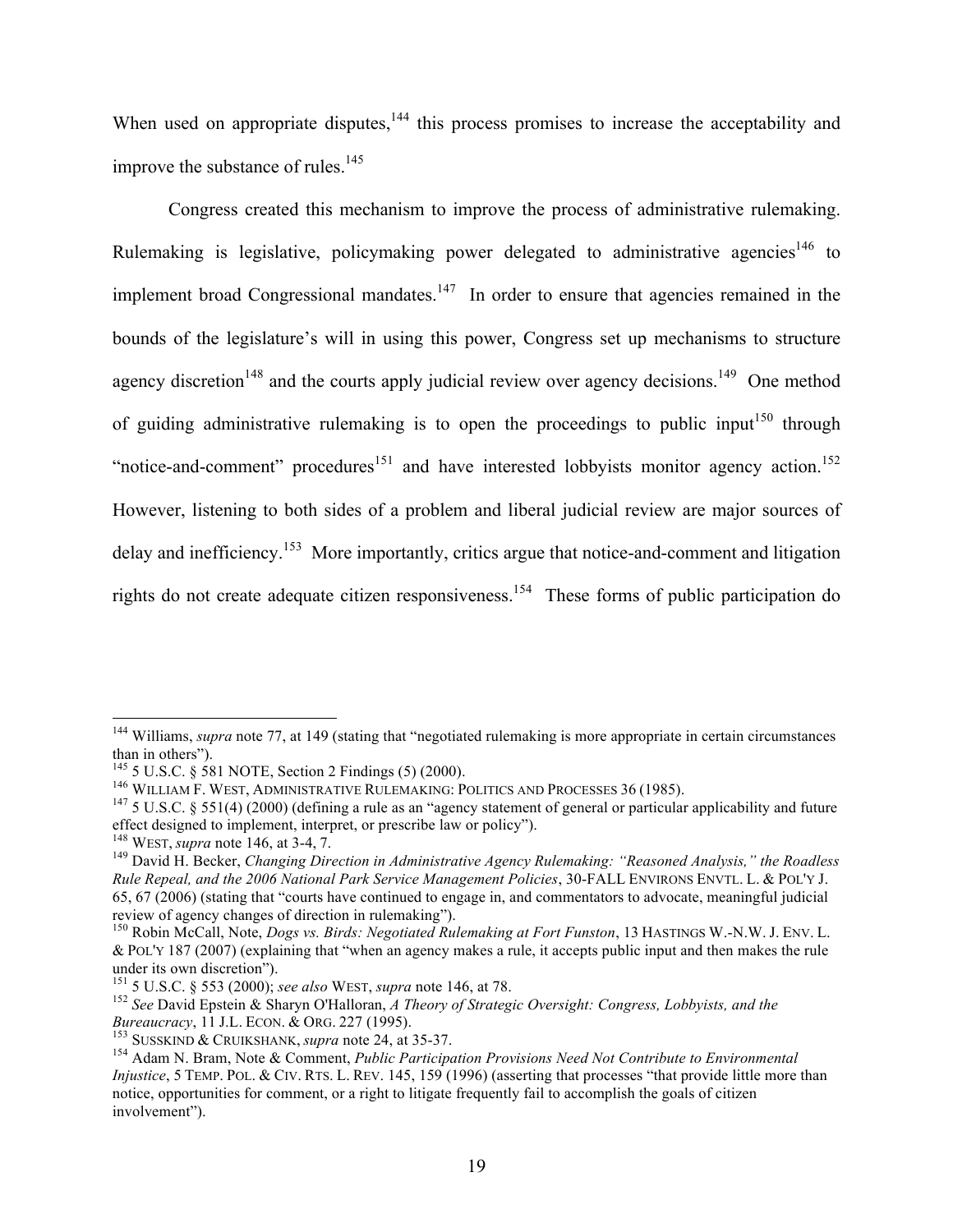not usually involve real consensus-building<sup>155</sup> and the interaction rarely goes beyond one-way transfers of information.<sup>156</sup> As a result, most of the resulting rules must undergo judicial review because of challenges by unsatisfied groups.<sup>157</sup>

Noting the inherent defects of adversarial procedures<sup>158</sup> and the widespread use of consensus-based mechanisms in the private sector and the courts,<sup>159</sup> Congress supplemented conventional rulemaking with opportunity for more proactive stakeholder involvement<sup>160</sup> under structured, nonadversarial structures.<sup>161</sup> This mechanism therefore promotes<sup>162</sup> the established<sup>163</sup> practice of involving citizens in drafting proposals.<sup>164</sup> Under this structure, the stakeholders create the proposed rule through negotiation and the officials retain the ultimate decision on whether to implement it.<sup>165</sup> Because mediation is a proven method of avoiding litigation<sup>166</sup> and effectively addressing multiple concerns,<sup>167</sup> its use in negotiated rulemaking is a logical solution

<sup>&</sup>lt;sup>155</sup> Robin McCall, *supra* note 150, at 203 (describing the "hands off" approach taken in rulemaking where "[t]he agency does not sit down and hammer out a consensus with members of the public, regardless of the importance of their interests" and where the agency only needs to aim for reasonableness).

the agency of the agency only needs to a server the agency only needs to aim for reasonable needs to all the information often passes only one way. The agency is either giving information or taking information. Seldom does the information exchange as dialogue").<br><sup>157</sup> Id. at 3 (stating that "[m]ost regulations issued by agencies such as the EPA lead to adjudication from competing

concerns as being too tough or not tough enough").<br><sup>158</sup> 5 U.S.C. § 581 NOTE, Section 2 Findings (3) (2000) (stating that "[a]dversarial rulemaking deprives the affected

parties and the public of the benefits of face-to-face negotiations and co-operation in developing and reaching agreement on a rule. It also deprives them of the benefits of shared information, knowledge, expertise, and technical

abilities possessed by the affected parties").<br><sup>159</sup> Charles Pou, Jr., *Federal ADR and Negotiated Rulemaking Acts Receive Permanent Reauthorization*, 22-WTR<br>ADMIN. & REG. L. NEWS 4, 4 (1997).

<sup>&</sup>lt;sup>160</sup> Bram, *supra* note 154, at 163.<br><sup>161</sup> Williams, *supra* note 77, at 149.<br><sup>162</sup> 5 U.S.C. § 581 NOTE, Section 2 Findings (6) (stating of the emergence of this method that "[t]he process has not been widely used by other agencies, however, in part because such agencies are unfamiliar with the process or uncertain as to the authority for such rulemaking").

<sup>&</sup>lt;sup>163</sup> *Id.* (stating that, by the time the Negotiated Rulemaking Act came into force, "[s]everal agencies [had] successfully used negotiated rulemaking").

<sup>164</sup> Johnson, *supra* note 142, at 446 (describing the established practice of "informal rulemaking" wherein "an agency generally drafts a proposed regulation internally based on staff recommendations, or recommendations of committees or groups formed to research an issue within the jurisdiction of the agency").

<sup>&</sup>lt;sup>165</sup> McCall, *supra* note 150, at 203.<br><sup>166</sup> Richard M. Cartier, *Mediating Local Intergovernmental Disputes—Reflections on the Process*, 13 SANJALR 1, 2 (2003) (stating that "A successful MEDIATION can help parties avoid the acrimony associated with litigation"). <sup>167</sup> Mott, *supra* note 92, at 205.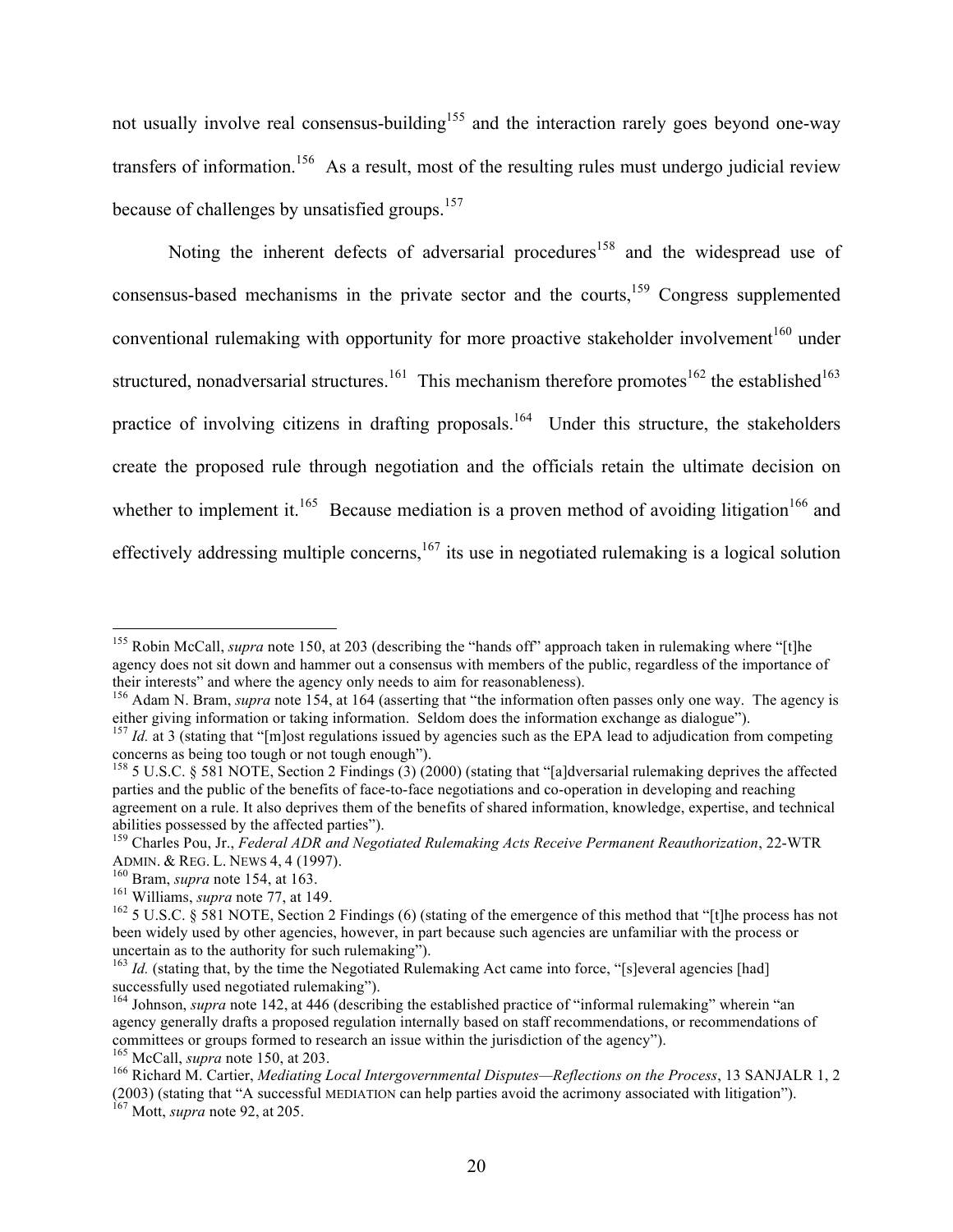to the inefficiencies that face the rulemaking process.<sup>168</sup> Thus, mediation among interested parties is applied to public policy decisions under negotiated rulemaking in order to increase the efficiency and effectiveness of agency decisionmaking.

The benefits of negotiated rulemaking are manifold. First, the regulations developed by this process are of a higher quality than those developed by strictly adversarial means. When employed in the appropriate disputes, negotiated rulemaking can bring polarized interests to a consensus over policy issues  $169$  and therefore often creates more acceptable policies. This process presents a "golden opportunity" for interest groups to have direct control over public policy.<sup>171</sup> Also, negotiated rulemaking expands the potential for creativity in creating widelyacceptable regulations.<sup>172</sup> Finally, negotiated rulemaking also has the potential to make the rulemaking process more efficient by smoothing out difficulties and preventing unnecessary adjudication.<sup>173</sup> So far, many potential participants continue to have an ingrained adversarial mindset<sup>174</sup> and exhibit discomfort with cooperative processes,<sup>175</sup> limiting the application of this beneficial process.<sup>176</sup> Despite some initial reservation, Congress now fully accepts these

 <sup>168</sup> From notice-and-comment procedures and liberal judicial review that overwhelm the system. *See* WEST, *supra* note 146, at 51 (stating that "notice-and-comment provisions…guarantee that interested parties will have the right to submit written or oral comments on the merits of proposed rules."), and at 48 (explaining that that "affected persons could hold officials accountable through challenge by judicial review"). <sup>169</sup> Williams, *supra* note 77, at 150.

<sup>&</sup>lt;sup>170</sup> *Id.* at 149.<br><sup>171</sup> McCall, *supra* note 150, at 204.<br><sup>171</sup> Williams, *supra* note 77, at 151 (stating that "[b]y increasing the use of consensual processes to resolve public disputes, 'parties can find solutions to problems that cannot be addressed by judicial remedies' and 'can achieve results . . . that would be difficult or impossible to obtain through adjudicatory processes'").

<sup>&</sup>lt;sup>173</sup> Johnson, *supra* note 142, at 447 (stating that "[t]he rationale behind negotiated rulemaking is that the negotiation process will make the remaining parts of the notice and comment process run smoother, and there will be less objection to the proposed rule because the key stakeholders affected by the rule helped draft it").

<sup>&</sup>lt;sup>174</sup> Pou, *supra* note 159, at 14 (noting that "in many enforcement agencies and in others...adversarial relations with regulated parties, contractors, grant recipients, advocacy groups, or even employee unions are still ingrained").<br><sup>175</sup> Id. (adding that "[m]any steps remain to be taken if these consensus methods of decisionmaking are to

kind of broad-based acceptance and use throughout the government that they merit").<br><sup>176</sup> Williams, *supra* note 77, at 150 (stating that "the overall use of these procedures has been somewhat limited").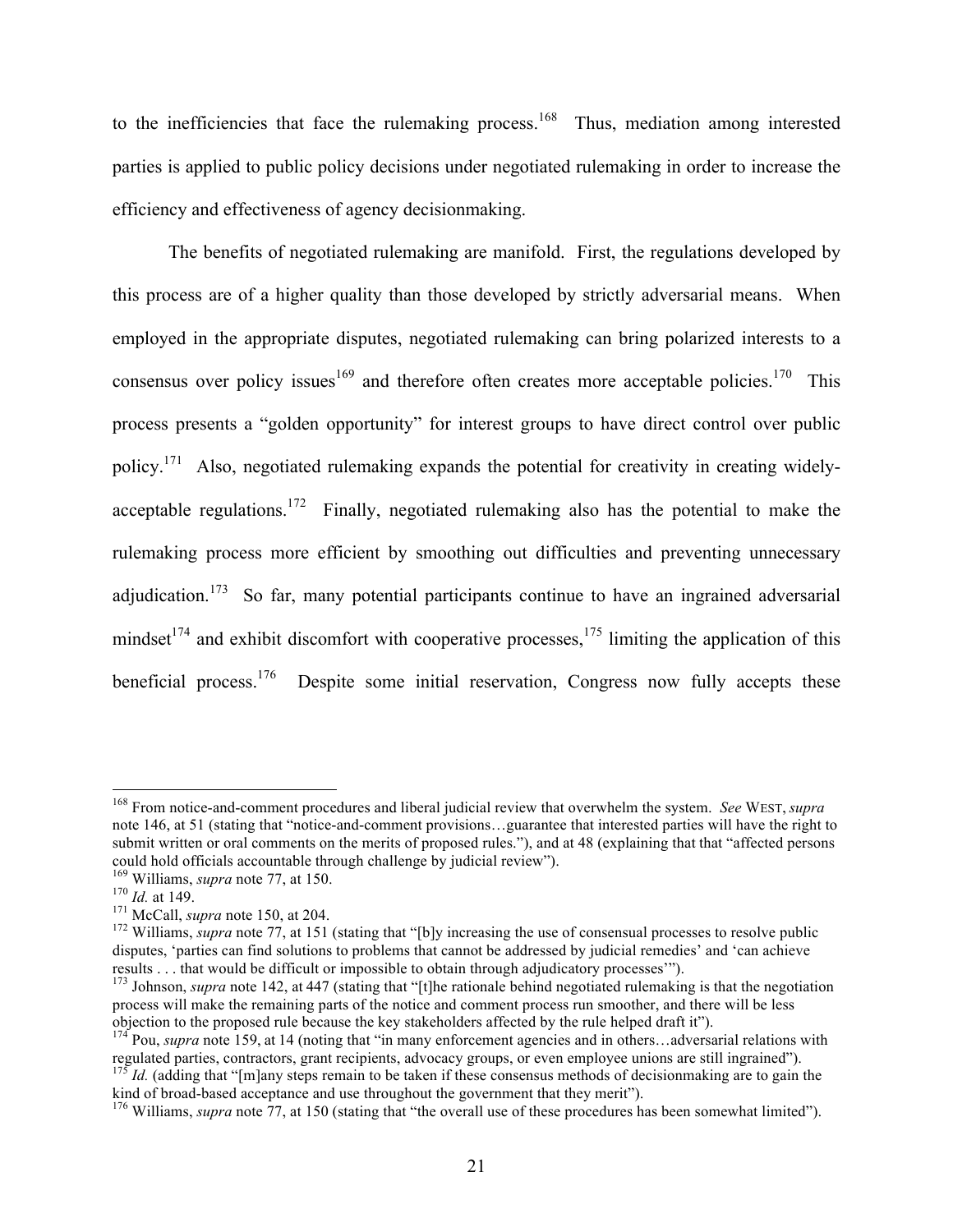consensual methods as beneficial tools in policymaking,<sup>177</sup> and rulemakers use negotiated rulemaking in creating many successful policies.<sup>178</sup> Thus, while mediation is no panacea, <sup>179</sup> "in appropriate circumstances, consensual settlement processes may resolve public disputes with greater effectiveness than traditional judicial and administrative adjudication."<sup>180</sup>

The success experienced by the administrative branch with negotiated rulemaking predicts similar results in the legislative branch with interest group mediation. Interest groups must lobby executive agencies to make sure that bills that they pushed through the legislature are correctly implemented. <sup>181</sup> As a result, the stakeholders that create regulations in negotiated rulemaking are largely the same interest groups that lobby Congress.<sup>182</sup> The participants of this proposed process are therefore familiar with, or at least aware of, consensual policymaking. The parallel between the rulemaking and legislation processes<sup>183</sup> and the use of the same groups that comprise the mediated committees under negotiated rulemaking, <sup>184</sup> lead to the logical inference that a similar process to negotiated rulemaking will work in Congress. Thus, negotiated rulemaking serves as an example of the success of mediation among interest groups in creating policy and promises similar results for congressional lobbying.

## B. *Public Dispute Resolution*

<sup>&</sup>lt;sup>177</sup> McCall, *supra* note 150, at 203 (stating that "Congress prefers agencies to use reg-neg when it 'enhances the informal rulemaking process'); *see also* Pou, *supra* note 159, at 4 (noting that "Congress, along with many federal agencies, have moved beyond an initial skepticism and concern over potential abuses to a point where they have begun to view ADR methods as safe and effective"). <sup>178</sup> See case studies summarized in McCall, *supra* note 150, at 204-206 (2007); *see also* Williams, *supra* note 77, at

<sup>149 (</sup>citing, for example, that "[t]he EPA has used [these consensual methods] in rulemaking under the Clean Air Act, the Federal Insecticide, Fungicide, and Rodenticide Act, and various other environmental regulations to great

<sup>&</sup>lt;sup>179</sup> Williams, *supra* note 77, at 150 (quoting something "While clearly not a panacea, environmental mediation should play an increasingly important role in resolving . . . environmental disputes").

<sup>&</sup>lt;sup>180</sup> Id. <sup>181</sup> BRUCE C. WOLPE & BERTRAM J. LEVINE, LOBBYING CONGRESS: HOW THE SYSTEM WORKS 69 (2d ed. 1996); *see also* Epstein & O'Halloran, *supra* note 152.<br><sup>182</sup> Williams, *supra* note 77, at 148 (stating that "interest groups that lobbied hard during the bill-drafting stage are

very likely to remain involved in the administrative rulemaking process."). <sup>183</sup> WEST, *supra* note 146, at 36. <sup>184</sup> Coglianese, *supra* note 143, at 1257.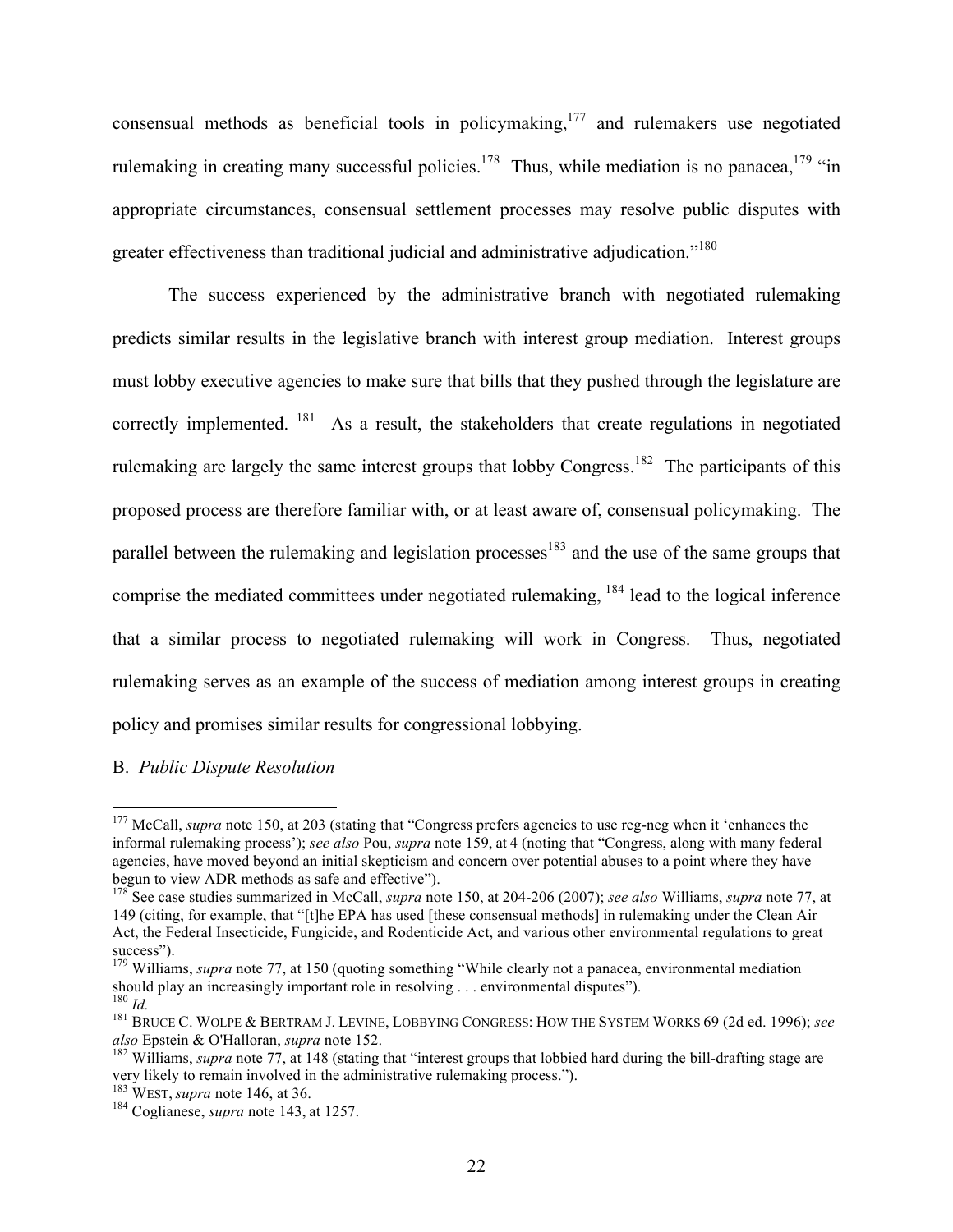State and local legislatures commonly use mediation through the general practice of public dispute resolution. Public disputes can be complicated matters that affect a variety of interests<sup>185</sup> beyond legal rights<sup>186</sup> and that require high levels of technical expertise.<sup>187</sup> Affected interests bring these battles to legislatures because litigation is an ineffective forum for complicated, interest-focused disputes.<sup>188</sup> Faced with such a problem, the legislature may feel in over its head and decide to abandon traditional deliberative filters for an opportunity to structure cooperation among the petitioning interests.<sup>189</sup> Though a variety of collaborative mechanisms are available,<sup>190</sup> public dispute resolution often involves mediated negotiation among stakeholder representatives to create agreements that the government then adopts as public policy.<sup>191</sup>

Under this process, a neutral mediator gathers affected parties and facilitates consensus on public policy.<sup>192</sup> The mediator is crucial because, without their assistance, the parties would not be able to work out an agreement.<sup>193</sup> Typically, public disputes divide the community, halt communication, and lead to distorted perceptions.<sup>194</sup> However, by enlisting the active involvement and support of local interests, this process creates policies that fully satisfy the community and elected officials.<sup>195</sup> Common disputes that are handled under public dispute

<sup>&</sup>lt;sup>185</sup> Center for the Resolution of Disputes, http://www.cfrdmediation.com/public-policy.aspx (last visited Feb. 14, 2007) (stating that "Public Policy disputes can involve many parties with differing points of view"); *see also* SUSAN L. CARPENTER & W.J.D. KENNEDY, MANAGING PUBLIC DISPUTES: A PRACTICAL GUIDE TO HANDLING CONFLICT AND REACHING AGREEMENTS 5 (1988).<br><sup>186</sup> Williams, *supra* note 77, at 136 (stating that these issues "involve much more than legal rights").<br><sup>187</sup> CARPENTER & KENNEDY, *supra* note 185, at 5-6.<br><sup>188</sup> Williams, *supra* not

general private civil suit reveals the shortcomings of litigation as a tool for resolving public conflict."). <sup>189</sup> *See Case Study: Legislature Uses Mediation to Craft Illinois Telecommunications Act*, Dispute Resolution

Magazine 1 (Winter 2002), *available at http://www.policyconsensus.org/casestudies/docs/IL\_telecom.pdf.*<br><sup>190</sup> *See* case studies cited *infra* Part IV.B.<br><sup>191</sup> Carri Hulet, *A Glossary of Deliberative Democracy Terms*, 12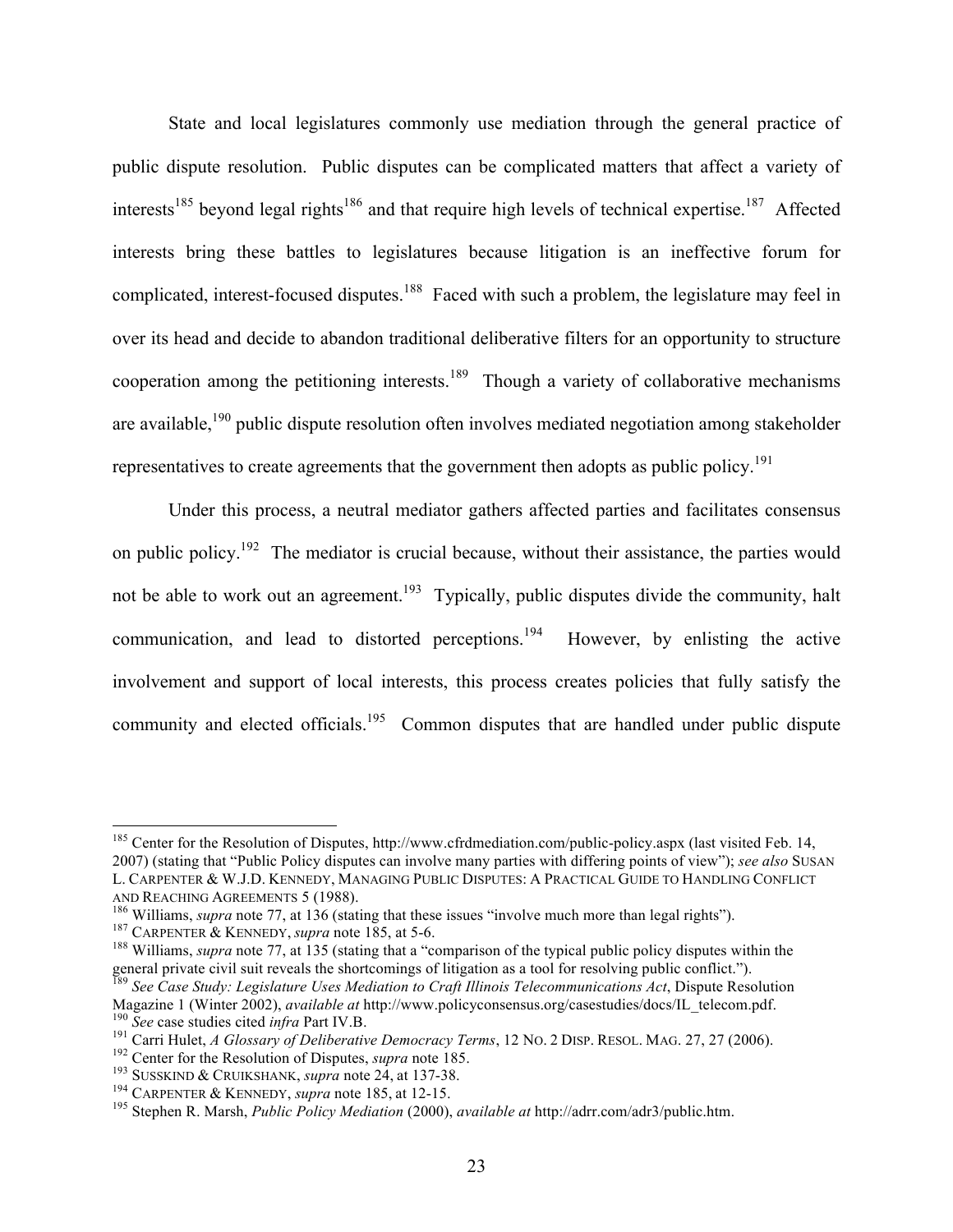resolution include environmental issues,  $196$  zoning,  $197$  public nuisances,  $198$  and other conflicts that involve the allocation of resources<sup>199</sup> and complex, multilateral negotiations.<sup>200</sup>

Though mediated, face-to-face negotiations among interest groups are untested in Congress, various state legislature have used these practices to notable success. The three examples below illustrate how and why mediation leads to improved results in public policymaking. The first example concerns public policy over the telecommunications industry in Illinois.<sup>201</sup> In 2001, the Illinois General Assembly faced the task of crafting a new telecommunications policy that addressed competing interests in the field.<sup>202</sup> With input coming in from corporations, citizens, and experts, the House Speaker decided to depart from the traditional committee model and use a third-party neutral to mediate a multiparty joint session of stakeholders.<sup>203</sup> This neutral addressed this conflict with "traditional mediation, alternating between joint sessions and private caucuses" in order to facilitate discussion between the legal decisionmakers and the technical experts and support them as they jointly drafted the legislation.<sup>204</sup> The product of these efforts was a bill that creatively addressed various interests and received overwhelming support in passing both houses. In retrospect, "months of mediation and negotiation helped to expedite the legislative process and produce a fair, well-balanced bill that sets the foundation for a new telecommunication policy throughout Illinois.<sup> $205$ </sup> Thus,

<sup>&</sup>lt;sup>196</sup> Zeinemann, *supra* note 69, at 54-59.<br><sup>197</sup> Center for the Resolution of Disputes, *supra* note 185 (citing examples including an "agreement on a comprehensive revision of the Hamilton County, Ohio Zoning Code" and an "agreement on revisions to the hospital

zoning restrictions").<br><sup>198</sup> *Id.* (citing, for example, an "agreement on regulations to govern the disposal of construction and demolition debris in Ohio").

debris in Ohio Susskind & Cruikshank, *supra* note 24, at 17.<br><sup>200</sup> Erbe, *supra* note 110, at 379 (stating that "[m]ediation's facilitated consensus-building benefits more complex conflicts involving diverse stakeholders and long-term relationships").<br>
<sup>201</sup> Case Study: Legislature Uses Mediation to Craft Illinois Telecommunications Act, supra note 174, at 1.<br>
<sup>202</sup> Id.<br>
<sup>203</sup> Id.<br>
<sup>204</sup> Id. at 2.<br>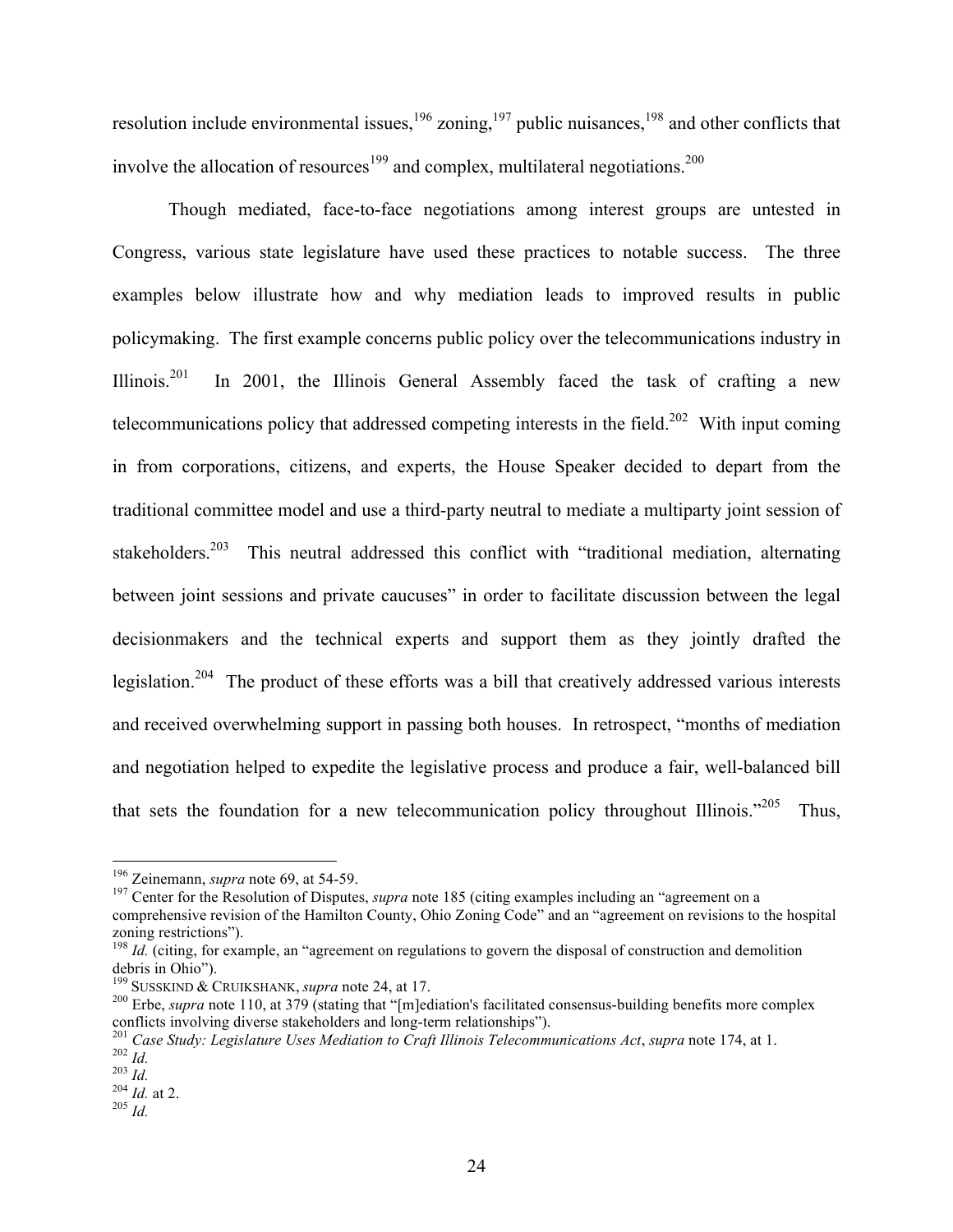mediation among affected interests proved to be an effective, efficient process in addressing this public dispute.

The second example involves a zoning dispute between the city of Draper, Utah and the Metropolitan Water District of Salt Lake City over the creation of a water treatment facility.<sup>206</sup> After the parties reached deadlock on acceptable use of the land, the dissatisfied side sought an exemption from the zoning requirements in the state legislature.<sup>207</sup> This action brought protective action from parties satisfied with the status quo, leading the legislature to become the battleground for this issue. The result was a "lobbying blitz" from the affected parties and hours of time spent on floor debates as the bill crawled through traditional legislative processes.<sup>208</sup> Throughout this conflict, the disputants became emotional and frustrated, while the legislators "felt trapped in a fight that all acknowledged they were poorly equipped to address."<sup>209</sup>

In response to this dire situation, House Committee Chair Kory Holdaway suggested that the problem be addressed by a working group composed of representatives of various affected groups that would seek to bring conflicting interests to voluntary consensus.<sup>210</sup> Under this collaborative process, the discussion evolved to a focus on the broader question of how best to address the conflict.<sup>211</sup> The groups identified issues, explored options, revised approaches, and reached consensus with ideas from all participants.<sup>212</sup> Though the conflict was complicated and involved many affected interests, the working group was able to generate consensus among the interests that was translated into an effective and wide-reaching policy.<sup>213</sup>

 <sup>206</sup> *Case Study: Utah Legislature Builds Consensus*, Policy Consensus E-News 1 (April, 2004) *available at*

<sup>&</sup>lt;sup>207</sup>*Id.*<br>
<sup>208</sup>*Id.*<br>
<sup>210</sup>*Id.* at 1-2.<br>
<sup>211</sup>*Id.* at 2.<br>
<sup>211</sup>*Id.* at 2.<br>
<sup>212</sup> *Case Study: Utah Legislature Builds Consensus, supra* note 191, at 2.<br>
<sup>213</sup>*Id* at 3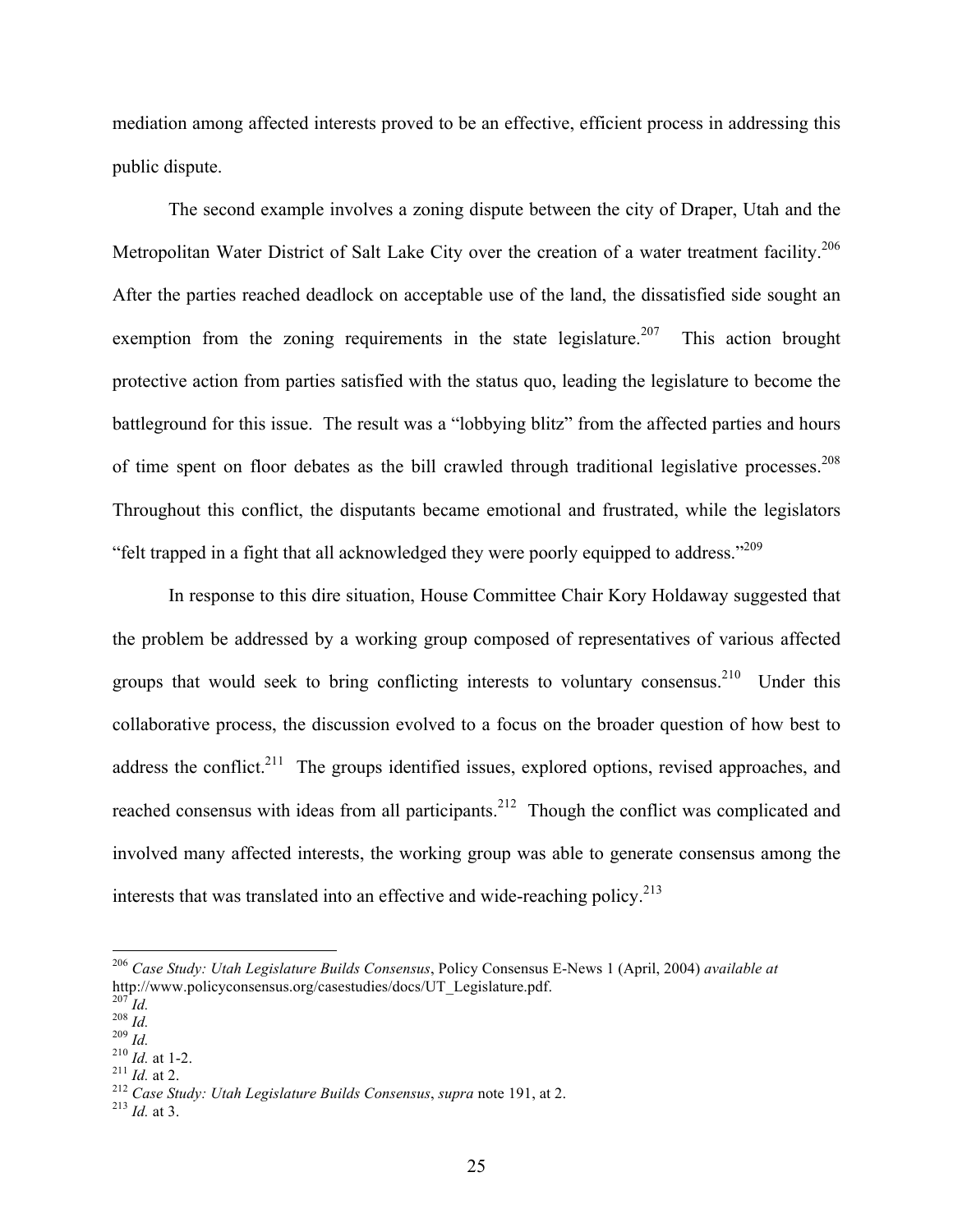Another example involved a bipartisan, bicameral task force created to address the impending boom in the need for long term care for seniors.<sup>214</sup> In order to organize stakeholder participation within this structure, the task force retained a neutral third party with expertise in health care who facilitated discussions and created an essential link between task force members and the stakeholder group.<sup>215</sup> The task force heard from experts, members of the public, and organized focus groups and then effectively conveyed the information to the legislature as a whole.<sup>216</sup> Through the collaborative participation of stakeholders, the legislature was able to create an innovative, effective policy. In commenting on her experiences as a member of the task force, Minnesota State Senator Shelia Kiscaden, claimed that they "had a great deal of success using work groups, joint task forces, and facilitated discussions to arrive at decisions on tough issues" and that "these approaches have enabled us to find common ground, and at the same time, streamline our decision-making process."<sup>217</sup>

#### C. *How Consensus-Based Approaches Arise*

The above mechanisms reveal conclusions as to why governments adopt consensus-based approaches to policymaking. Negotiated rulemaking arose out of the inefficiency of giving weight to individual interests through open, multiparty participation and liberal judicial review. Public dispute resolution is a natural development in state legislatures that are overburdened with petitioning interests and technical information. The similarity between these programs is that they both arise from the stresses of dealing with diverse interests. In order to address individual concerns in complicated disputes, these new processes abandon traditional, adversarial approaches in favor of innovative, consensual methods. The lobbying crisis is a parallel situation

 <sup>214</sup> *Case Study: Minnesota Legislature Collaborates to Reform Long Term Care* 1, *available at* http://www.policyconsensus.org/casestudies/docs/MN\_Healthcare.pdf. <sup>215</sup> *Id.* at 1-2. <sup>216</sup> *Id.* at 2. <sup>216</sup> *Id.* at 2.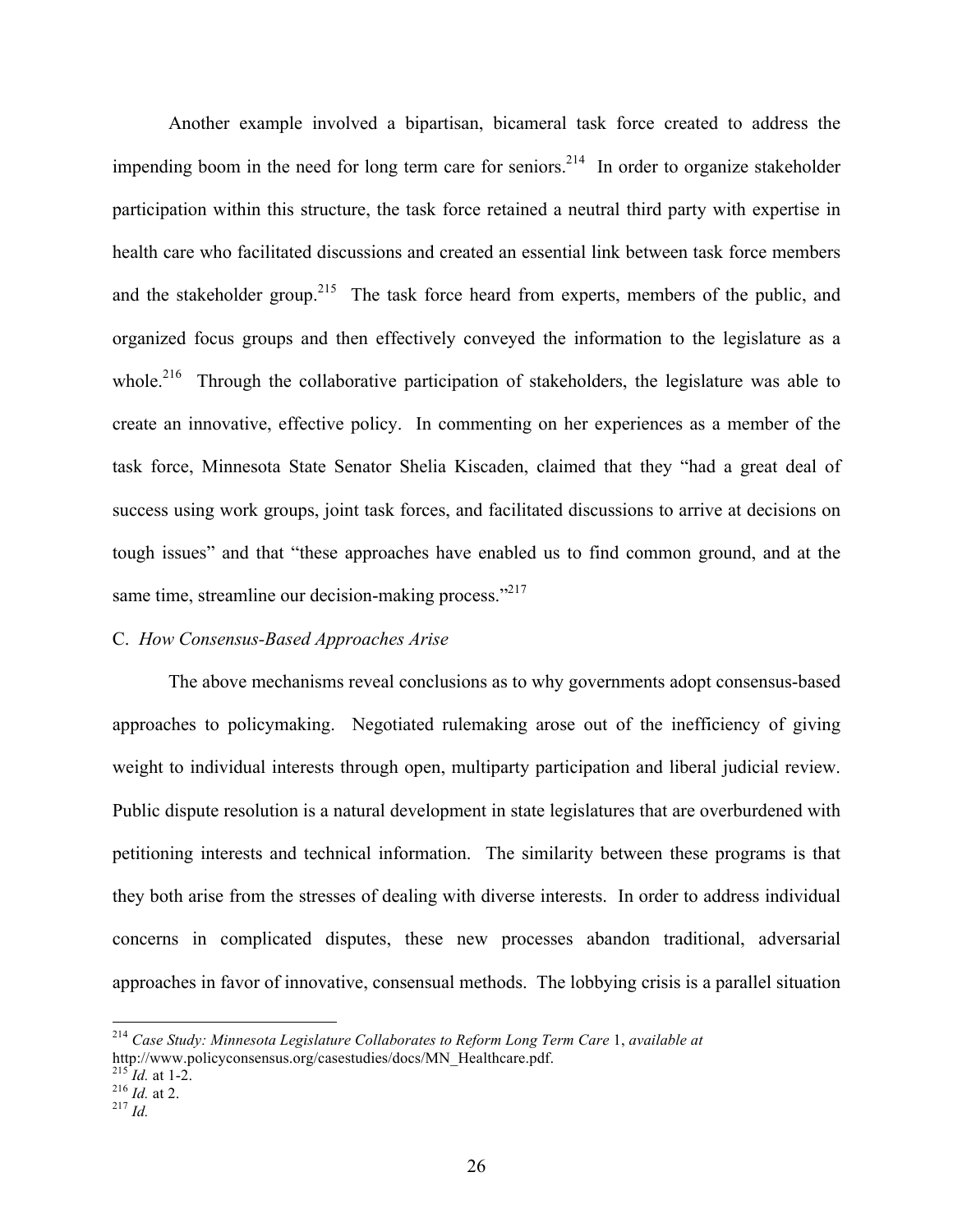of government structures being overburdened with petitioning interests and facing the negative consequences of this pressure. The lobbying issue, therefore, is reason and incentive for Congress to adopt greater use of consensus-based mechanisms.

## V. POLICY RECOMMENDATIONS

While existing practices of public policy mediation<sup>218</sup> and literature on conducting such processes<sup>219</sup> provide guidance for interest group mediation, the policy must be tailored to fit congressional structures. In order to implement the beneficial process described above, Congress must decide how it will bring parties to the negotiating table and then adopt the resulting agreements.

## A. *Initiating the Mediation*

There are two possible methods for initiating interest group mediation that are not mutually exclusive. First, the parties, on their own accord, may initiate the process under a jointly hired, private mediator. Second, Congress may organize the process and compel interest groups to participate in lieu of lobbying.

Interest groups that are competing over a policy may realize that their adversarial tactics are costly and inefficient,  $220$  especially in the case of mutual defensive lobbying,  $221$  and that cooperation and self-determination may better serve their interests.<sup>222</sup> These interests may want to spend less on lobbying, which cannot guarantee beneficial outcomes,  $223$  and hire a private lobbyist-mediator that is familiar in Congressional practices, experienced in policy dispute

<sup>&</sup>lt;sup>218</sup> See supra Part IV.<br><sup>219</sup> See SUSSKIND & CRUIKSHANK, *supra* note 24.<br><sup>220</sup> CARPENTER & KENNEDY, *supra* note 185, at 26.<br><sup>222</sup> James R. Coben, *Gollum Meet Sméagol: A Schizophrenic Rumination on Mediator Values Beyon Determination and Neutrality*, 5 CARDOZO J. CONFLICT RESOL. 65, 76 (2004) (noting that nothing "could honor the free market more efficiently than corporate players freeing themselves of legislative and court mandates" by reaching private agreement).

<sup>&</sup>lt;sup>223</sup> SCHNEIER & GROSS, *supra* note 16, at 301 (stating that "[w]hether or not they have the political clout to pass a bill," the lobbyist can guarantee information. Thus, they can guarantee information but not outcome).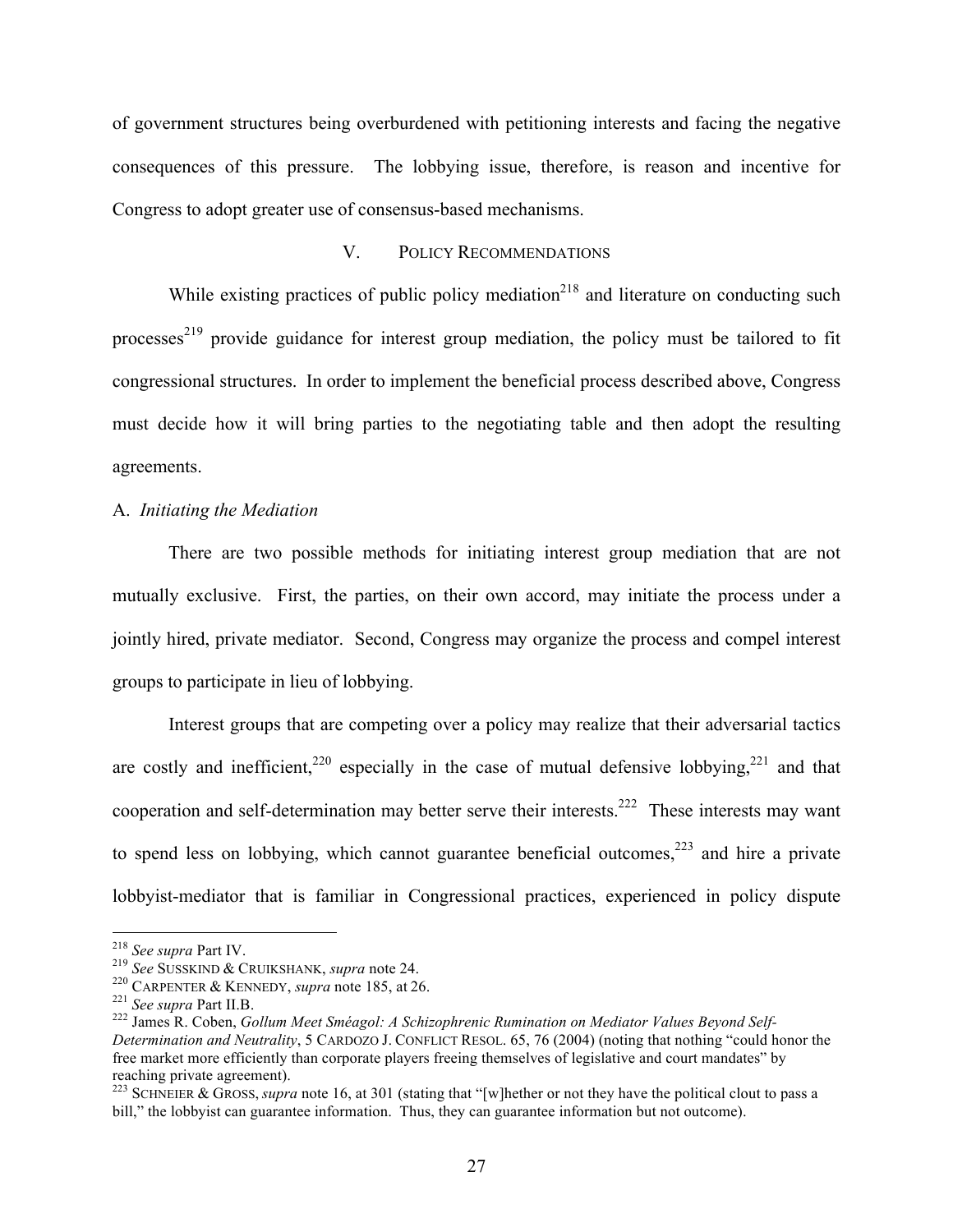resolution, and neutral as to the issue at hand.<sup>224</sup> If the parties reconcile their differing interests and reach agreement on a proposal, Congress will likely adopt it and further conflicting lobbying will be precluded.<sup>225</sup> Thus, the parties may act on their own initiative to save costs and create deals with the guidance of a mediator. However, because parties to these disputes are conditioned to think adversarially<sup>226</sup> and feel the need to maintain tough, non-cooperative public postures,<sup>227</sup> this voluntary cooperation is currently unlikely.<sup>228</sup> The remainder of this Note will therefore expand on the second option—mandatory mediation among the interest groups—and the procedures necessary to effect this structure.

Congress may effectively compel lobbying interests into mediation without hindering lobbyist activity. Once a group spends a certain amount on lobbying, as revealed under disclosure laws,  $229$  it may be compelled to mediate with opposing interests under congressional discretion.<sup>230</sup> Congress may effectively convene multiparty mediations under the power of the House Rules Committee.<sup>231</sup> Doing so requires identifying key players, making sure the power relationships are adequately balanced, designating a legitimate spokesperson for each group, setting deadlines, and framing the dispute.<sup>232</sup> The participants in these discussions should be the

<sup>224</sup> SUSSKIND & CRUIKSHANK, *supra* note 24, at 139. <sup>225</sup> Zeinemann, *supra* note 69, at 53 (stating that "decision-makers almost always accept consensus accords"); *see* 

also Dunn, supra note 72 (noting that legislatures prefer it when parties work out the problems themselves).<br>
<sup>226</sup> CARPENTER & KENNEDY, *supra* note 185, at 26.<br>
<sup>226</sup> CARPENTER & KENNEDY, *supra* note 185, at 26.<br>
<sup>227</sup>

<sup>&</sup>lt;sup>229</sup> LUNEBURG & SUSMAN, *supra* note 47, at 7.<br><sup>230</sup> In common mandatory mediation programs, the "legislatures authorized courts to mandate mediation and the courts are exercising that power" as applied to legal disputes. Lisa B. Bingham, *Why Suppose? Let's Find Out: A Pulbic Policy Research Program on Dispute Resolution*, 2002 J. DISP. RESOL. 101, 104 (2002). However, here the legislature is authorizing itself the power to mandate mediation of legislative disputes.

<sup>231</sup> Harold H. Bruff, *Legislative Formality, Administrative Rationality*, 63 TEX. L. REV. 207, 220 (1984) (describing the power of the House Rules Committee as an "array of agenda control devices"); give a source on why not work in Senate

<sup>232</sup> SUSSKIND & CRUIKSHANK, *supra* note 24, at 189-192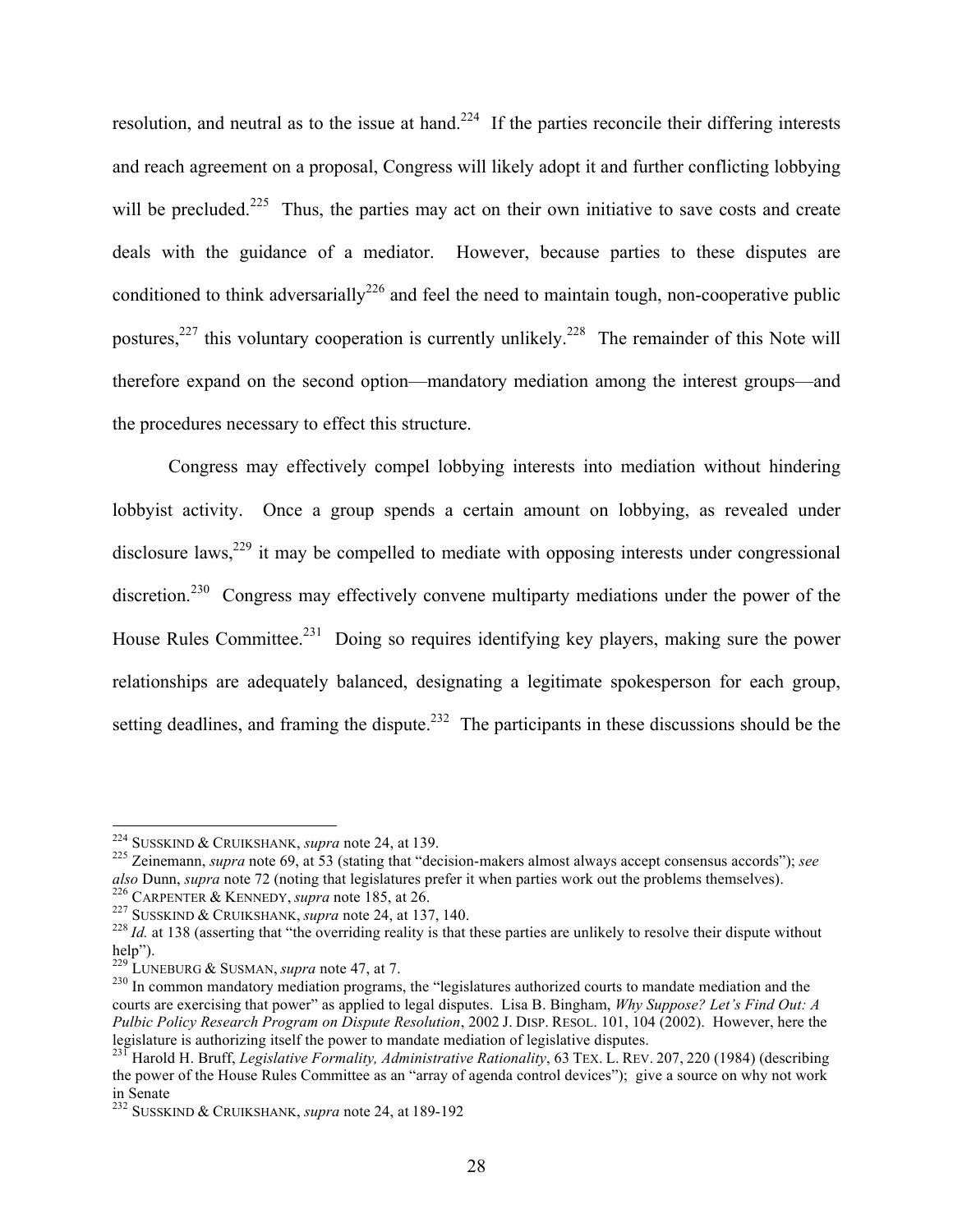leaders<sup>233</sup> or direct representatives of the affected groups and not the lobbyists.<sup>234</sup> The stakeholders are more knowledgeable as to their particular interests $^{235}$  and lobbyists would object to a mandatory procedure that would disrupt their normal activities.<sup>236</sup> The mediator should be qualified,  $237$  familiar with congressional practices,  $238$  neutral as to the dispute,  $239$  and may be chosen by the parties.<sup>240</sup> Thus, interest group mediation would require a new congressional subcommittee on mediation under the House Rules Committee that would chose appropriate disputes for mediation<sup>241</sup> and convene representatives of all affected interests<sup>242</sup> for negotiations under the guidance of a competent, respected mediator.

Congress would apply this duty to mediate under a statute or a congressional rule that subjects any interest group or corporation that spends more than a certain amount to possible mediation under the subcommittee's discretion.  $243$  This mechanism would have the advantage of a contractual mediation clause by creating a degree of consent in conditioning the mechanism on voluntary lobbying activity. Also, in directing attention to disputes that are serious enough to

<sup>&</sup>lt;sup>233</sup> WOLPE & LEVINE, *supra* note 181, at 33 (advocating participation of senior executive of businesses because they are "knowledgeable about their business, influential in industry, and respected in community").

<sup>&</sup>lt;sup>234</sup> SUSSKIND & CRUIKSHANK, *supra* note 24, at 11 (advocating "face-to-face interaction among specially chosen representatives of all 'stakeholding' groups").

<sup>&</sup>lt;sup>235</sup> WOLPE & LEVINE, *supra* note 181, at 32 (advising lobbyists to involve their clients in the actual process because "no one understands the client's business better than the client").

<sup>&</sup>lt;sup>236</sup> Dunn, *supra* note 72 (disagreeing with the idea of mediation as the only avenue, arguing that this would obstruct lobbyist activities in a way that would work to preserve the status quo).

<sup>237</sup> Lisa B. Bingham, *Self-Determination in Dispute System Design and Employment Arbitration*, 56 U. MIAMI L. REV. 873, 881 (2002) (stating that "mediators must have qualifications necessary to satisfy the reasonable

expectations of the parties").<br><sup>238</sup> SUSSKIND & CRUIKSHANK, *supra* note 24, at 150 (stating that the mediators chosen "usually need to be quite<br>conversant with the ways in which the public sector operates").<br><sup>239</sup> Id. at

<sup>&</sup>lt;sup>240</sup> Id. at 197.<br><sup>241</sup> Andreas Nelle, *Making Mediation Mandatory: A Proposed Framework*, 7 OHIO ST. J. ON DISP. RESOL. 287, 288 (1992) (asserting that "[l]egislatures, courts and parties mandating mediation for certain controversies must confront two questions: first, whether the controversy is suitable for mediation; and second, whether it is appropriate to mandate mediation of the controversy"). For an example of typical criteria, see Zeinemann, supra note 69, at 61.<br><sup>242</sup> Bram, *supra* note 154, at 159 (1996) (stating, about public participation provisions that "Congress mu statutory provisions that spare rhetoric and actually guarantee all affected citizens opportunities for meaningful

public participation"). <sup>243</sup> Nelle, *supra* note 241, at 300 (noting that there are "[a]t least three different ways to establish a duty to mediate exist: by a general rule (statute or court rule), by individual referral (by a court), or by a contractual mediation clause").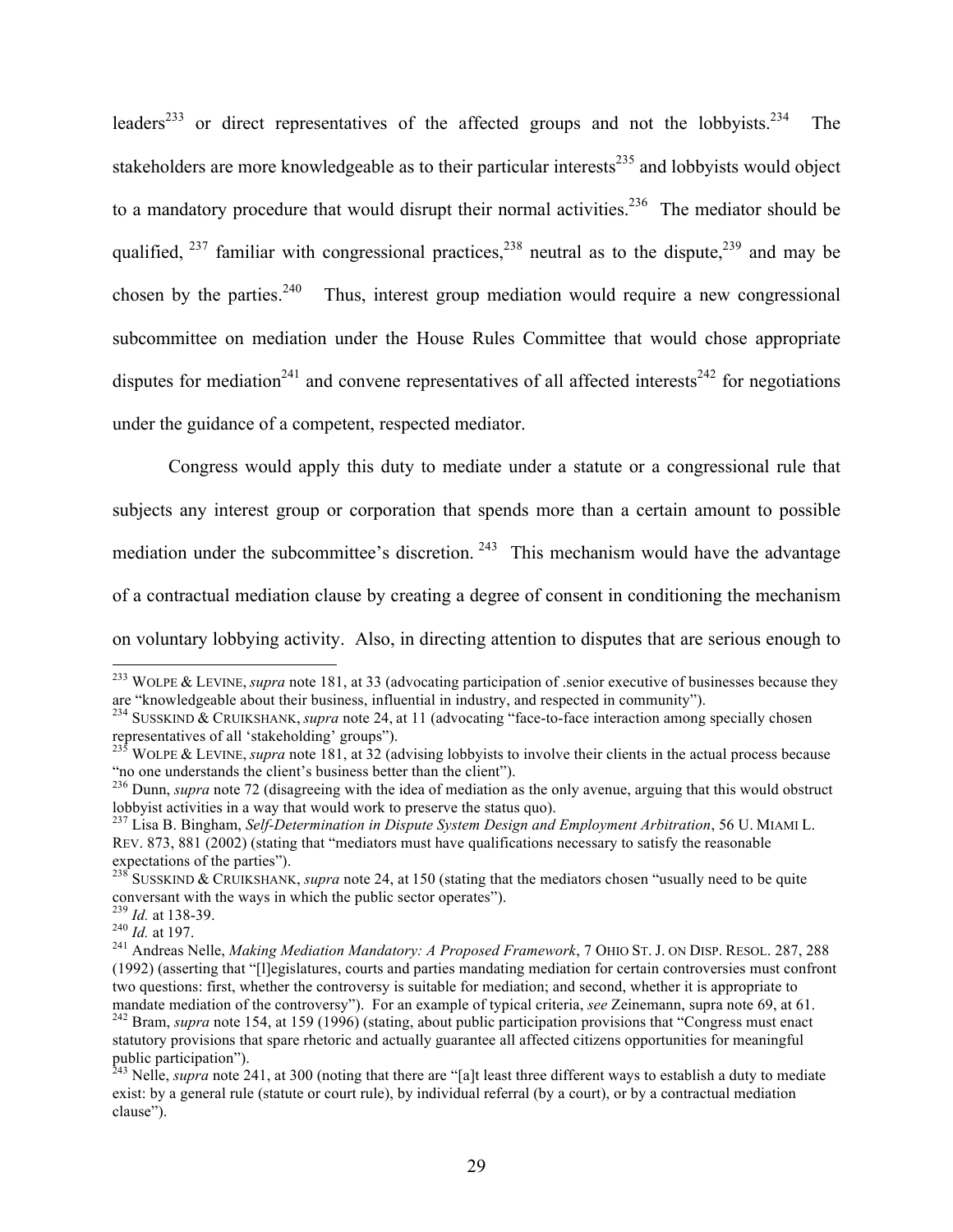enter the lobbying-expenditure threshold, the program would be tailored to address situations where it would be most beneficial.<sup>244</sup>

In light of the irrational barriers to consensual negotiation, this coercive mechanism may be helpful in initiating mediation of legislative disputes.<sup>245</sup> First, mandatory mediation is the best way to overcome the non-cooperative public posturing<sup>246</sup> that commonly prevents cooperation among interest groups.<sup>247</sup> In fact, this procedure helps the parties by allowing them to maintain a tough appearance to their constituents while fully participating in cooperative discussions.<sup>248</sup> Compelling mediation is also an effective way to address non-communication among parties.<sup>249</sup> Because the affected interests often do not communicate with opposing interest groups<sup>250</sup> or opposing Congressmen, <sup>251</sup> mandatory mediation may be necessary in replacing indirect communication through lobbyists<sup>252</sup> with more beneficial direct communication.<sup>253</sup> Mandatory mediation may also overcome the "agency problem" of lobbyists potentially opposing cooperation as a threat to their highly lucrative market on indirect influence. 254 Just as lawyers may oppose time-efficient mediation practices as a threat to their monetary interests, so may

<sup>&</sup>lt;sup>244</sup> *Id.* at 301 ("can adjust the duty to the circumstances of the case...The screening can at the same time be used to screen out cases in which even voluntary mediation may be undesirable").

<sup>&</sup>lt;sup>245</sup> *Id.* at 294 (asserting that "[m]andating mediation is justified only if there are barriers preventing the use of mediation in cases that would benefit from it, and if mandating mediation is the least intrusive measure of

overcoming these barriers").<br> $^{246}$  *Id.* at 296 (stating that "mandatory mediation may be the best way to break the impasse" in this situation)

<sup>&</sup>lt;sup>247</sup> SUSSKIND & CRUIKSHANK, *supra* note 24, at 137.<br><sup>248</sup> Id. at 140.<br><sup>249</sup> Nelle, *supra* note 241, at 295 (stating that "[d]eficient communication can be both a substantive and a procedural obstacle to agreement" and

<sup>&</sup>lt;sup>250</sup> CARPENTER & KENNEDY, *supra* note 185, at 13.<br>
<sup>251</sup> WOLPE & LEVINE, *supra* note 181, at 44.<br>
<sup>252</sup> SCHNEIER & GROSS, *supra* note 16, at 300.<br>
<sup>252</sup> SCHNEIER & GROSS, *supra* note 16, at 300.<br>
<sup>253</sup> Bram, *supra* sign").

<sup>254</sup> *See supra* Part II.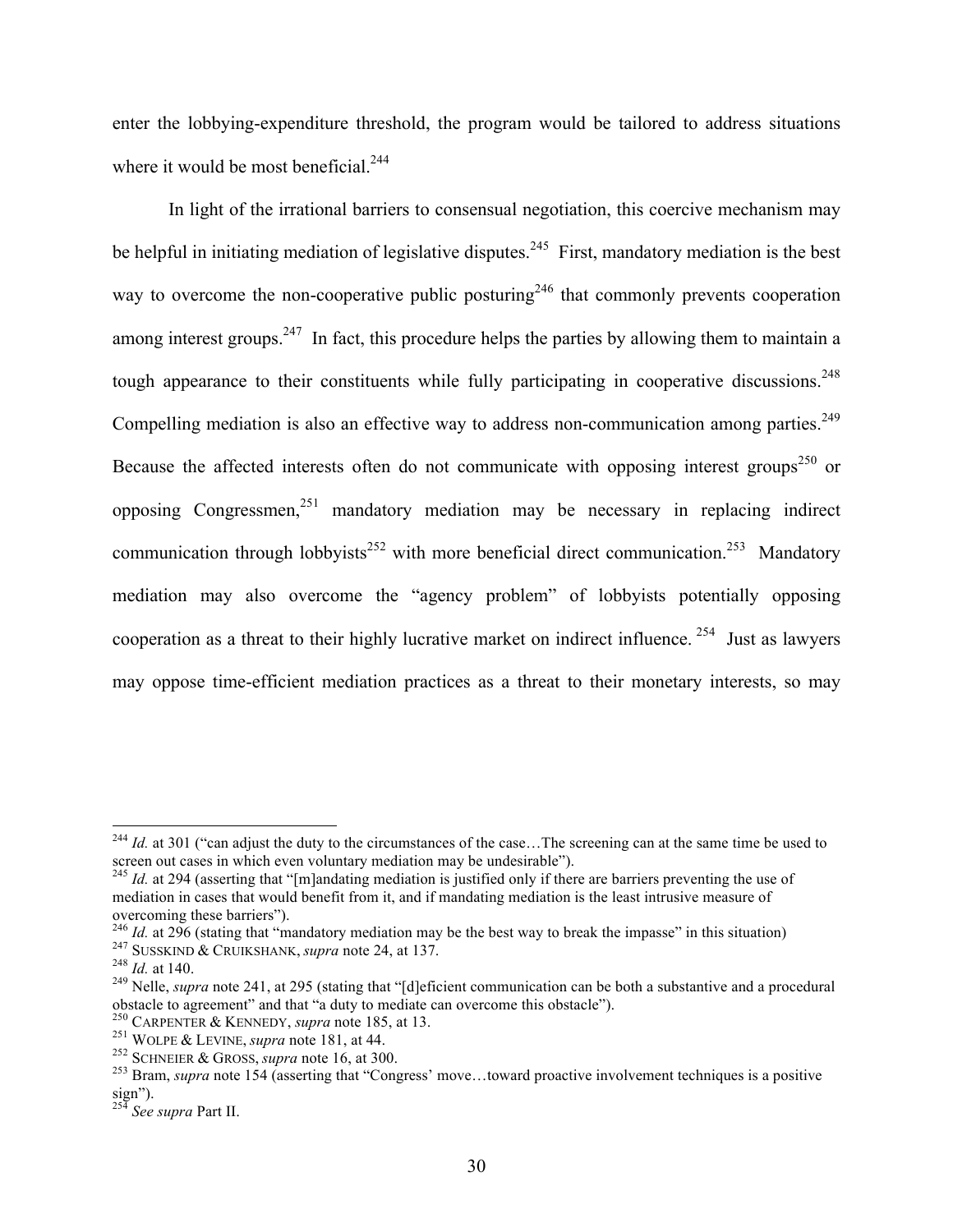lobbyists oppose interest group mediation.<sup>255</sup> Thus, compulsory mediation can serve as an effective tool for bringing parties together.

Though potentially coercive in initiating the mediation, this mechanism is not problematic to the stakeholders, lobbyists, or the system. The stakeholders may be compelled to enter the mediation, but this in no way creates coercion in coming to an agreement.<sup>256</sup> Mandatory mediation creates an illusion of loss of control, but parties retain their veto power over the proposals and their ability to walk away from an unacceptable situation.<sup>257</sup> Also, because a subcommittee will chose disputes that are appropriate for mediation, the stakeholders will not be forced into a process that works against their interests.<sup>258</sup> The best argument against standard mandatory mediation programs is that they deny weaker parties the formal protection of litigation<sup>259</sup> and the legal vindication of their rights.<sup>260</sup> However, congressional mediation does not remove protections of formal litigation, inherently involves interests rather than legal rights,  $261$  and may lessen the effects of power imbalances.  $262$  Finally, this process will not

<sup>&</sup>lt;sup>255</sup> Nelle, *supra* note 241, at 295-96 (describing the danger that "attorneys will eschew mediation not just because of skepticism, but because of their self-interest, even where it conflicts with the client's interests. This conflict of interest or 'agency problem' may be quite pervasive. The flipside of mediation's potential for reducing legal costs is a threat to lawyers' revenues." A similar danger is posed by lobbyists that are agents to stakeholders as lawyers are

<sup>&</sup>lt;sup>256</sup> Timothy Hedeen, *Coercion and Self-Determination in Court-Connected Mediation: All Mediations are Voluntary, but some are More Voluntary than Others*, 26 JUST. SYS. J. 273, 278 (2005) (quoting that "I believe there is a clear distinction between coercion into mediation and coercion in mediation) (quoting Frank Sander); *see also* Bingham, *supra* note 222, at 882-83 (stating that "scholars distinguish between self-determination as to process and as to the outcome of that process").<br><sup>257</sup> SUSSKIND & CRUIKSHANK, *supra* note 24, at 138.

<sup>&</sup>lt;sup>258</sup> Hedeen, *supra* note 256, at 278 (quoting that "'You have to try this process because in our judgment'—the legislature's or judge's judgment—'this may be a good case for attempted settlement") (quoting Frank Sander). <sup>259</sup> Timothy K. Kuhner, *Court-Connected Mediation Compared: The Cases of Argentina and the United States*, 11

ILSA J. INT'L & COMP. L. 519 (2005) (advocating "legislatures considering mandatory mediation laws to contemplate the unintended effects of diverting cases from litigation to mediation"). <sup>260</sup> Nelle, *supra* note 241, at 293 (describing rights-based disputes and that"[t]he reason mediation is ineffective in

these circumstances is that mediation does not emphasize rights (which might empower the weaker party) and has a tendency to preserve power imbalances").

<sup>&</sup>lt;sup>261</sup> Mediation is "particularly well-suited for dealing with interest-centered controversies or for reorienting disputes towards reconciling interests." Nelle, *supra* note 241, at 292.

<sup>&</sup>lt;sup>262</sup> By removing stakeholders from a system controlled by various sources of power (information, money, access) and focusing on interests. Also, public policy mediation can lessen the effects of power disparities by ensuring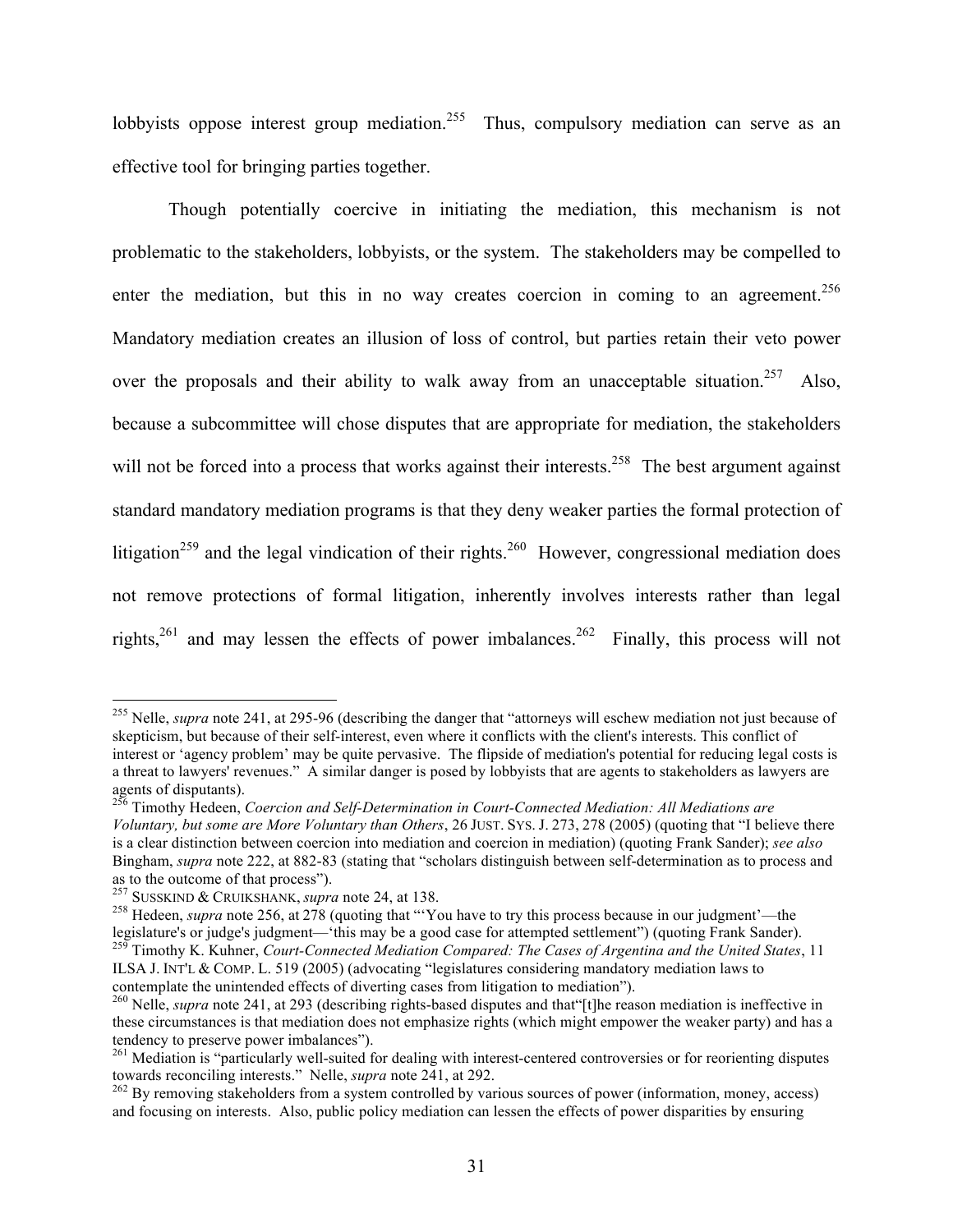obstruct the normal activities of lobbyists because the participants will be stakeholders.<sup>263</sup> These stakeholders will retain the services of their lobbyists, who remain entirely necessary for their ability to gather and facilitate information,  $264$  but will not need the lobbyists to cajole legislators once agreement is reached among the affected interests in mediation.<sup>265</sup> Therefore, mandatory mediation would not coerce stakeholders or interfere with standard lobbying activity.

To enforce the duty to mediate on the chosen interest groups, Congress must use visible, effective, yet proportionate sanctions for noncompliance.<sup>266</sup> Groups that refuse to participate may have their lobbying expenditures restricted or suspended. The mediator may also report groups that act in bad faith to the Rules Committee, which has the power to delay or expedite congressional consideration of proposals against the wishes of the bad faith participants.<sup>267</sup> However, these sanctions may be largely unnecessary because initiation is the easier phase of the process<sup>268</sup> and organizers can convince the stakeholders to participate voluntarily.<sup>269</sup> Thus, a subcommittee under the House Rules Committee can designate appropriate disputes for mediation and can effectively bring the stakeholders to the mediation without burdening affected interests.

B. *Enacting Agreements*

1

protective rules to the weaker parties and convincing more powerful parties of the disadvantages of nonparticipation.<br>See SUSSKIND & CRUIKSHANK, *supra* note 24, at 144.

<sup>&</sup>lt;sup>263</sup> Dunn, *supra* note 72 (voicing concern that mediation among interests would interfere with lobbyists' normal functions by creating a distracting, burdensome procedural requirement).

<sup>&</sup>lt;sup>264</sup> See WOLPE & LEVINE, *supra* note 181, at 44; see also SCHNEIER & GROSS, *supra* note 16, at 149.<br><sup>265</sup> See *infra* Part V.B. (discussing the effects of the yes-or-no vote).<br><sup>266</sup> Nelle, *supra* note 241, at 305.<br><sup>26</sup> convince them that a negotiated approach can work").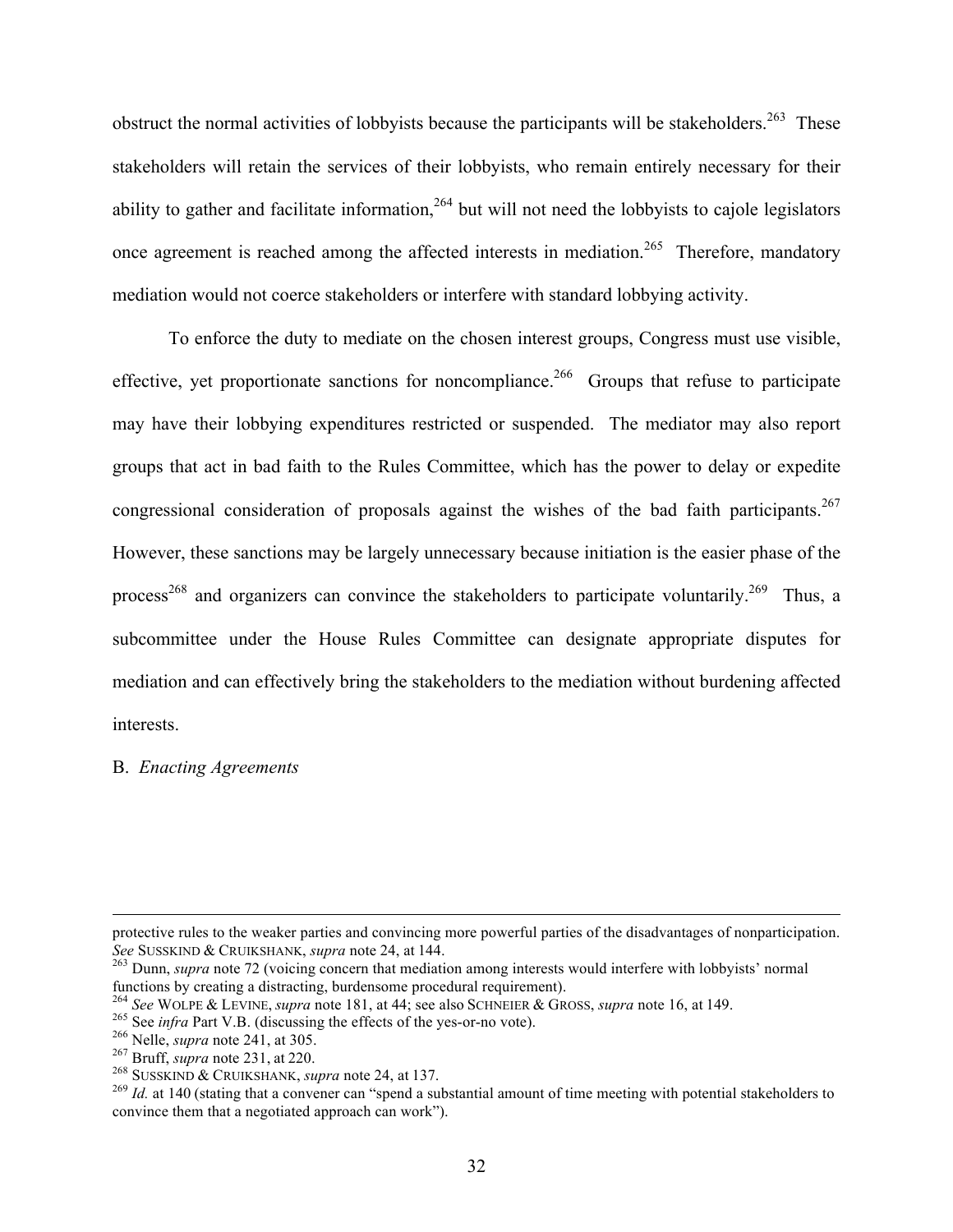A mechanism must also be in place to enact the agreement into law. If the accord is directly enacted, Congress loses its "legislative sovereignty" <sup>270</sup> to the special interests and cannot protect the public good.271 However, if Congress retains the right to amend the mediated agreement, then adversarial lobbying among the interest groups would reemerge, $272$  and parties would therefore have no reason to negotiate a consensus in the first place.<sup>273</sup> The adoption procedure must ensure that the outcome that the parties decide remains intact without denying Congress the right to exercise discretion.

To balance these interests, the stakeholders will present their mediated agreements to Congress for a yes-or-no vote without amendment. The first benefit of this mechanism is that it preserves the credibility of the mediation process. Negotiating parties will not commit their consent to agreements that may become less favorable with congressional tampering.<sup>274</sup> Preserving the agreement therefore creates credibility<sup>275</sup> and is indispensable to bringing the parties together<sup>276</sup> and conducting the negotiation process.<sup>277</sup> Furthermore, this mechanism preserves appropriate congressional oversight and discretion. As long as it retains the power to

<sup>&</sup>lt;sup>270</sup> David E. Skaggs, *How Can Parliamentary Participation in WTO Rule-Making and Democratic Control be made more Effective in the WTO?: A United States Congressional Perspective, 7 J. INT'L ECON. L. 655, 656 (2004).* 

<sup>&</sup>lt;sup>271</sup> Cristin Kent, Condemned if they Do, Condemned if they Don't: Eminent Domain, Public Use Abandonment, and the Need for Condemnee Protections, 30 SEATTLE U. L. REV. 503, 507 (2007).

<sup>&</sup>lt;sup>272</sup> William J. Davey, *The WTO: Looking Forwards*, 9 J. INT'L ECON. L. 3, 7 n.17 (2006) (stating that, unless it limits its powers, "Congress will be unable to restrain itself from amending key parts of the agreement"). <sup>273</sup> Natalie R. Minter, Student Article, *Fast Track Procedures: Do They Infringe Upon Congressional Constitutional* 

*Rights?*, 1 SYRACUSE J. LEGIS. & POL'Y 107, 109 (1995) (stating that parties whose agreements must be enacted by Congress "could not credibly negotiate in a situation where Congress could unravel a completed agreement by rejecting or amending any specific provision of it").

<sup>&</sup>lt;sup>274</sup> Wright, *supra* note 68, at 994 (stating that negotiating parties "must have credibility when negotiating" because conflicting interests will not commit to a process that "does not have the authority to enact the agreements").

<sup>&</sup>lt;sup>275</sup> *Id.* (describing the prohibition of amendments to agreements in fast track authority and how this mechanism "empower[s] the President to negotiate bilateral and multilateral trade agreements" because it "gives the President credibility at the international negotiating table").

 $^{276}$  *Id.* at 997 (describing the effectiveness of similar fast track authority and how "countries that had previously indicated an interest in negotiating...with the United States abandoned those plans after fast track expired" and how, once fast track was brought back, "those countries have again expressed a willingness to begin negotiat

<sup>&</sup>lt;sup>277</sup> Clete D. Johnson, Note, A Barren Harvest for the Developing World? Presidential "Trade Promotion Authority" *and the Unfulfilled Promise of Agriculture Negotiations in the Doha Round*, 32 GA. J. INT'L & COMP. L. 437, 439 (2004) (stating that, in order to present an agreement for Congressional approval, "a yes-or-no vote, without the possibility of amendment…is indispensable for the completion of complex [negotiations]").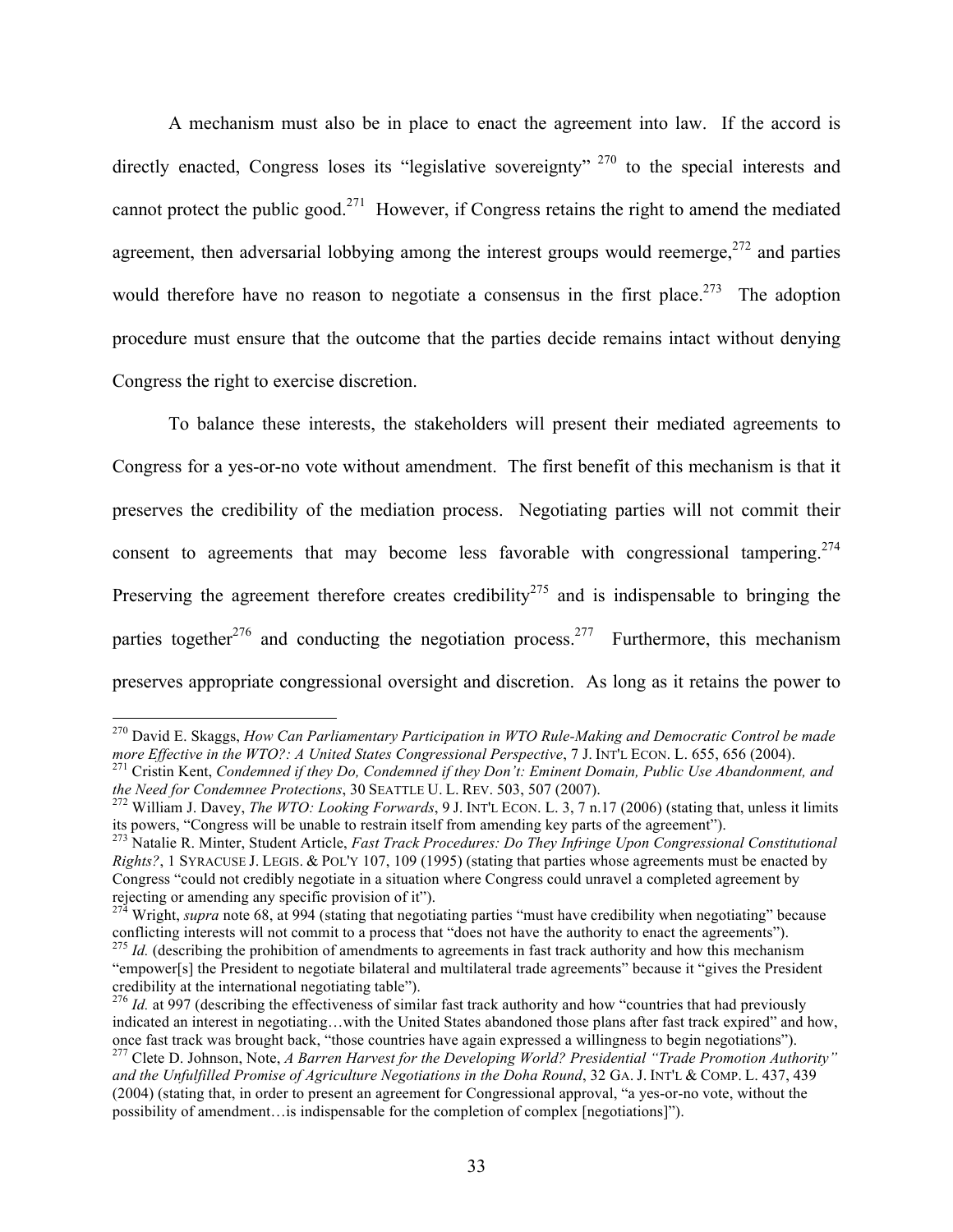vote on the proposal, Congress may delegate the power to create the substance of legislation<sup>278</sup> and still preserve its proper role.<sup>279</sup> For example, denying amendments on negotiated agreements and seeking simple yes-or-no approval is a beneficial congressional practice under "fast tack authority."<sup>280</sup> This mechanism gives credibility to U.S. negotiators in making trade deals<sup>281</sup> and provides for efficient, expedient adoption of the agreement in the parties' interests<sup>282</sup> within constitutional boundaries.283

Of crucial importance to this Note, this mechanism will reduce lobbying pressure. Because Congress has limited discretion in fast-track diplomacy, these proposals generate significantly less lobbying pressure.<sup>284</sup> The lobbying pressure would be further reduced because both sides of the debate naturally support their agreement. Furthermore, this mechanism may have a moderating influence on the negotiated solution. Because the stakeholders know that the agreements they produce must pass congressional approval, they may create moderate, acceptable proposals to save their hard work from rejection.<sup>285</sup> This means that opposing groups will avoid compromises that appease both extremes but repulse the general public. Requiring

<sup>&</sup>lt;sup>278</sup> Wright, *supra* note 68, at 998 (considering fast track trade authority, "the courts have recognized that Congress must be permitted to delegate some of its powers in order to be able to function").

<sup>&</sup>lt;sup>279</sup> Minter, *supra* note 273, at 114 (stating that, under the tested practice of fast track trade promotion authority,

<sup>&</sup>quot;Congress maintains its authority to work its will on legislation and its role in trade negotiations is safeguarded").<br><sup>280</sup> Johnson, *supra* note 277, at 439 (describing this mechanism as "an innovative constitutional dev the president to present to Congress a completed trade agreement for a yes-or-no vote, without the possibility of amendment").

<sup>&</sup>lt;sup>281</sup> Davey, *supra* note 272, at 7 (stating that "US negotiators will not be able to make credible commitments in the absence of trade promotion authority ('fast-track')").

<sup>&</sup>lt;sup>282</sup> Minter, *supra* note 273, 108 (1995) (stating that "[f]ast track is a legislative procedure designed to ensure expedient and efficient consideration of trade agreements")

 $\int dA$  at 111 (stating that "if we look to the sections of the Constitution that define the powers of the legislative and

the executive branches of government, we find that fast track procedures preserve Congress' role")<br><sup>284</sup> Wright, *supra* note 68, at 996 (stating that "[t]he 'all or nothing' methodology of fast-track procedures reduces<br>th

<sup>&</sup>lt;sup>285</sup> John F. Niblock, Comment, *Anti-Gay Initiatives: A Call for Heightened Judicial Scrutiny*, 41 UCLA L. REV. 153, 193 (1993) (identifying one "advantage of the representation filter is its moderating effect. In theory, at least, elected representatives have a duty to govern on behalf of all their constituents.").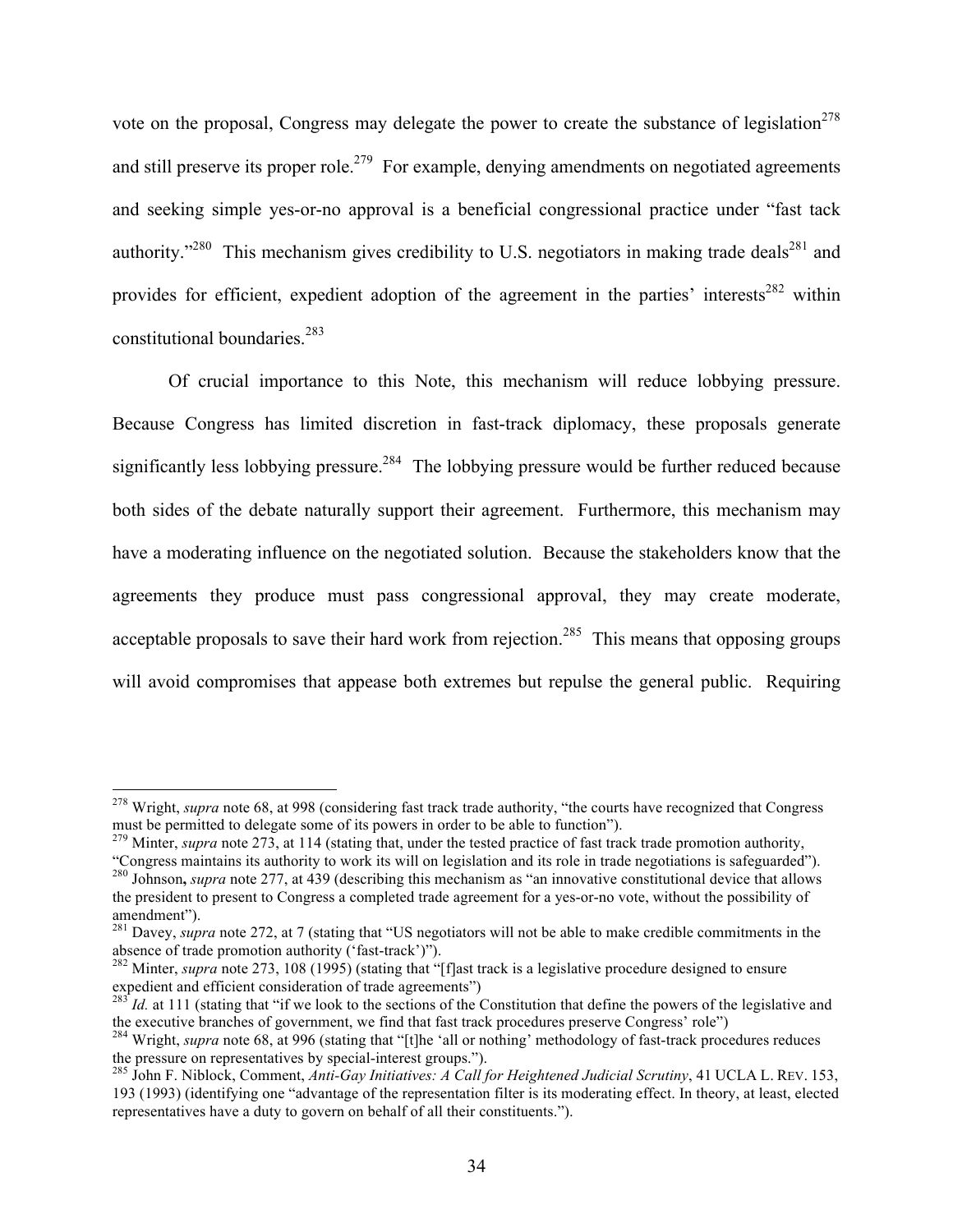congressional approval while precluding amendments will therefore create acceptable policy and diminish lobbying pressure.

Thus, in adopting the outcomes of the stakeholder mediations, Congress should consider these agreements without amendment. Presenting unchanged mediated agreements for simple yes-or-no congressional approval, provides credibility for negotiating participants, preserves the appropriate role and powers of Congress, creates a moderating influence on the discussions. In conclusion, interest group mediation is an operationally feasible proposal. Implementing it would require a Mediation Subcommittee under the House Rules Committee and a voting mechanism that prohibits amendments on proposals negotiated by interest groups. These structures are not burdensome and therefore entirely worth the potential benefits of this process.

## VI. BROADER IMPLICATIONS

Apart from the specific problem of lobbying reform, the above proposal may have implications for the optimal use of lobbyists in Congress and even broader implications for the practice of democracy under modern conditions. Perhaps the lobbying boom is a symptom of a greater problem. And maybe consensus-based policymaking can create benefits outside of efficient lobbying practices.

#### A. *Optimal Lobbying Practices in Congress*

Though public attention focuses on corruption, lobbying has many positive aspects that include facilitation that is necessary to the functioning of the congressional system and consensus-building among conflicting interests. Lobbying reform has failed to promote these because it uses broad disclosure laws instead of targeting the problematic elements of lobbying.<sup>286</sup> However, interest group mediation allows for and promotes productive aspects of lobbying while decreasing corruption and inefficiency. Therefore, this proposal offers an

 <sup>286</sup> See *supra* Part II.C.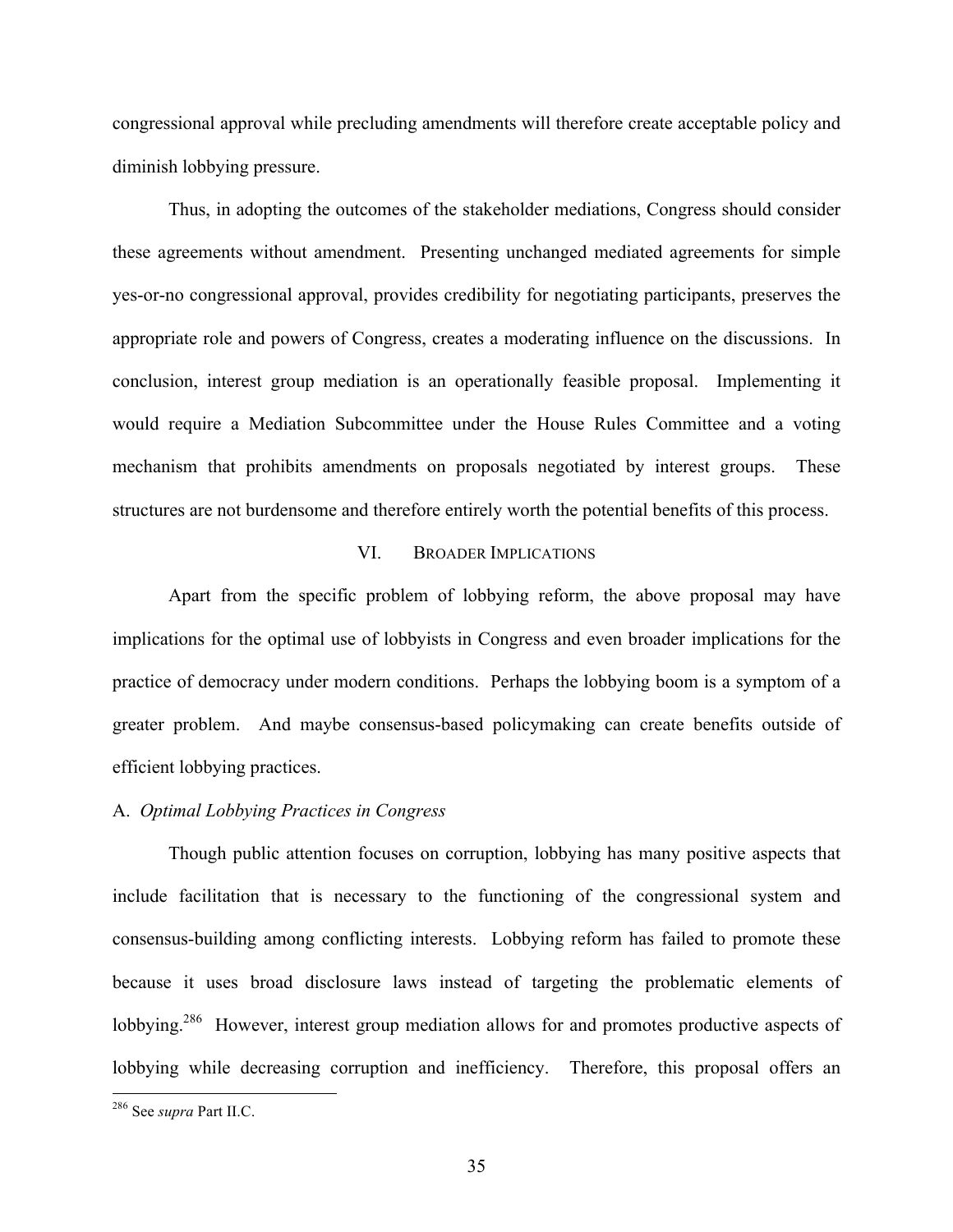organizational structure that is currently missing from the field of lobbying and may lead to optimal lobbying efforts.

Through their interaction with a diverse range of people in Washington, lobbyists have much to offer the system and its players in facilitating communication.<sup>287</sup> Despite evidence of corruption and inefficiency in the influence industry,<sup>288</sup> proponents of current lobbying practice argue that lobbying is a source of information rather than problems.<sup>289</sup> Clients benefit from lobbying activities such as monitoring congressional activity<sup>290</sup> and providing members of Congress with information that supports their positions.<sup>291</sup> However, the system as a whole also benefits because members of Congress receive digestible amounts of information from their supporters<sup>292</sup> and reliable reconnaissance on the actions of opposing politicians and interest groups.<sup>293</sup> Though they seem to benefit the system alone, these actions directly serve the clients that fund them because of the following dynamic. Members of Congress are faced with an insurmountable amount of data and have little contact with fellow members.<sup>294</sup> They therefore require updates on the actions of other players in order to give informed consent in voting for a proposal.<sup>295</sup> Thus, by gathering and distributing helpful information for members of Congress,

<sup>&</sup>lt;sup>287</sup> WOLPE & LEVINE, *supra* note 181, at 44 (stating that, unlike the legislators who have little contact outside their party and committees, the lobbyist "has a more complete overview of the political landscape" and can see these things developing.).<br><sup>288</sup> See supra Part II.B.

<sup>&</sup>lt;sup>289</sup> Termini, *supra* note 42, at 1038 (stating that "[l]obbyists facilitate this information processing by providing pertinent facts, rather than persuasive threats. In this light, lobbying as an information transmission process may be a necessary lubricant to effective lawmaking").<br> $^{290}$  SCHNEIER & GROSS, *supra* note 16, at 149; *see also* Birnbaum, *supra* note 4.

<sup>&</sup>lt;sup>291</sup> Michael T. Heaney, *Brokering Health Policy: Coalitions, Parties, and Interest Group Influence*, 31 J. HEALTH POL. POL'Y & L. 887, 898 (2006) (citing "[f]or example, the Planned Parenthood Federation of America lobbies Congress by providing information about the health benefits and risks of contraceptive technologies").<br><sup>292</sup> SCHNEIER & GROSS, *supra* note 16, at 300.<br><sup>293</sup> WOLPE & LEVINE, *supra* note 181, at 35-36; see also SCHNEIER &

lobbyists as "'communications links among members of Congress'"). <sup>294</sup> WOLPE & LEVINE, *supra* note 181, at 44 (describing how members of Congress have very limited contact outside

<sup>&</sup>quot;their committees and particularly their party's colleagues on that committee).

<sup>295</sup> *Id.* at 35-36; *see also* SCHNEIER & GROSS, *supra* note 16, at 292 (explaining how members of Congress rely on the advice of others in making most of their decisions and why this is a valid practice)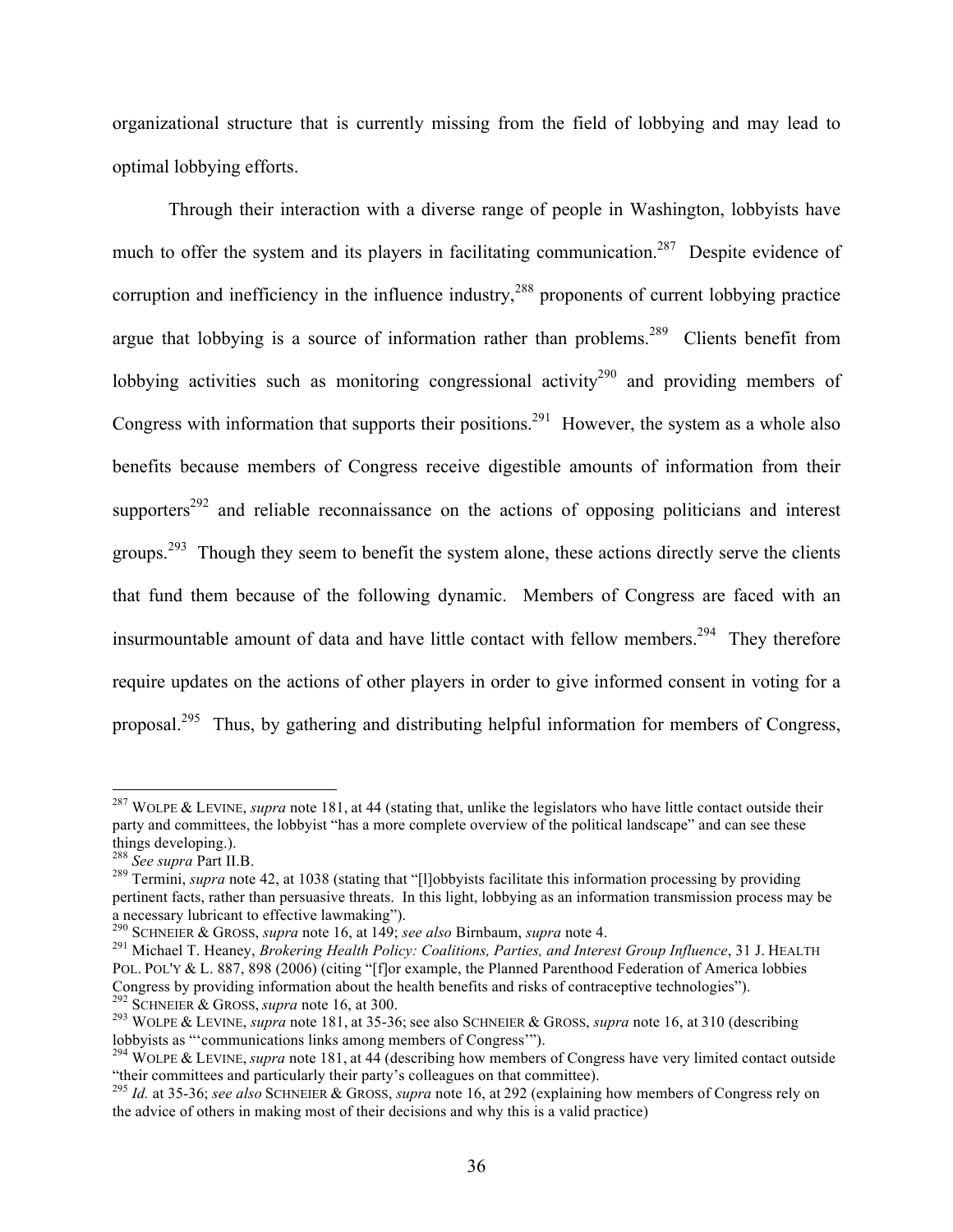the lobbyist serves the interests of the client. Furthermore, by gathering this information, lobbyists obtain a superior overview of the political landscape<sup>296</sup> and use this advantage to serve as congressional go-betweens that organize the agenda<sup>297</sup> and conduct political trades.<sup>298</sup> As a result, the role of lobbyists has expanded from being only informational links between legislators and their constituents<sup>299</sup> to being the internal conduits by which Congress conducts its business.<sup>300</sup> Therefore, lobbyists are privately-provided agents that serve a necessary public function.

But what of the valid criticisms of lobbying as a corrupt, inefficient means of indirect influence? The reality is that both assertions are correct: lobbying is problematic as a means of indirect influence, but remains useful as a facilitator of information. The good news is that these functions are detachable under the proposed mechanism of interest group mediation. Lobbyists fully provide their normal information services, to the benefit of their clients and the system, but delegate advocacy in appropriate circumstances to the stakeholders through a congressional mechanism of facilitated negotiation. Thus, clients and Congress receive the quality and efficiency of consensual solutions without losing the facilitative function of lobbyists.

The next positive element in lobbying that interest group mediation preserves is negotiated agreements among conflicting interests. Though it does not receive much attention compared to corruption in the practice, lobbyists assert that a substantial amount of their work involves consensus-building.<sup>301</sup> However the lack of cooperative structures promoting these

<sup>&</sup>lt;sup>296</sup> WOLPE & LEVINE, *supra* note 181, at 44.<br>
<sup>297</sup> SCHNEIER & GROSS, *supra* note 16, at 301.<br>
<sup>298</sup> Id. at 310.<br>
<sup>309</sup> Id. at 310.<br>
<sup>300</sup> Id. at 310.<br>
<sup>301</sup> Toman, *supra* note 97. Interview with Maggie Lewis, Associa Resolution and Conflict Management, in Columbus, Ohio (July 17, 2007). Charles F. Abernathy, *When Civil Rights Go Wrong: Agenda and Process in Civil Rights Reform*, 2 TEMP. POL. & CIV. RTS. L. REV. 177, 194 (1993)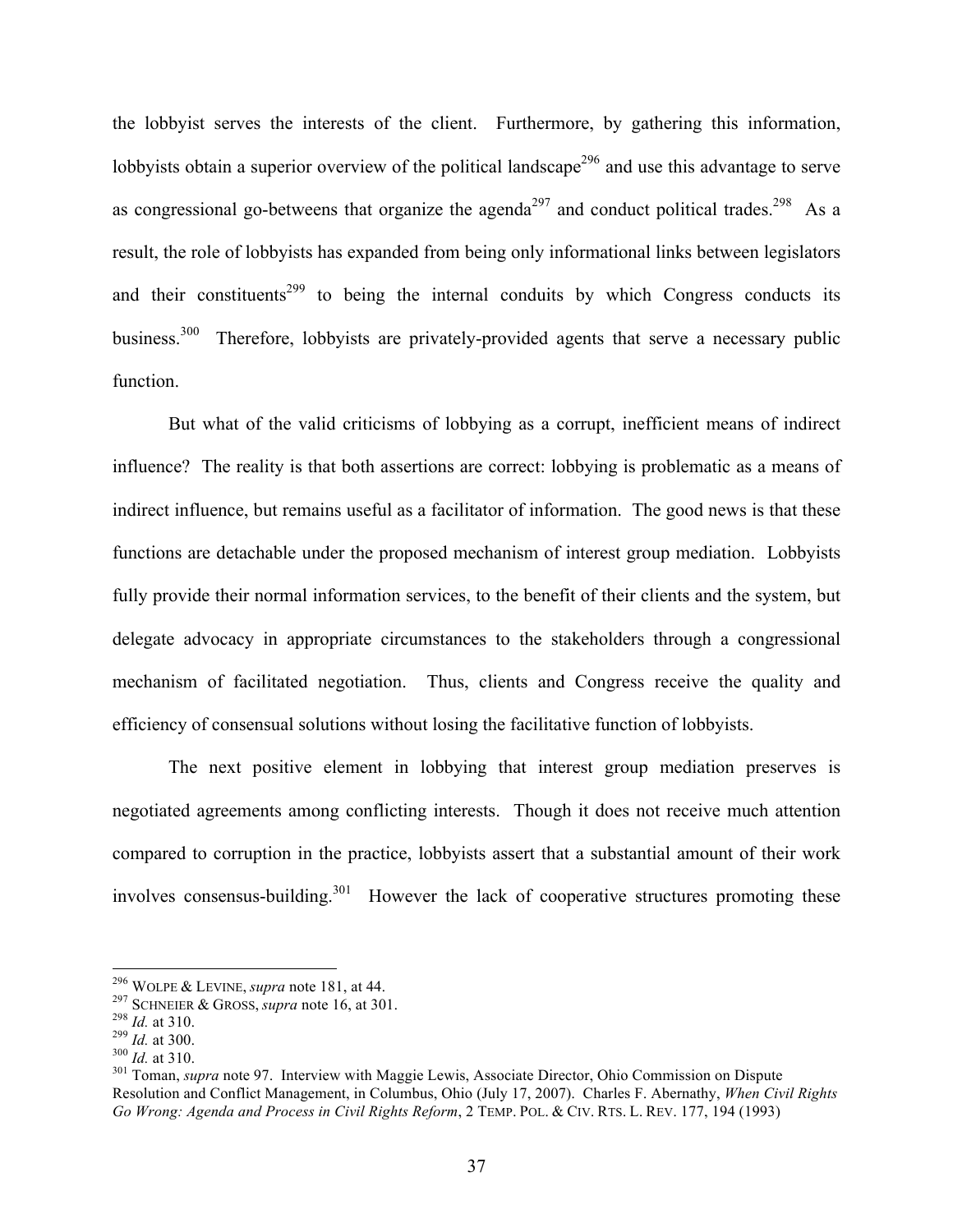actions leaves the resulting deals hindered and vulnerable when they are introduced into the adversarial, congressional system. For example, after a lobbyist facilitates a compromise, their client often reneges on the agreement.<sup>302</sup> Or once a deal is pushed through one house, a politician in the other house will undercut or amend the bill.<sup>303</sup> The influence of the adversarial deliberative system therefore works against the unstructured collaboration that lobbyists conduct. Interest group mediation seeks to fix this disorganized system by attaining commitment from interest groups and officially sanctioning and preserving the agreements that they produce. With this mechanism, lobbyists would delegate their consensus-building efforts to the parties to directly negotiate under a mediator. This practice may be more effective because the parties are directly involved in the negotiation and the agreements are better protected.

This proposal may therefore serve as an optimal structure for lobbying practices. The service that lobbyists offer centers on expertise in working through the government and relationships with these officials.<sup>304</sup> Optimal use of their services would focus on the savvy that lobbyists have within the government.<sup>305</sup> Lobbying becomes overextended and inefficient when the client could do the same work without government-specialized advocates. By offering a secured structure for consensus-building, interest group mediation empowers the affected interests to perform their own negotiation and advocacy while retaining lobbyists to conduct the necessary facilitation with the government actors. Thus, using the particular expertise of lobbyists to supplement interest group interaction may encourage more efficient use of these

 <sup>(</sup>describing the seriousness of one "issue for civil rights lobbyists because a great deal of their work involves education and consensus building.").<br> $10^{302}$  Toman *supra* note 97.

<sup>&</sup>lt;sup>303</sup> *Id.* 303 *Id.* 304 WOLPE & LEVINE, *supra* note 181, at 32 (stating that lobbyists are experts on the people and processes of lawmaking.); Toman supra.

<sup>&</sup>lt;sup>305</sup> Christopher E. Austin, *Due Process, Court Access Fees, and the Right to Litigate*, 57 N.Y.U. L. REV. 768, 783 (1982) (discussing an example of creating "functional efficiency by making the best use of expertise").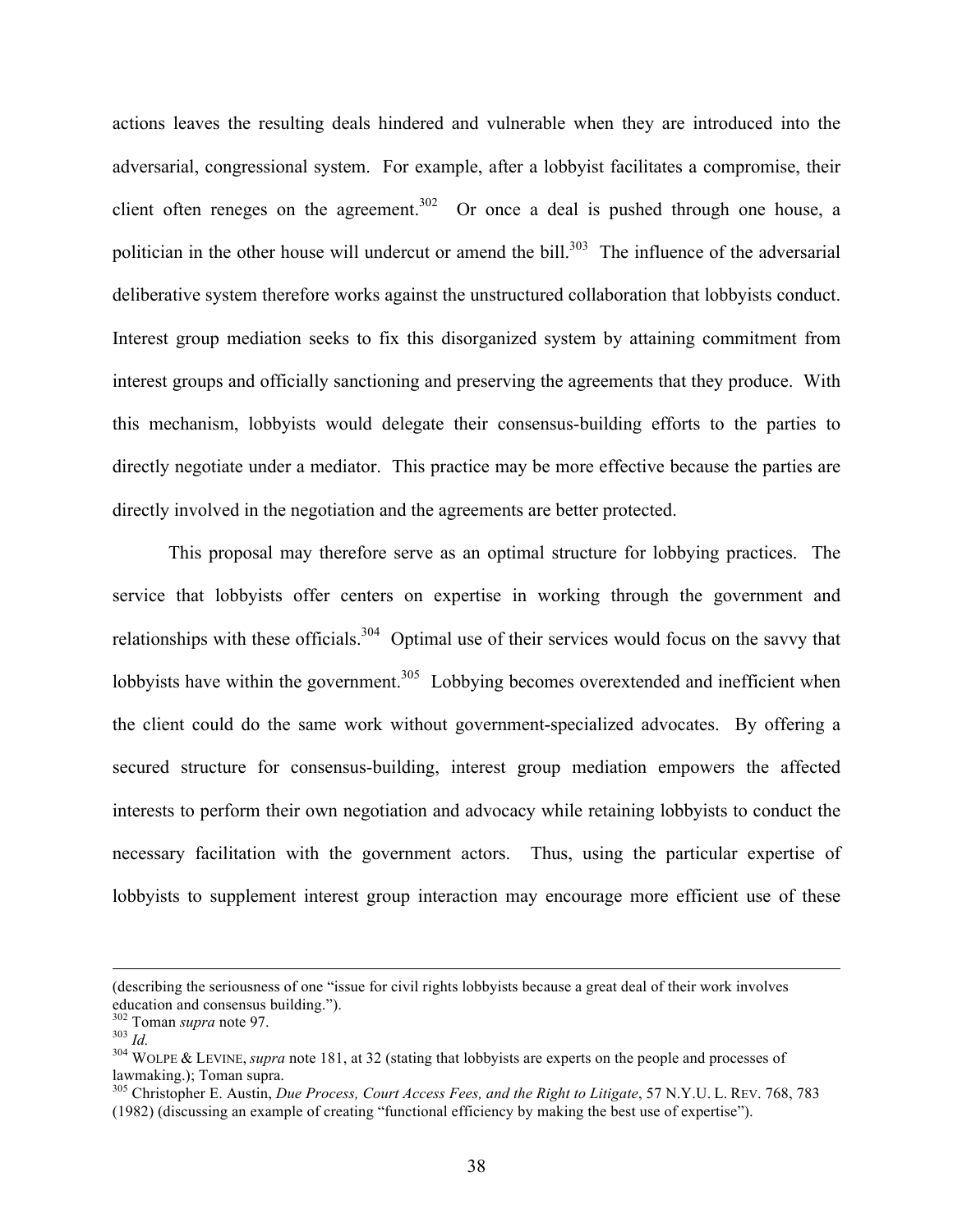services. This structure promises to transform lobbying from a practice of secret deals and political compromises $306$  to a that accompanies interest

#### B. *Increasing Deliberative Democracy in Congress*

The analysis of consensus-based approaches to current problems in creating public policy touches upon more than the narrow issue of the lobbying boom. Increased lobbying pressures and the difficulty that legislatures currently experience with processing information may be symptomatic of a more inherent defect in the system. And the solution offered by collaborative policymaking may promise more than better lobbying practices. In fact, these methods may affect the very concept of democracy in modern congressional practice.

A growing number of legal scholars are challenging the traditional model of democratically elected government as outdated and unfit for dealing with the complex, multiparty nature of modern public disputes. $307$  Our forefathers designed our democratic structure under a mindset of dualism and binary patterns that therefore relies on adversarial mechanisms such as courts, political parties, and two-sided debates.<sup>308</sup> This simple structure fit a legislature composed of 26 Senators and 65 Representatives,  $309$  all of whom were white landowning males. $310$  Such a system was able to effectively address the less complex issues of the past with adversarial deliberations.<sup>311</sup> However, modern problems are becoming increasingly

 <sup>306</sup> Mark Seidenfeld, *Bending the Rules: Flexible Regulation and Constraints on Agency Discretion*, 51 ADMIN. L. REV. 429, at 470 (1999) (stating that "secret deals between interest group lobbyists, particular legislators, and agency decisionmakers seem not to qualify as legitimate means of political influence").<br><sup>307</sup> Menkel-Meadow, *supra* note 69, at 347-48 (2004-2005); see also MAYER, *supra* note 117, at 167-68.

 $\frac{308}{10}$  Id.<br> $\frac{1}{209}$  Dennis J. Tuchler, *Has Congress Abdicated its Legislative Authority to its Staff*?, 19 ST. LOUIS U. PUB. L. REV.

<sup>107, 114</sup> n.23 (2000) (adding that "That is, both houses were small enough for one to imagine general thoughtful

<sup>&</sup>lt;sup>310</sup> Erwin Chemerinsky, *The Price of Asking the Wrong Question: An Essay on Constitutional Scholarship and Judicial Review*, 62 TEX. L. REV. 1207, 1228 n.145 (1984).<br><sup>311</sup> Solomon & Wolfensberger, *supra* note 21, at 326 (explaining that "the earlier Congresses had the luxury of

discussing fewer and less complex issues than those facing Congress in the modern era").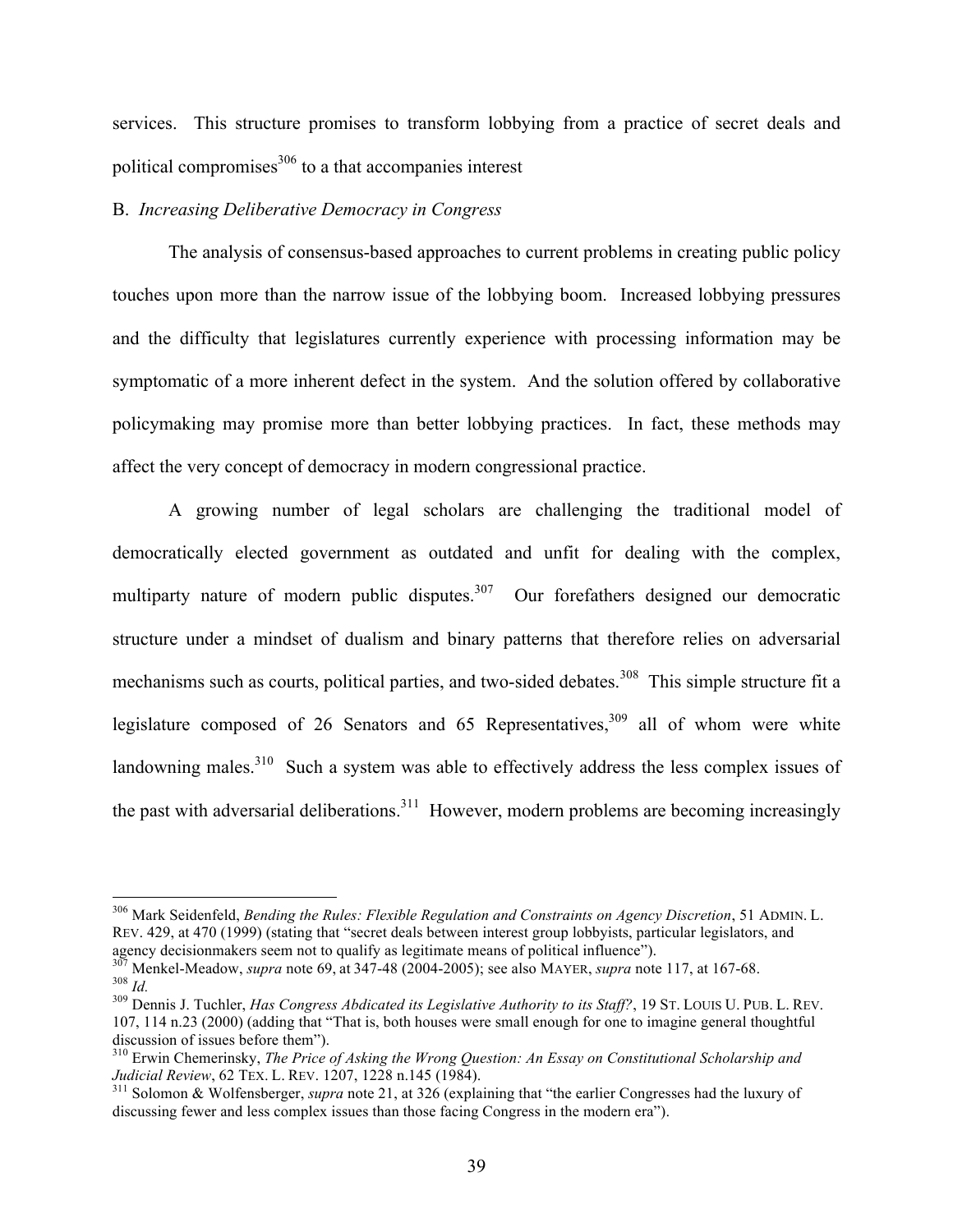complicated, $312$  involving many diverse parties and issues. $313$  As congressional processes address more complicated issues from a wider range of voices, the debate and deliberation upon which the system depends lessens.<sup>314</sup> Under these constraints of time and information,<sup>315</sup> actual floor debate is useful only as a method to enter the speaker's opinion into the record, rather than a means to conduct a productive conversation or debate.<sup>316</sup> Basically, the U.S. Congress was not designed to deal with issues or parties that are as complicated as they are today.<sup>317</sup> By continuing to use adversarial, two-sided forums, modern democratic policymakers respond to an overload of citizen input with inadequate processes and insufficient outcomes.<sup>318</sup> Efforts to adapt through changes in rules and procedures<sup>319</sup> are problematic because the traditional, adversarial structures cannot be bent to fit modern needs.<sup>320</sup> The resulting problem is that, under the traditional structures, elected officials have difficulty representing diverse interests in complicated disputes $321$  and citizens have difficulty taking legislative action other than blocking

<sup>&</sup>lt;sup>312</sup> *Id.* at 326 (stating that "[a]s America grew, the problems facing it became more complex, and the House's workload increased.").<br><sup>313</sup> Menkel-Meadow, *supra* note 69, at 347-48.

<sup>&</sup>lt;sup>314</sup> Solomon & Wolfensberger, *supra* note 21, at 321.<br><sup>315</sup> Elizabeth Garrett & Adrian Vermeule, *Institutional Design of a Thayerian Congress*, 50 DUKE L.J. 1277, 1290 (2001) (stating that "[d]espite the enormous growth of congressional staff and the refined specialization of its internal structure, Congress faces tight deliberative constraints of time and information.").

<sup>&</sup>lt;sup>316</sup> Id. (stating that "[B]oth houses are large, making the process of engaging in complex arguments during a floor debate difficult. For the most part, the speeches made on the floor are designed to get a member's position on the record rather than to initiate a dialogue.").

<sup>317</sup> Solomon & Wolfensberger, *supra* note 21, at 326 (1994) (stating that "[t]he deliberative process in the twentieth century House is a far cry from what it was in Jefferson's day"); Menkel-Meadow, *supra* note 69, at 347 (the empirical world has changed greatly from the times in which most of our legal and political institutions were

conceptualized and created)<br><sup>318</sup> Menkel-Meadow, *supra* note 122, at 19 (section on "Institutional gridlock")<br><sup>319</sup> Solomon & Wolfensberger, *supra* note 21, at 326 (stating that, as the disputes became more complex and<br>w

 $\frac{320}{10}$  *Id.* at 321-22 (1994) (discussing problems with the House of Representatives).<br><sup>321</sup> Menkel-Meadow, *supra* note 69, at 347-48 (arguing that b

inary, adversarial may not be able to handle modern, complicated disputes); *see also* Solomon & Wolfensberger, *supra* note 21, at 324 (discussing the decline in democratic deliberation and how "the diminution of this scrutiny has contributed to the erosion of public confidence in Congress").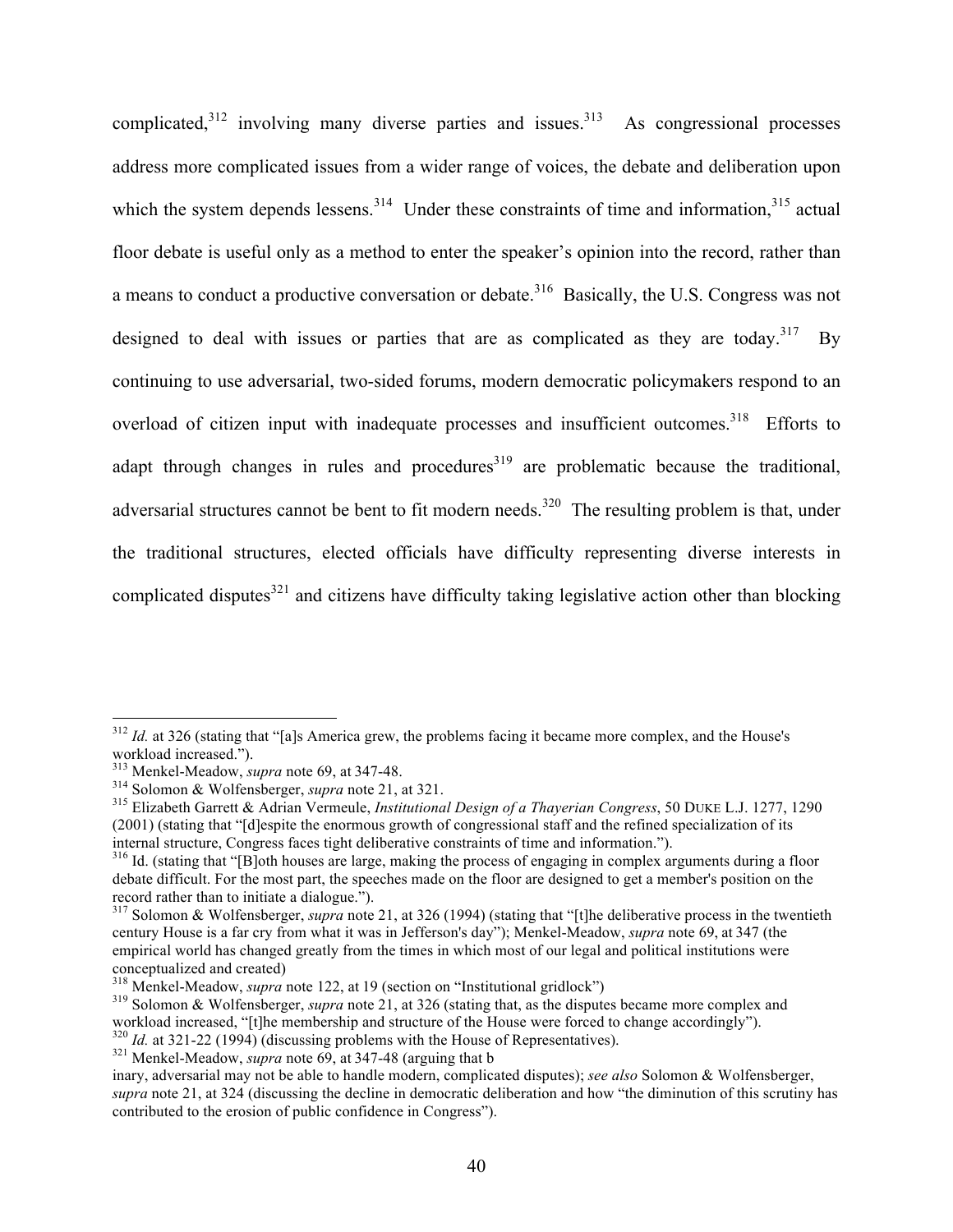proposals.<sup>322</sup> This problem leads to a perception of democracy as a cumbersome, inefficient process.<sup>323</sup>

The solution to this problem is structured empowerment of constituents<sup>324</sup> such as mediated public policymaking.<sup>325</sup> This idea is the product of the vision of political theory and the tools of conflict resolution.<sup>326</sup> The political theory of deliberative democracy attempts to address the above problems with representative democratic structures by considering ways to directly involve and enhance input from the polity.<sup>327</sup> Conflict resolution then provides the tools that are necessary to empower the parties to work through complex disputes and create consensual policy.328 In particular, mediation presents a necessary tool in creating this level of democracy.<sup>329</sup> With its ability to bring opposing groups together and produce consensual policy, mediation demonstrates an "internal democracy" that has unbridled potential.<sup>330</sup> The use of mediation may therefore improve the political process and restore faith in the government.<sup>331</sup> In addressing the flaws of our representational system, conflict resolution can fix problems

<sup>&</sup>lt;sup>322</sup> See SUSSKIND & CRUIKSHANK, *supra* note 24, at 3-8.<br><sup>323</sup> MAYER, *supra* note 117, at 167.<br><sup>324</sup> Menkel-Meadow, *supra* note 69, at 348 (stating that "[t]hese problems may require input from a multiplicity of constituencies and coordinated action by a multiplicity of legal and political institutions"); *see also* MAYER, *supra* note 117, at 167-168 (stating that "[e]ffective conflict resolution and collaborative problem-solving procedures can help this critical participatory element of democracy work.").<br><sup>325</sup> See supra Part V.

<sup>&</sup>lt;sup>326</sup> *See* Menkel-Meadow, *supra* note 122.<br><sup>326</sup> *See* Menkel-Meadow, *supra* note 122.<br><sup>327</sup> Hulet, *supra* note 191, at 27 (defining deliberative democracy "[i]n contrast to traditional political theories that emphasize voting for elected representatives, deliberative democrats claim that, to produce democratic outcomes, citizens should be involved directly in formulating public policy and even in lawmaking"); Menkel-Meadow, *supra*  note 122, at 18 (2006) (describing the focus of deliberative democracy as "how to enhance reasoned argument and deliberation among members of the polity, principally in political decision-making").

<sup>&</sup>lt;sup>328</sup> Menkel-Meadow, *supra* note 122, at 18 (stating that conflict resolution "consists of applied social science of both theory and practice, drawing from planning, law, sociology, psychology, communications and decision sciences to develop models of decision-making, dialogue and dispute settlement. Its process embodiments include the primary ADR processes of negotiation, mediation, arbitration and adjudication").

<sup>&</sup>lt;sup>329</sup> Weinstein, *supra* note 67, at 35 (stating that "[o]ne of the skills needed to interact in a democracy is mediation that assists parties in resolving conflict while being respectful of each person's interests").

<sup>&</sup>lt;sup>330</sup> Erbe, *supra* note 110, at 415 (adding that mediation "creates outcomes truly responsive to diverse needs at all levels of society through consensus-building" and Mediation has potential to transform broader society, encouraging democracy through training citizens, impartially guiding power sharing, effectively bridging cultural difference, building durable relationships and sustainable solutions, and otherwise enhancing the parties' ability to work together efficiently and effectively through, for example, ensuring requisite transparency and accountability).<br><sup>331</sup> SUSSKIND & CRUIKSHANK, *supra* note 24, at 13.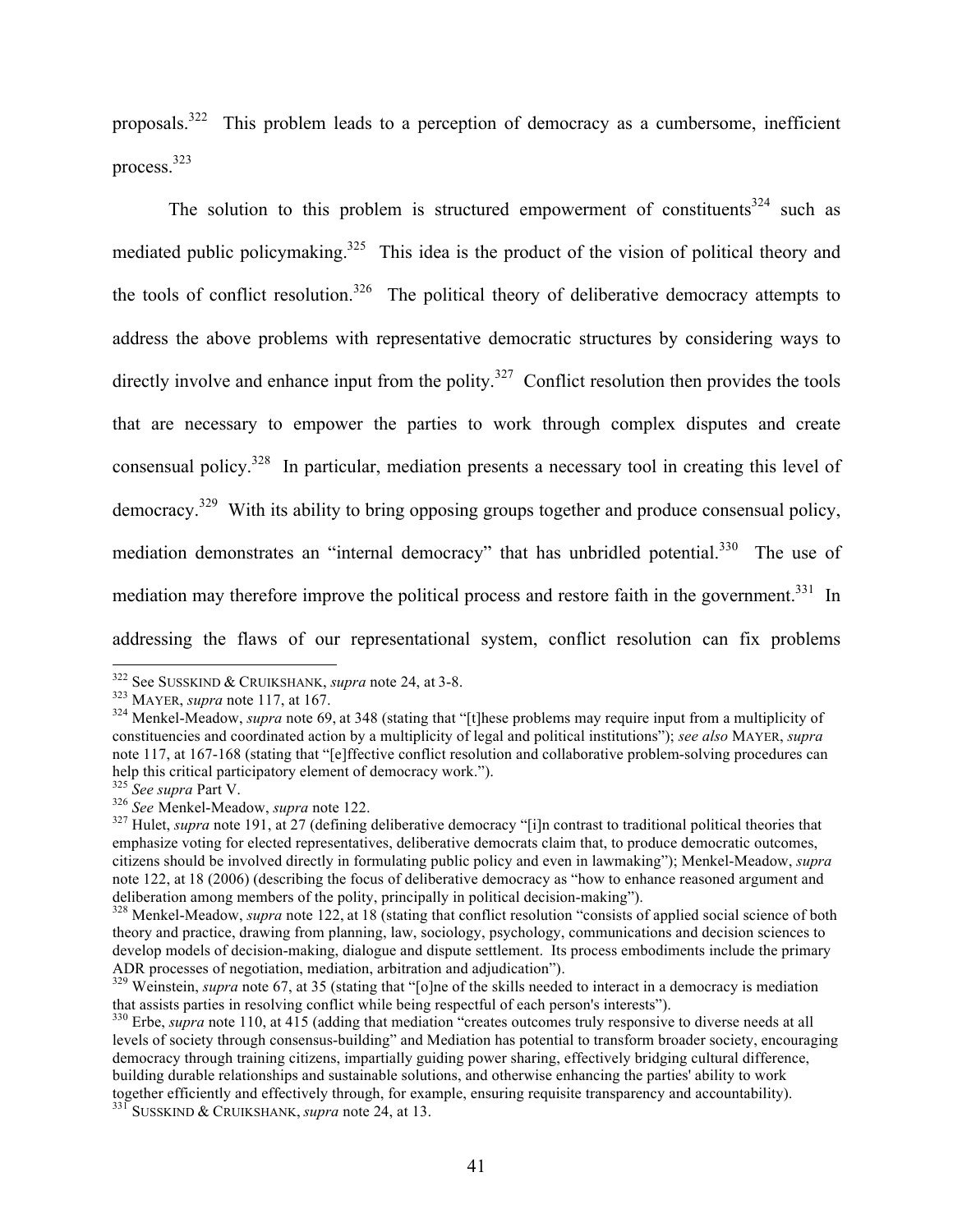identified by theories of deliberative democracy. However, government actors must see these consensus processes as part of the system, working in tandem with adversarial mechanisms, instead of as independent and unofficial measures that are used only as alternatives to traditional measures.<sup>332</sup>

The proposed system of interest group mediation synthesizes the conflict resolution tool of mediated policymaking in combination with the established structure of lobbying to create a process for better deliberative democracy in Congress. Interest group mediation creates issuespecific deliberative democracy by directly involving the interests that form around certain issues. Though the entire polity is not involved, the citizens that are affected by the policy are represented by the diverse interest groups that lobby Congress. And while some scholars attack consensus-based policymaking as forcing compromise and obstructing the normal functioning of the government,  $333$  interest group mediation leaves legislatures and lobbyists unaffected by focusing on the stakeholder interests upstream. The result is a coherent system where affected stakeholders complement the efforts of Congressmen and lobbyists under an established mechanism for cooperation. While consensus-based policymaking processes exist, they either obstruct normal operations or, more frequently, receive marginal and infrequent use.<sup>334</sup> This proposal allows the consensus-based processes to complement the adversarial approaches used by legislatures and lobbyists.<sup>335</sup> Interest group mediation therefore has the potential to enhance the democratic value of the system by combining the benefits of adversarial and cooperative

<sup>&</sup>lt;sup>332</sup> MAYER, *supra* note 117, at 62 (stating that consensus-based approaches "can play a useful role in promoting dialogue . . . [b]ut they need to be viewed as part of more traditional policymaking procedures, not as independent from them."); see also SUSSKIND & CRUIKSHANK, *supra* note 24, at 11 (stating that consensus-building "approaches must be treated as supplements—and not alternatives—to conventional decision making.").

 $^{333}$  MAYER, *supra* note 1117, at 63.<br> $^{334}$  *Id.* at 62 (stating that, while valued by participants, consensus building processes are time-consuming and "are seldom the core component of how public policy disputes are resolved.").<br><sup>335</sup> Eloise Pasachoff, *Block Grants, Early Childhood Education, and the Reauthorization of Head Start: From* 

*Positional Conflict to Interest-Based Agreement*, 111 PENN ST. L. REV. 349, 400 (2006) (stating that "[c]onsensus building avoids the adversarial process associated with traditional legislating and lobbying.").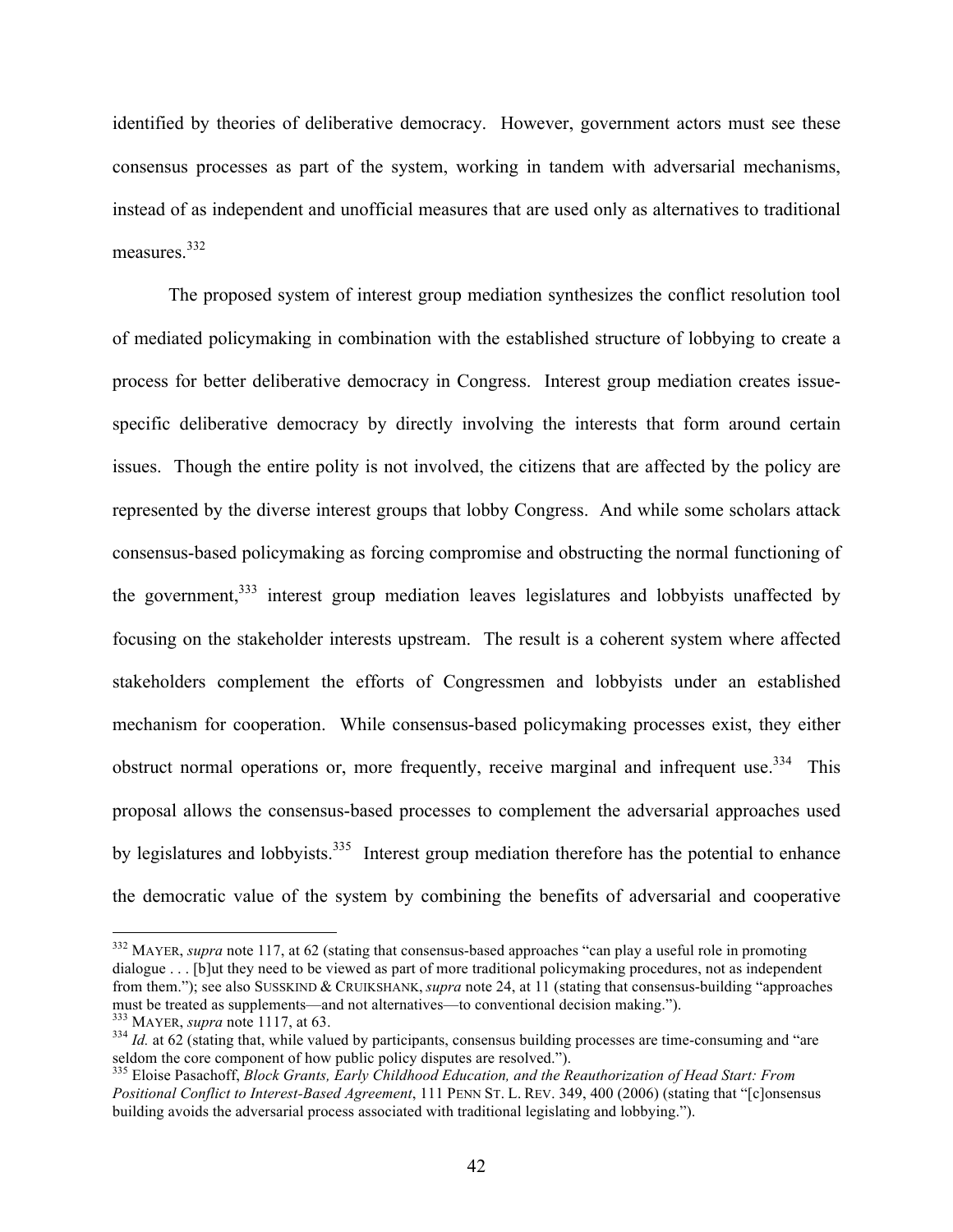modalities without the disadvantages associated with each.<sup>336</sup> Thus, the proposed process has the potential to improve the democratic value of congressional policy through direct involvement of interest groups under a mediated framework.

Outside of the democratic value in our own system, Americans must also be aware of the effectiveness of these institutions as we attempt to export them internationally.<sup>337</sup> Instead of only relying on adversarial deliberation and voting in the legislature, it might be possible to create permanent consensus-based structures within the legislature. Such a mechanism would bring conflict resolution into the fold of normal government functions<sup>338</sup> and allow for different modalities of expression<sup>339</sup> on the way to creating widely-acceptable solutions.<sup>340</sup> One possibility is a bicameral legislature with a large, adversarial lower house with majority-based decisions and a smaller, consensus-based upper house. The upper house would hold mediated discussions among representatives of specific interests.<sup>341</sup> Checks and balances between these two houses may create harmony between majority control and minority accommodation.<sup>342</sup> Also, the deliberation that is absent from the lower house, because of constraints created by the

<sup>&</sup>lt;sup>336</sup> Klare, *supra* note 118, at 77.<br><sup>337</sup> *See* Anne Stephens, Book Note, 43 STAN. J. INT'L L. 332 (reviewing PAUL D. CARRINGTON, SPREADING AMERICA'S WORD: STORIES OF ITS LAWYER-MASSIONARIES (2005)).

<sup>&</sup>lt;sup>338</sup> MAYER, *supra* note 117, at 62 (stating that conflict resolution methods "need to be viewed as part of more traditional policymaking procedures, not as independent from them."); *see also* SUSSKIND & CRUIKSHANK, *supra*

note 24, at 11.<br><sup>339</sup> Lecture, Carrie Menkel-Meadow, *Peace and Justice: Notes on the Evolution and Purposes of Legal Processes*, 94 GEO. L.J. 553, 571 (2006) (summarizing the work of Jon Elster on different motivations behind decisionmaking and how government structures cater to them, and then concluding that "we can choose to use different modalities of expression in different stages of decisionmaking to achieve different ends.").

 $340$ <sup> $1$ </sup>*Id.* at 573-74 (quoting Susskind that "consensus building allows a group to reach the best agreement it can find, not just one that is barely acceptable to a majority"). <sup>341</sup> Pub. Int'l Law & Policy Group and The Century Found., *Establishing a Stable Democratic Constitutional* 

*Structure in Iraq: Some Basic Considerations*, 39 NEW ENG. L. REV. 53, 83 (2004) (stating that "[s]econd chambers may be allocated a wide variety of responsibilities and rights in order to protect the diverse interests of a state" and that "the second chamber could be designed to represent the interests of the constituent units").

<sup>&</sup>lt;sup>342</sup> Menkel-Meadow, *supra* note 339, at 569 (citing to James Madison in the Federalist Papers that discuss the "need for 'checks and balances' of different kinds of processes and different sources of power, argument, and modalities of decisionmaking to prevent the control and domination of either a dominant majority or the unruliness of factions").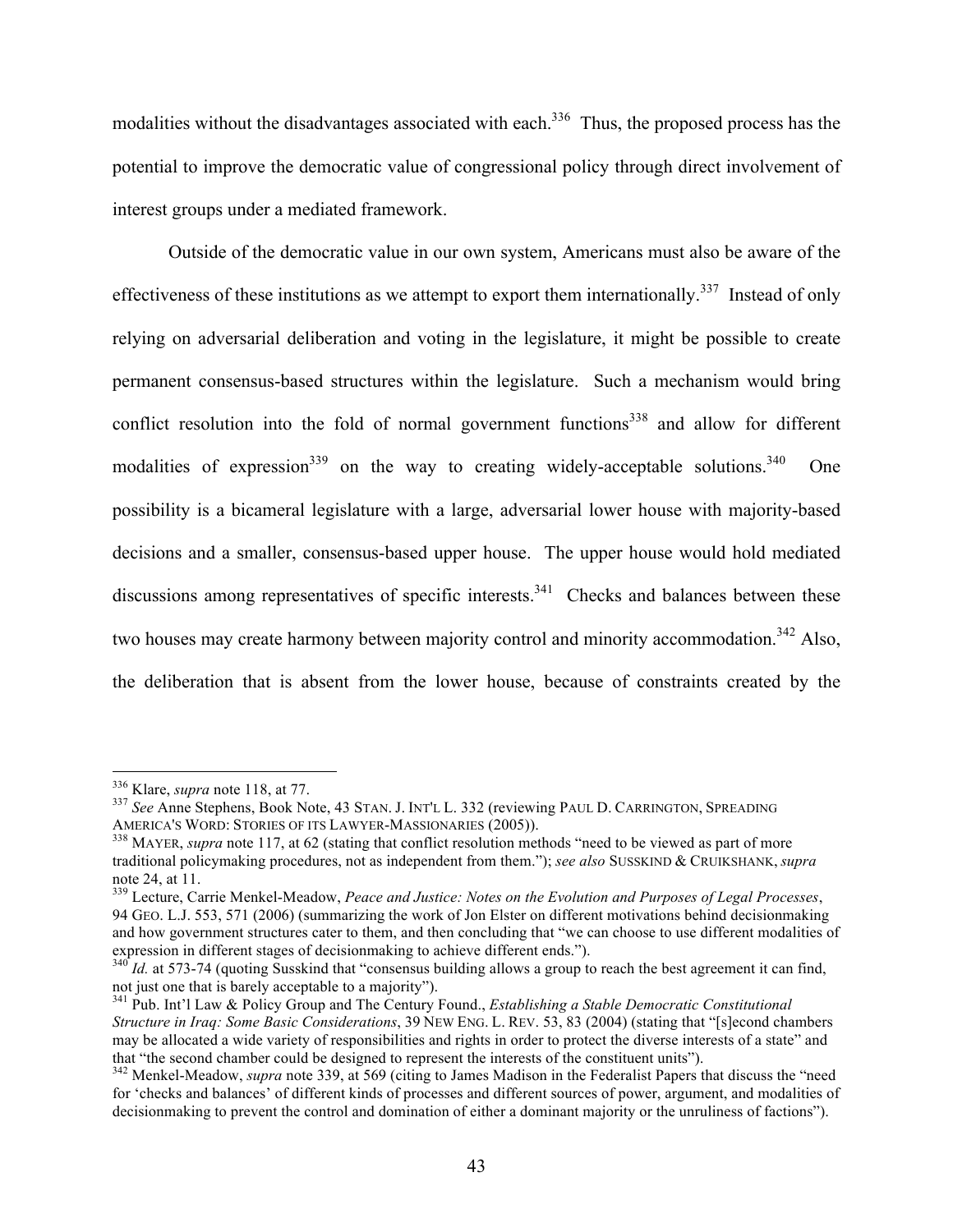complexities of modern society,  $343$  is fully possible among the fewer, upper house legislators that are each clearly affiliated with certain interests. This system may therefore fit modern conditions and make full use of conflict resolution policymaking tools. One candidate for this system, and a good example of how this structure may be helpful, is the emerging Iraqi democracy. The Iraqi government is torn by sharply-divided, combative factions<sup>344</sup> and, therefore, needs government structures that effectively address a diverse array of interests.<sup>345</sup> A mediated, consensus-based upper house may better bring factions to the table and ameliorate the power struggle that is at the heart of Iraqi instability.<sup>346</sup> In fact, Iraq may be able to implement this structure under its current constitution, which establishes an adversarial lower house, but allows for the creation of an upper house that will operate under an unspecified process that will be determined by law.<sup>347</sup> Thus, opportunities exist for consensus-based approaches to be better institutionalized in order to develop legislative systems that fit modern society, especially in emerging democracies.

# C. *Transformational Politics and the Societal Effects of Consensus-Based Public Policymaking*

While interest group mediation may improve democratic values in Congress, greater use of consensual methods of government may have broader implications for society. The

<sup>&</sup>lt;sup>343</sup> Garrett & Vermeule, *supra* note 315, at 1290 (stating that "Congress faces tight deliberative constraints of time and information."); *see also* Solomon & Wolfensberger, *supra* note 21, at 326 (explaining that "the earlier Congresses had the luxury of discussing fewer and less complex issues than those facing Congress in the modern era")

<sup>344</sup> David Little, *Religion, Conflict and Peace*, 38 CASE W. RES. J. INT'L L. 95, 101-102 (2006) (stating that "[a]mong other problems are the existence of high-energy politics, a weak central government, sharply-divided,

<sup>&</sup>lt;sup>345</sup> Pub. Int'l Law & Policy Group, *supra* note 341, at 61 (2004) (stating that "stability must be ensured through the integrity of the institutions" and therefore that "the need to design institutions that can adequately represent the varied Iraqi interests without leading to political gridlock will be paramount").

<sup>346</sup> Noah Feldman, Vali Nasr, James Fearon, & Juan Cole, *Power Struggle, Tribal Conflict or Religious War?*, TIME, Feb. 26, 2006, *available at* http://www.time.com/time/magazine/article/0,9171,1167736,00.html (stating that "the only way out of the violence is for Iraqis to realize that they have more to gain by negotiating a settlement between their groups than they do by allowing a full-blown brothers' war to break out," and "[w]hat lies at the heart of the sectarian violence in Iraq is not so much religious dispute as it is a very secular competition for power and prominence in the new Iraq.").

<sup>347</sup> IRAQ CONST. § 3, chapter 1, art. 59, 64 *available at*

http://www.iraqigovernment.org/Content/Biography/English/consitution.htm.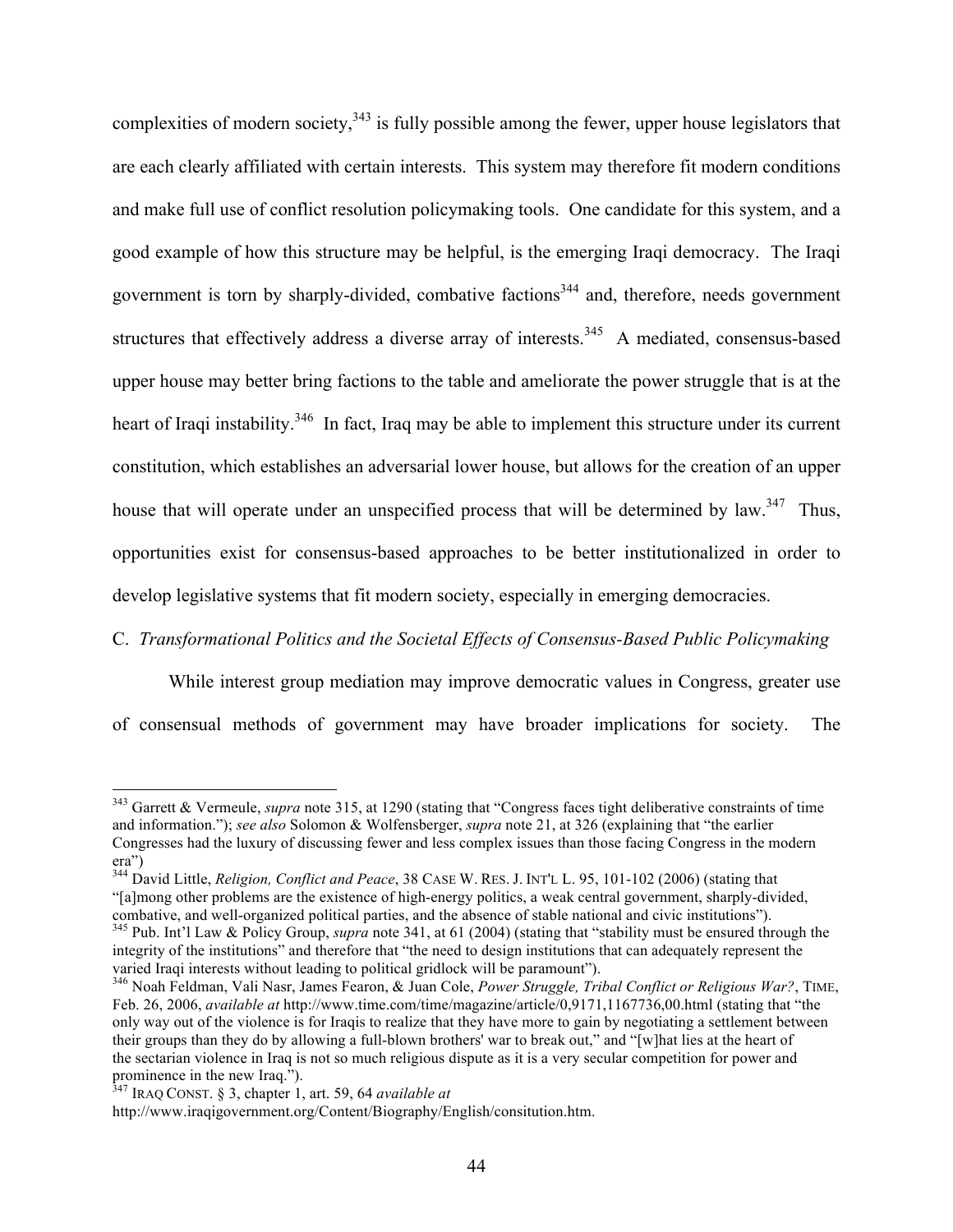Transformational Politics movement envisions the widespread use of consensual methods in governmental structures and the effects this may have on society. Transformational Politics is a slightly amorphous,  $348$  multifaceted umbrella-concept<sup>349</sup> for many new, innovative ideas on changing<sup>350</sup> the basic structures and goals of government.<sup>351</sup> This school of thought cuts against traditional, adversarial $352$  structures of governmental dispute resolution as a problematic "battle" for leverage<sup> $353$ </sup> that caters exclusively to the side that exerts the most pressure.<sup>354</sup> Transformational Politics focuses on conflict resolution<sup>355</sup> and acknowledges that collaboration is a superior method of human interaction.<sup>356</sup>

Transformational Political thinkers would advocate that consensus-building methods become ingrained in the practices and norms of existing government institutions.<sup>357</sup> In practicing a politics based on participation<sup>358</sup> and healing,  $359$  conflicting groups would learn to acknowledge differences and avoid oversimplifications such as "us against them" and "right versus wrong."<sup>360</sup> This change in governmental practices even has the potential to create tolerance and

 <sup>348</sup> Christa Daryl Slaton, Stephen Woolpert, & Edward W. Schwerin**,** *Introduction: What Is Transformational Politics?*, *in* TRANSFORMATIONAL POLITICS: THEORY, STUDY, AND PRACTICE xx (Stephen Woolpert et al. eds., 1998) (stating that "[i]n defining transformational politics, however, it is easier to reach consensus on what is wrong or outdated with the old paradigm than to clearly present the new paradigm").<br><sup>349</sup> Slaton, *supra* note 80, at 5 (stating that "transformational politics is a web of theories").

<sup>&</sup>lt;sup>350</sup> EDWARD W SCHWERIN, MEDIATION, CITIZEN EMPOWERMENT, AND TRANSFORMATIONAL POLITICS 3 (1995) (describing Transformational Politics as "committed to examining alternatives").

<sup>351</sup> Slaton, Woolpert, & Schwerin**,** *supra* note 348, at xx (stating that Transformational Politics aims to "transform

ourselves and our political institutions").<br><sup>352</sup> Slaton, *supra* note 80, at 13.<br><sup>353</sup> Tom Atlee, *Transformational Politics* (1991, revised Sept. 1999), *available at* http://www.co-<br>intelligence.org/CIPol TransformPol2.

 $\frac{354}{1}$  *Id.* (adding that "[b]its of cooperative activity creep in - like alliances, compromises, political deals, protocols - if only to prevent the whole thing from tearing itself apart").<br><sup>355</sup> SCHWERIN, *supra* note 350, at 6.

<sup>&</sup>lt;sup>356</sup> Id. at 5 (quoting Becker and Slaton).<br><sup>357</sup> Michael S. Cummings, *Transforming Public Policy: Beyond Affirmative Action*, *in* TRANSFORMATIONAL POLITICS: THEORY, STUDY, AND PRACTICE 229 (Stephen Woolpert et al. eds., 1998).<br><sup>358</sup> SCHWERIN, *supra* note 305, at 3.<br><sup>359</sup> *Id.* at 4.<br><sup>360</sup> *Id.*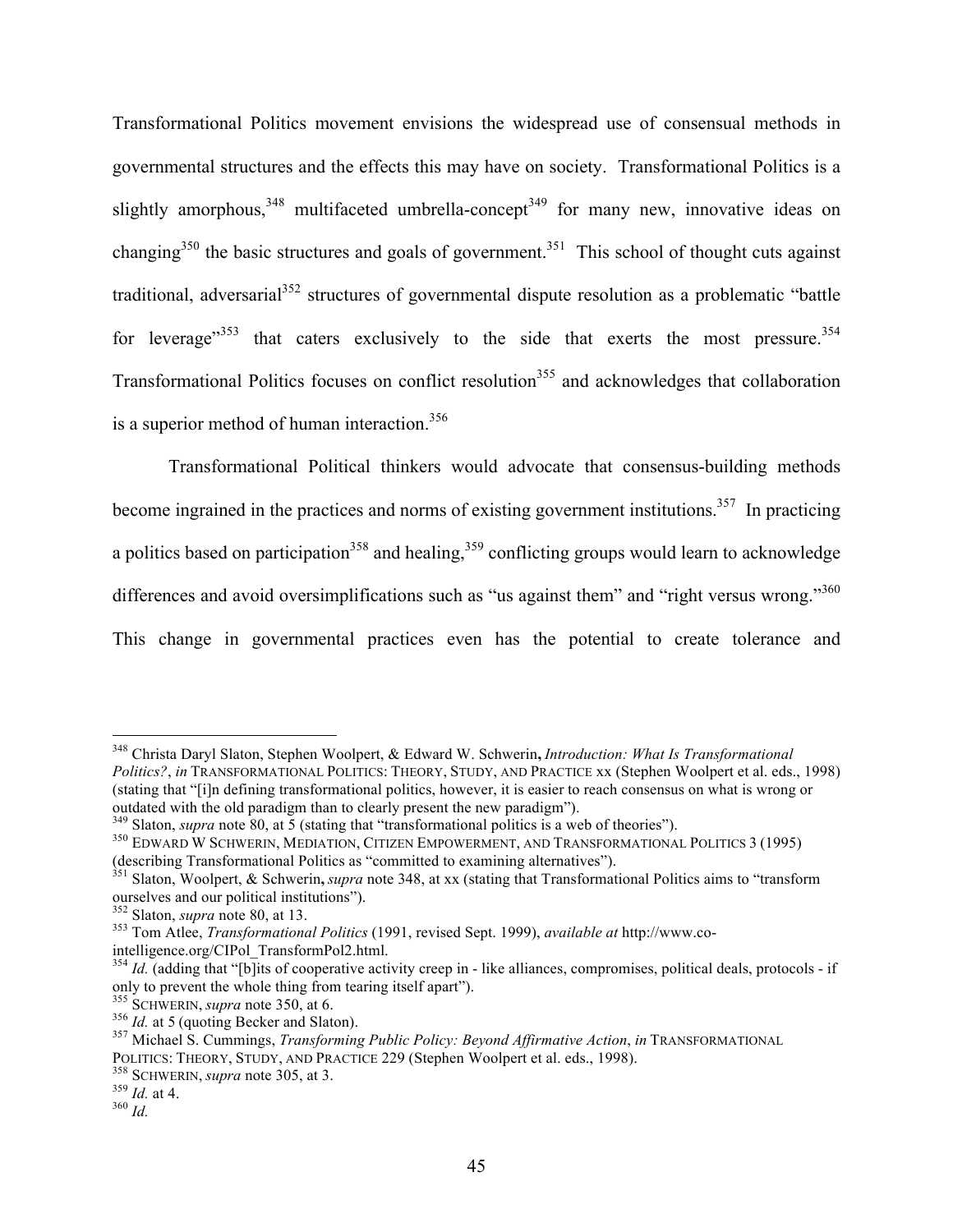collaboration across the entire country<sup>361</sup> because the current centralization of government and the media makes a top-down transformation of values more possible.<sup>362</sup> Consensual conduct among leaders may result in amicable conduct among constituents. Therefore, as a method of dealing with national issues and as a model of behavior for supporters of these interests, institutional mediation may effectuate broad social change.<sup>363</sup>

Thus, beyond creating more creative, widely-acceptable policy, cooperative behavior among conflicting interests may lead the constituents of these interest groups to accept the differences in basic values of constituents of opposing interests and view society as more cooperative and peaceful. Transformational Politics predicts that the greater use of consensual methods of governance, such as interest group mediation, will create widespread civility and social change.

#### VII. CONCLUSION

This paper traces two themes. First, the theme of the problem involves governmental structures dealing with an increasingly complex society. This leads to overburdening pressure from petitioning interests, policies that have difficulty adapting to various and changing situations, processes that do not address different interests adequately or sufficiently, and groups seeking any means of power over the process including obstruction. The second theme is that of the solution and it searches for methods to improve governmental processes in tackling the above problem. Lobbyists would seem to argue that lobbying has developed as the mechanism that aids Congress in dealing with overwhelming amounts of information from interest groups and fellow politicians. Conflict resolution theorists would counter that lobbying is inefficient and that the better solution is direct citizen participation under mediation.

<sup>361</sup> Slaton, Woolpert, & Schwerin**,** *supra* note 348, at xx. <sup>362</sup> Cummings, *supra* note 357, at 229. <sup>363</sup> CLOKE, *supra* note 84, at 276.